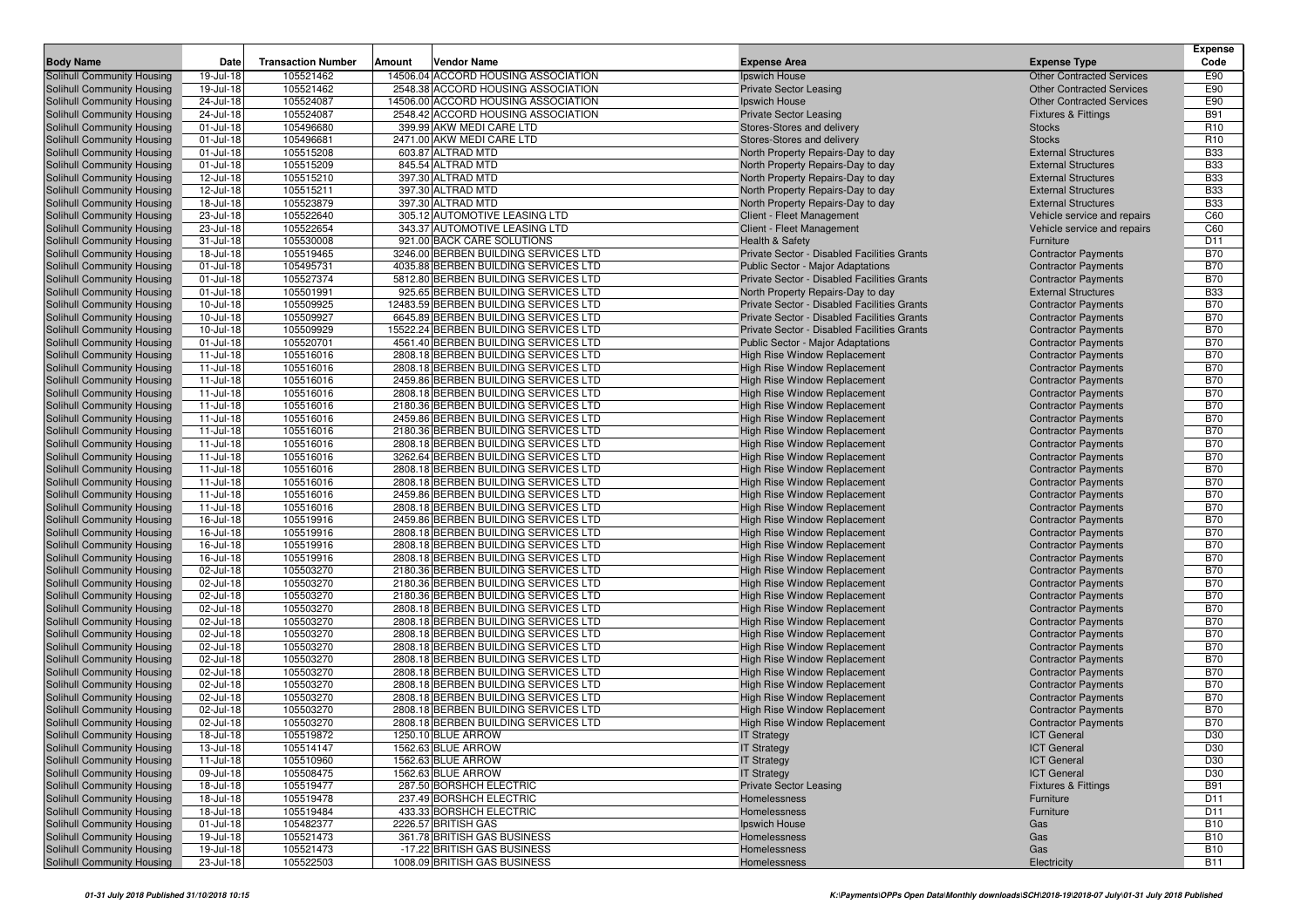|                                                          |                        |                           |        |                                                                                                              |                                                                                            |                                                              | <b>Expense</b>                     |
|----------------------------------------------------------|------------------------|---------------------------|--------|--------------------------------------------------------------------------------------------------------------|--------------------------------------------------------------------------------------------|--------------------------------------------------------------|------------------------------------|
| <b>Body Name</b>                                         | Date                   | <b>Transaction Number</b> | Amount | Vendor Name                                                                                                  | <b>Expense Area</b>                                                                        | <b>Expense Type</b>                                          | Code                               |
| Solihull Community Housing                               | 23-Jul-18              | 105522503                 |        | -710.39 BRITISH GAS BUSINESS                                                                                 | Homelessness                                                                               | Electricity                                                  | <b>B11</b>                         |
| Solihull Community Housing                               | 09-Jul-18              | 105507371                 |        | 776.93 BROPHY RIAZ AND PARTNERS CHARTERED ARCHITECTS                                                         | Public Sector - Major Adaptations                                                          | <b>Contractor Payments</b>                                   | <b>B70</b>                         |
| Solihull Community Housing<br>Solihull Community Housing | 09-Jul-18<br>09-Jul-18 | 105507370<br>105507368    |        | 932.32 BROPHY RIAZ AND PARTNERS CHARTERED ARCHITECTS<br>372.92 BROPHY RIAZ AND PARTNERS CHARTERED ARCHITECTS | Private Sector - Disabled Facilities Grants<br>Private Sector - Disabled Facilities Grants | <b>Contractor Payments</b><br><b>Contractor Payments</b>     | <b>B70</b><br><b>B70</b>           |
| Solihull Community Housing                               | 09-Jul-18              | 105507373                 |        | 310.77 BROPHY RIAZ AND PARTNERS CHARTERED ARCHITECTS                                                         | Public Sector - Major Adaptations                                                          | <b>Contractor Payments</b>                                   | <b>B70</b>                         |
| Solihull Community Housing                               | 09-Jul-18              | 105507369                 |        | 372.92 BROPHY RIAZ AND PARTNERS CHARTERED ARCHITECTS                                                         | Private Sector - Disabled Facilities Grants                                                | <b>Contractor Payments</b>                                   | <b>B70</b>                         |
| Solihull Community Housing                               | 01-Jul-18              | 105512502                 |        | 272.95 BURROWS HOME COMFORTS LTD                                                                             | North Property Repairs-Day to day                                                          | <b>Internal Works</b>                                        | <b>B31</b>                         |
| Solihull Community Housing                               | 16-Jul-18              | 105514806                 |        | 4904.00 CAMPBELL TICKELL LTD                                                                                 | <b>Central Administration</b>                                                              | Other Employee Costs                                         | A90                                |
| Solihull Community Housing                               | 04-Jul-18              | 105500446                 |        | 1100.20 CAPITA SYMONDS LTD                                                                                   | New Build - Ipswich Walk                                                                   | <b>Contractor Payments</b>                                   | <b>B70</b>                         |
| Solihull Community Housing                               | 18-Jul-18              | 105516172                 |        | 565.00 CAPITAL FURNISHINGS                                                                                   | Homelessness                                                                               | Furniture                                                    | D <sub>11</sub>                    |
| Solihull Community Housing                               | 18-Jul-18              | 105516174                 |        | 435.00 CAPITAL FURNISHINGS                                                                                   | Homelessness                                                                               | Furniture                                                    | D <sub>11</sub>                    |
| Solihull Community Housing                               | 18-Jul-18              | 105518391                 |        | 275.00 CAPITAL FURNISHINGS                                                                                   | <b>Private Sector Leasing</b>                                                              | Furniture                                                    | D <sub>11</sub>                    |
| Solihull Community Housing                               | 18-Jul-18              | 105518391                 |        | 10.00 CAPITAL FURNISHINGS                                                                                    | <b>Private Sector Leasing</b>                                                              | Furniture                                                    | D <sub>11</sub>                    |
| Solihull Community Housing                               | 18-Jul-18              | 105518395                 |        | 270.00 CAPITAL FURNISHINGS                                                                                   | Homelessness                                                                               | Furniture                                                    | D <sub>11</sub>                    |
| Solihull Community Housing                               | 18-Jul-18              | 105518396                 |        | 565.00 CAPITAL FURNISHINGS                                                                                   | Homelessness                                                                               | Furniture                                                    | D <sub>11</sub>                    |
| Solihull Community Housing                               | 18-Jul-18              | 105518398                 |        | 260.00 CAPITAL FURNISHINGS                                                                                   | Homelessness                                                                               | Furniture                                                    | D <sub>11</sub>                    |
| Solihull Community Housing                               | 18-Jul-18              | 105518403                 |        | 10.00 CAPITAL FURNISHINGS                                                                                    | <b>Private Sector Leasing</b>                                                              | Furniture                                                    | D <sub>11</sub>                    |
| Solihull Community Housing                               | 18-Jul-18              | 105518403                 |        | 330.00 CAPITAL FURNISHINGS                                                                                   | <b>Private Sector Leasing</b>                                                              | Furniture                                                    | D <sub>11</sub>                    |
| Solihull Community Housing                               | 18-Jul-18              | 105518410                 |        | 675.00 CAPITAL FURNISHINGS<br>305.00 CAPITAL FURNISHINGS                                                     | Homelessness                                                                               | Furniture                                                    | D <sub>11</sub><br>D <sub>11</sub> |
| Solihull Community Housing<br>Solihull Community Housing | 18-Jul-18<br>26-Jul-18 | 105518481<br>105526911    |        | 1600.00 CENTRAL CONSULTANCY & TRAINING LTD                                                                   | Homelessness<br><b>Central Administration</b>                                              | Furniture<br>Training                                        | A80                                |
| Solihull Community Housing                               | 17-Jul-18              | 105516107                 |        | 335.00 CHARTER OFFICE EQUIPMENT LTD                                                                          | <b>Health &amp; Safety</b>                                                                 | Furniture                                                    | D <sub>11</sub>                    |
| Solihull Community Housing                               | 18-Jul-18              | 105519870                 |        | 695.12 CHILD MAINTENANCE SERVICE                                                                             | <b>Payroll Deductions</b>                                                                  | <b>General Creditors</b>                                     | S01                                |
| Solihull Community Housing                               | 26-Jul-18              | 105528246                 |        | 446.04 CIVICA UK LTD                                                                                         | <b>IT Services</b>                                                                         | <b>ICT Software</b>                                          | D31                                |
| Solihull Community Housing                               | 27-Jul-18              | 105528660                 |        | 884.84 CLEARWATER TECHNOLOGY LTD                                                                             | Client ¿ H & S Water Risk                                                                  | <b>Water risks</b>                                           | <b>B13</b>                         |
| Solihull Community Housing                               | 27-Jul-18              | 105528659                 |        | 884.84 CLEARWATER TECHNOLOGY LTD                                                                             | Client ¿ H & S Water Risk                                                                  | <b>Water risks</b>                                           | <b>B13</b>                         |
| Solihull Community Housing                               | 17-Jul-18              | 105524022                 |        | 1540.00 CONTOUR SHOWERS LTD                                                                                  | Stores-Stores and delivery                                                                 | <b>Stocks</b>                                                | R <sub>10</sub>                    |
| Solihull Community Housing                               | 04-Jul-18              | 105499991                 |        | 391.04 DANIEL OWEN LTD                                                                                       | North Property Repairs-Day to day                                                          | <b>Agency Staff</b>                                          | A60                                |
| Solihull Community Housing                               | 04-Jul-18              | 105499991                 |        | 595.16 DANIEL OWEN LTD                                                                                       | North Property Repairs-Day to day                                                          | <b>Agency Staff</b>                                          | A60                                |
| Solihull Community Housing                               | 04-Jul-18              | 105499992                 |        | 1260.00 DANIEL OWEN LTD                                                                                      | North Property Repairs-Day to day                                                          | <b>Agency Staff</b>                                          | A60                                |
| Solihull Community Housing                               | 04-Jul-18              | 105499994                 |        | 1124.70 DANIEL OWEN LTD                                                                                      | North Property Repairs-Day to day                                                          | <b>Agency Staff</b>                                          | A60                                |
| Solihull Community Housing                               | $11$ -Jul-18           | 105512092                 |        | 3734.00 DINING CHAIRS UK LTD                                                                                 | New Build - Coleshill Heath School Extra Care                                              | Furniture                                                    | D <sub>11</sub>                    |
| Solihull Community Housing                               | 01-Jul-18              | 105512519                 |        | 225.00 DMW ENVIRONMENTAL                                                                                     | North Property Repairs-Day to day                                                          | <b>Internal Works</b>                                        | <b>B31</b>                         |
| Solihull Community Housing                               | 01-Jul-18              | 105512526                 |        | 225.00 DMW ENVIRONMENTAL                                                                                     | North Property Repairs-Day to day                                                          | <b>Internal Works</b>                                        | <b>B31</b>                         |
| Solihull Community Housing                               | 01-Jul-18<br>01-Jul-18 | 105512569<br>105520672    |        | 225.00 DMW ENVIRONMENTAL<br>225.00 DMW ENVIRONMENTAL                                                         | Low Rise - Envelope Programme                                                              | <b>Contractor Payments</b>                                   | <b>B70</b><br><b>B70</b>           |
| Solihull Community Housing<br>Solihull Community Housing | 01-Jul-18              | 105500587                 |        | 740.34 DODD GROUP                                                                                            | Public Sector - Major Adaptations<br>North Property Repairs-Voids                          | <b>Contractor Payments</b><br>Voids                          | <b>B38</b>                         |
| Solihull Community Housing                               | 01-Jul-18              | 105500588                 |        | 645.52 DODD GROUP                                                                                            | <b>Mechanical &amp; Electrical</b>                                                         | <b>Utility Related Works</b>                                 | <b>B34</b>                         |
| Solihull Community Housing                               | 01-Jul-18              | 105500589                 |        | 1031.00 DODD GROUP                                                                                           | <b>Mechanical &amp; Electrical</b>                                                         | <b>Utility Related Works</b>                                 | <b>B34</b>                         |
| Solihull Community Housing                               | 01-Jul-18              | 105500590                 |        | 1169.75 DODD GROUP                                                                                           | <b>Mechanical &amp; Electrical</b>                                                         | <b>Utility Related Works</b>                                 | <b>B34</b>                         |
| Solihull Community Housing                               | 01-Jul-18              | 105495400                 |        | 417.55 DODD GROUP                                                                                            | <b>Mechanical &amp; Electrical</b>                                                         | <b>Utility Related Works</b>                                 | <b>B34</b>                         |
| Solihull Community Housing                               | 01-Jul-18              | 105495402                 |        | 208.77 DODD GROUP                                                                                            | <b>Mechanical &amp; Electrical</b>                                                         | <b>Utility Related Works</b>                                 | <b>B34</b>                         |
| Solihull Community Housing                               | 01-Jul-18              | 105495403                 |        | 235.26 DODD GROUP                                                                                            | <b>Mechanical &amp; Electrical</b>                                                         | <b>Utility Related Works</b>                                 | <b>B34</b>                         |
| Solihull Community Housing                               | 01-Jul-18              | 105495404                 |        | 577.23 DODD GROUP                                                                                            | <b>Mechanical &amp; Electrical</b>                                                         | <b>Utility Related Works</b>                                 | <b>B34</b>                         |
| Solihull Community Housing                               | 01-Jul-18              | 105495405                 |        | 793.32 DODD GROUP                                                                                            | <b>Mechanical &amp; Electrical</b>                                                         | <b>Utility Related Works</b>                                 | <b>B34</b>                         |
| Solihull Community Housing                               | 01-Jul-18              | 105495406                 |        | 221.66 DODD GROUP                                                                                            | <b>Mechanical &amp; Electrical</b>                                                         | <b>Utility Related Works</b>                                 | <b>B34</b>                         |
| Solihull Community Housing                               | 01-Jul-18              | 105495409                 |        | 605.16 DODD GROUP                                                                                            | <b>Mechanical &amp; Electrical</b>                                                         | <b>Utility Related Works</b>                                 | <b>B34</b>                         |
| Solihull Community Housing                               | 01-Jul-18              | 105495410                 |        | 215.58 DODD GROUP                                                                                            | <b>Mechanical &amp; Electrical</b>                                                         | <b>Utility Related Works</b>                                 | <b>B34</b>                         |
| Solihull Community Housing                               | 01-Jul-18              | 105495411                 |        | 410.62 DODD GROUP                                                                                            | <b>Mechanical &amp; Electrical</b>                                                         | <b>Utility Related Works</b>                                 | <b>B34</b>                         |
| Solihull Community Housing                               | 01-Jul-18<br>01-Jul-18 | 105495412                 |        | 221.66 DODD GROUP<br>257.34 DODD GROUP                                                                       | <b>Mechanical &amp; Electrical</b><br><b>Mechanical &amp; Electrical</b>                   | <b>Utility Related Works</b>                                 | <b>B34</b><br><b>B34</b>           |
| Solihull Community Housing<br>Solihull Community Housing | 01-Jul-18              | 105495413<br>105495415    |        | 221.66 DODD GROUP                                                                                            | <b>Mechanical &amp; Electrical</b>                                                         | <b>Utility Related Works</b><br><b>Utility Related Works</b> | <b>B34</b>                         |
| Solihull Community Housing                               | $01 -$ Jul-18          | 105495416                 |        | 417.53 DODD GROUP                                                                                            | Mechanical & Electrical                                                                    | <b>Utility Related Works</b>                                 | <b>B34</b>                         |
| Solihull Community Housing                               | 01-Jul-18              | 105500591                 |        | 255.09 DODD GROUP                                                                                            | <b>Electrical Improvement Works</b>                                                        | <b>Contractor Payments</b>                                   | <b>B70</b>                         |
| Solihull Community Housing                               | $01$ -Jul-18           | 105495419                 |        | 608.77 DODD GROUP                                                                                            | Public Sector - Major Adaptations                                                          | <b>Contractor Payments</b>                                   | <b>B70</b>                         |
| Solihull Community Housing                               | $01$ -Jul-18           | 105495420                 |        | 779.44 DODD GROUP                                                                                            | Public Sector - Major Adaptations                                                          | <b>Contractor Payments</b>                                   | <b>B70</b>                         |
| Solihull Community Housing                               | $01$ -Jul-18           | 105495421                 |        | 860.41 DODD GROUP                                                                                            | <b>Public Sector - Major Adaptations</b>                                                   | <b>Contractor Payments</b>                                   | <b>B70</b>                         |
| Solihull Community Housing                               | $01$ -Jul-18           | 105495422                 |        | 785.91 DODD GROUP                                                                                            | Public Sector - Major Adaptations                                                          | <b>Contractor Payments</b>                                   | <b>B70</b>                         |
| Solihull Community Housing                               | $01$ -Jul-18           | 105495423                 |        | 1216.87 DODD GROUP                                                                                           | Private Sector - Disabled Facilities Grants                                                | <b>Contractor Payments</b>                                   | <b>B70</b>                         |
| Solihull Community Housing                               | $01 -$ Jul-18          | 105495424                 |        | 663.95 DODD GROUP                                                                                            | <b>Public Sector - Major Adaptations</b>                                                   | <b>Contractor Payments</b>                                   | <b>B70</b>                         |
| Solihull Community Housing                               | $01 -$ Jul-18          | 105495426                 |        | 731.49 DODD GROUP                                                                                            | North Property Repairs-Voids                                                               | Voids                                                        | <b>B38</b>                         |
| Solihull Community Housing                               | 01-Jul-18              | 105495427                 |        | 434.60 DODD GROUP                                                                                            | North Property Repairs-Voids                                                               | Voids                                                        | <b>B38</b>                         |
| Solihull Community Housing                               | 01-Jul-18              | 105495428                 |        | 1031.78 DODD GROUP                                                                                           | North Property Repairs-Voids                                                               | Voids                                                        | <b>B38</b>                         |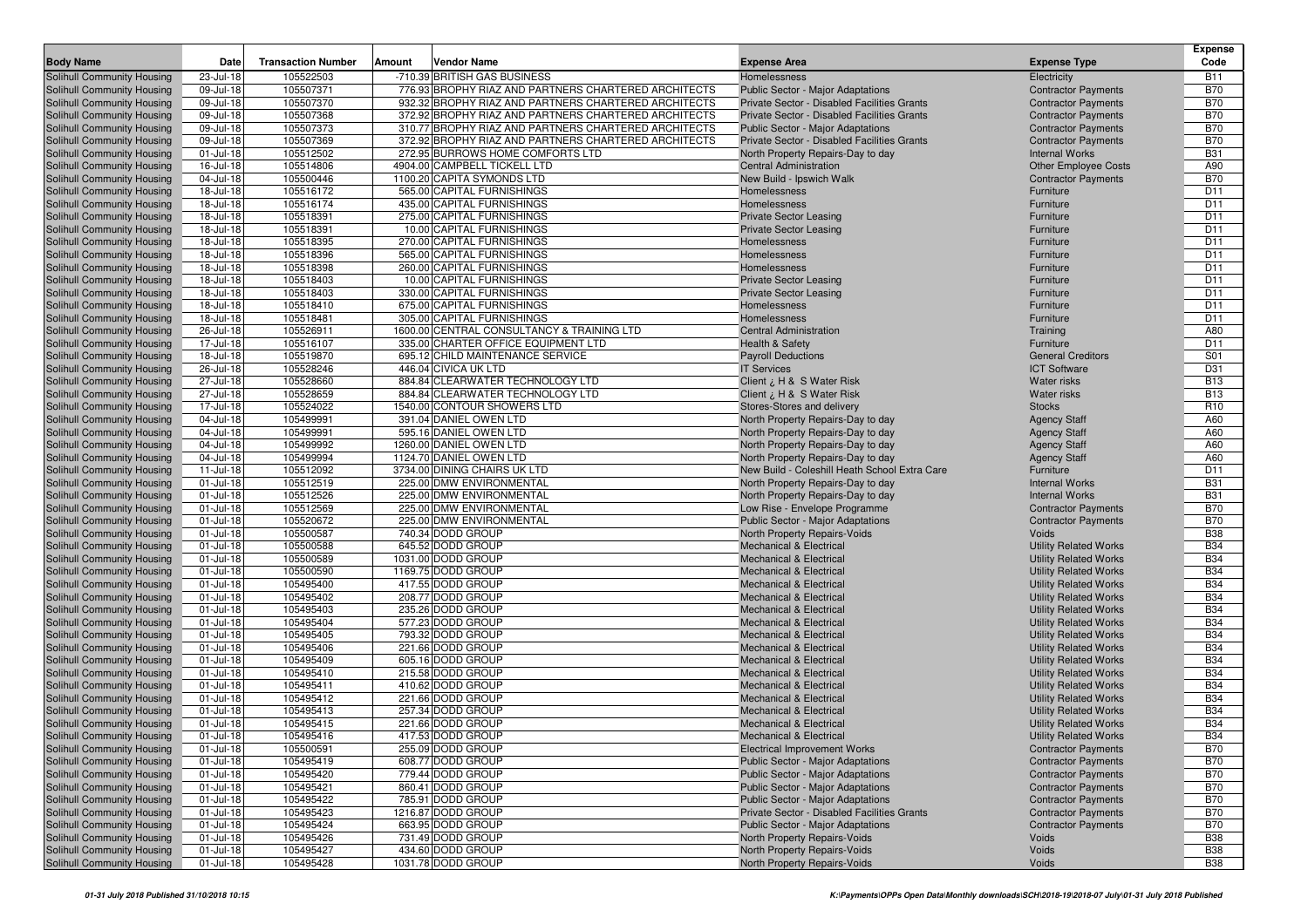| <b>Body Name</b>                                         | Date                      | <b>Transaction Number</b> | <b>Vendor Name</b><br>Amount           | <b>Expense Area</b>                                                        | <b>Expense Type</b>                                      | <b>Expense</b><br>Code   |
|----------------------------------------------------------|---------------------------|---------------------------|----------------------------------------|----------------------------------------------------------------------------|----------------------------------------------------------|--------------------------|
| Solihull Community Housing                               | 01-Jul-18                 | 105495429                 | 1119.28 DODD GROUP                     | North Property Repairs-Voids                                               | Voids                                                    | <b>B38</b>               |
| Solihull Community Housing                               | $01$ -Jul-18              | 105495430                 | 667.50 DODD GROUP                      | North Property Repairs-Voids                                               | Voids                                                    | <b>B38</b>               |
| Solihull Community Housing                               | 01-Jul-18                 | 105495431                 | 696.44 DODD GROUP                      | North Property Repairs-Voids                                               | Voids                                                    | <b>B38</b>               |
| Solihull Community Housing                               | 01-Jul-18                 | 105495432                 | 784.06 DODD GROUP                      | North Property Repairs-Voids                                               | Voids                                                    | <b>B38</b>               |
| Solihull Community Housing                               | $01$ -Jul-18              | 105495433                 | 1250.55 DODD GROUP                     | North Property Repairs-Voids                                               | Voids                                                    | <b>B38</b>               |
| Solihull Community Housing                               | 01-Jul-18                 | 105495434                 | 505.57 DODD GROUP                      | North Property Repairs-Voids                                               | Voids                                                    | <b>B38</b>               |
| Solihull Community Housing                               | 01-Jul-18                 | 105495435                 | 964.69 DODD GROUP                      | North Property Repairs-Voids                                               | Voids                                                    | <b>B38</b>               |
| Solihull Community Housing                               | $01$ -Jul-18              | 105495436                 | 559.72 DODD GROUP                      | North Property Repairs-Voids                                               | Voids                                                    | <b>B38</b>               |
| Solihull Community Housing                               | 01-Jul-18                 | 105495437                 | 1098.95 DODD GROUP                     | North Property Repairs-Voids                                               | Voids                                                    | <b>B38</b>               |
| Solihull Community Housing                               | 01-Jul-18                 | 105495438                 | 539.20 DODD GROUP                      | North Property Repairs-Voids                                               | Voids                                                    | <b>B38</b>               |
| Solihull Community Housing                               | $01$ -Jul-18              | 105495439                 | 563.05 DODD GROUP                      | North Property Repairs-Voids                                               | Voids                                                    | <b>B38</b>               |
| Solihull Community Housing                               | 01-Jul-18                 | 105495440                 | 1024.39 DODD GROUP                     | North Property Repairs-Voids                                               | Voids                                                    | <b>B38</b>               |
| Solihull Community Housing                               | 01-Jul-18                 | 105495441                 | 925.32 DODD GROUP                      | North Property Repairs-Voids                                               | Voids                                                    | <b>B38</b>               |
| Solihull Community Housing                               | 01-Jul-18                 | 105495442                 | 1699.36 DODD GROUP                     | North Property Repairs-Voids                                               | Voids                                                    | <b>B38</b>               |
| Solihull Community Housing                               | 01-Jul-18                 | 105495443                 | 1173.67 DODD GROUP                     | North Property Repairs-Voids                                               | Voids                                                    | <b>B38</b>               |
| Solihull Community Housing                               | 01-Jul-18                 | 105495444                 | 687.50 DODD GROUP                      | North Property Repairs-Voids                                               | Voids                                                    | <b>B38</b>               |
| Solihull Community Housing                               | 01-Jul-18                 | 105495445                 | 687.14 DODD GROUP                      | North Property Repairs-Voids                                               | Voids                                                    | <b>B38</b>               |
| Solihull Community Housing                               | $01$ -Jul-18              | 105500592                 | 688.94 DODD GROUP                      | North Property Repairs-Voids                                               | Voids                                                    | <b>B38</b>               |
| Solihull Community Housing                               | $01$ -Jul-18              | 105495446                 | 1030.58 DODD GROUP                     | North Property Repairs-Voids                                               | Voids                                                    | <b>B38</b>               |
| Solihull Community Housing                               | 01-Jul-18                 | 105495447                 | 785.76 DODD GROUP                      | North Property Repairs-Voids                                               | Voids                                                    | <b>B38</b>               |
| Solihull Community Housing                               | 01-Jul-18                 | 105495448                 | 743.76 DODD GROUP                      | North Property Repairs-Voids                                               | Voids                                                    | <b>B38</b>               |
| Solihull Community Housing                               | 01-Jul-18                 | 105495449                 | 596.58 DODD GROUP                      | <b>North Property Repairs-Voids</b>                                        | Voids                                                    | <b>B38</b>               |
| Solihull Community Housing                               | 01-Jul-18                 | 105495450                 | 1033.68 DODD GROUP                     | North Property Repairs-Voids                                               | Voids                                                    | <b>B38</b>               |
| Solihull Community Housing                               | $01$ -Jul-18              | 105495451                 | 403.78 DODD GROUP                      | North Property Repairs-Voids                                               | Voids                                                    | <b>B38</b>               |
| Solihull Community Housing                               | 01-Jul-18                 | 105495452                 | 455.04 DODD GROUP                      | <b>North Property Repairs-Voids</b>                                        | Voids                                                    | <b>B38</b>               |
| Solihull Community Housing                               | 01-Jul-18                 | 105495453                 | 828.02 DODD GROUP                      | North Property Repairs-Voids                                               | Voids                                                    | <b>B38</b>               |
| Solihull Community Housing                               | $01$ -Jul-18              | 105495454                 | 513.33 DODD GROUP                      | North Property Repairs-Voids                                               | Voids                                                    | <b>B38</b>               |
| Solihull Community Housing                               | 01-Jul-18                 | 105495455                 | 2956.20 DODD GROUP                     | North Property Repairs-Voids                                               | Voids                                                    | <b>B38</b>               |
| Solihull Community Housing                               | 01-Jul-18                 | 105495456                 | 1992.42 DODD GROUP                     | North Property Repairs-Voids                                               | Voids                                                    | <b>B38</b>               |
| Solihull Community Housing                               | $01$ -Jul-18              | 105495457                 | 638.41 DODD GROUP                      | North Property Repairs-Voids                                               | Voids                                                    | <b>B38</b>               |
| Solihull Community Housing                               | 01-Jul-18                 | 105495458                 | 699.37 DODD GROUP                      | North Property Repairs-Voids                                               | Voids                                                    | <b>B38</b>               |
| Solihull Community Housing                               | 01-Jul-18                 | 105495459                 | 667.21 DODD GROUP                      | North Property Repairs-Voids                                               | Voids                                                    | <b>B38</b>               |
| Solihull Community Housing                               | $01$ -Jul-18              | 105495460                 | 908.06 DODD GROUP                      | <b>North Property Repairs-Voids</b>                                        | Voids                                                    | <b>B38</b>               |
| Solihull Community Housing                               | 01-Jul-18                 | 105495461                 | 1375.69 DODD GROUP                     | North Property Repairs-Voids                                               | Voids                                                    | <b>B38</b>               |
| Solihull Community Housing                               | 01-Jul-18                 | 105495462                 | 1446.79 DODD GROUP                     | North Property Repairs-Voids                                               | Voids                                                    | <b>B38</b>               |
| Solihull Community Housing                               | $01$ -Jul-18              | 105495463                 | 818.37 DODD GROUP                      | North Property Repairs-Voids                                               | Voids                                                    | <b>B38</b>               |
| Solihull Community Housing                               | $01$ -Jul-18              | 105495464                 | 679.27 DODD GROUP                      | North Property Repairs-Voids                                               | Voids                                                    | <b>B38</b>               |
| Solihull Community Housing                               | 01-Jul-18                 | 105495465                 | 521.84 DODD GROUP                      | North Property Repairs-Voids                                               | Voids                                                    | <b>B38</b>               |
| Solihull Community Housing                               | 01-Jul-18                 | 105495466                 | 963.14 DODD GROUP                      | North Property Repairs-Voids                                               | Voids                                                    | <b>B38</b>               |
| Solihull Community Housing                               | 01-Jul-18                 | 105495467                 | 599.29 DODD GROUP                      | North Property Repairs-Voids                                               | Voids                                                    | <b>B38</b>               |
| Solihull Community Housing                               | $01$ -Jul-18              | 105495468                 | 221.66 DODD GROUP                      | <b>Mechanical &amp; Electrical</b>                                         | <b>Utility Related Works</b>                             | <b>B34</b>               |
| Solihull Community Housing                               | 01-Jul-18                 | 105495470                 | 221.66 DODD GROUP                      | <b>Mechanical &amp; Electrical</b>                                         | <b>Utility Related Works</b>                             | <b>B34</b>               |
| Solihull Community Housing                               | $01$ -Jul-18              | 105495471                 | 268.33 DODD GROUP                      | <b>Mechanical &amp; Electrical</b>                                         | <b>Utility Related Works</b>                             | <b>B34</b>               |
| Solihull Community Housing                               | $01$ -Jul-18              | 105495472                 | 278.21 DODD GROUP                      | <b>Mechanical &amp; Electrical</b>                                         | <b>Utility Related Works</b>                             | <b>B34</b>               |
| Solihull Community Housing                               | $01$ -Jul-18              | 105495473                 | 713.43 DODD GROUP                      | <b>Electrical Improvement Works</b>                                        | <b>Contractor Payments</b>                               | <b>B70</b>               |
| Solihull Community Housing                               | 01-Jul-18                 | 105495474                 | 554.83 DODD GROUP                      | <b>Electrical Improvement Works</b>                                        | <b>Contractor Payments</b>                               | <b>B70</b>               |
| Solihull Community Housing                               | 01-Jul-18<br>$01$ -Jul-18 | 105495475<br>105495476    | 867.30 DODD GROUP<br>595.81 DODD GROUP | <b>Electrical Improvement Works</b>                                        | <b>Contractor Payments</b>                               | <b>B70</b><br><b>B70</b> |
| Solihull Community Housing                               | $01$ -Jul-18              | 105495477                 | 592.11 DODD GROUP                      | <b>Electrical Improvement Works</b>                                        | <b>Contractor Payments</b><br><b>Contractor Payments</b> | <b>B70</b>               |
| Solihull Community Housing                               |                           |                           |                                        | <b>Electrical Improvement Works</b><br><b>Electrical Improvement Works</b> |                                                          | <b>B70</b>               |
| Solihull Community Housing<br>Solihull Community Housing | $01$ -Jul-18<br>01-Jul-18 | 105500593<br>105495478    | 473.40 DODD GROUP<br>779.21 DODD GROUP | <b>Electrical Improvement Works</b>                                        | <b>Contractor Payments</b><br><b>Contractor Payments</b> | <b>B70</b>               |
| Solihull Community Housing                               | 01-Jul-18                 | 105495479                 | 525.94 DODD GROUP                      | <b>Electrical Improvement Works</b>                                        | <b>Contractor Payments</b>                               | <b>B70</b>               |
| Solihull Community Housing                               | $01 -$ Jul-18             | 105495480                 | 564.39 DODD GROUP                      | <b>Electrical Improvement Works</b>                                        | <b>Contractor Payments</b>                               | <b>B70</b>               |
| Solihull Community Housing                               | $01 -$ Jul-18             | 105495481                 | 589.87 DODD GROUP                      | <b>Electrical Improvement Works</b>                                        | <b>Contractor Payments</b>                               | <b>B70</b>               |
| Solihull Community Housing                               | 01-Jul-18                 | 105495482                 | 459.43 DODD GROUP                      | North Property Repairs-Voids                                               | Voids                                                    | <b>B38</b>               |
| Solihull Community Housing                               | $01 -$ Jul-18             | 105495483                 | 1034.67 DODD GROUP                     | North Property Repairs-Voids                                               | Voids                                                    | <b>B38</b>               |
| Solihull Community Housing                               | $01$ -Jul-18              | 105495485                 | 848.41 DODD GROUP                      | Kitchens                                                                   | <b>Contractor Payments</b>                               | <b>B70</b>               |
| Solihull Community Housing                               | $01$ -Jul-18              | 105495486                 | 703.03 DODD GROUP                      | Kitchens                                                                   | <b>Contractor Payments</b>                               | <b>B70</b>               |
| Solihull Community Housing                               | $01$ -Jul-18              | 105495487                 | 746.54 DODD GROUP                      | Public Sector - Major Adaptations                                          | <b>Contractor Payments</b>                               | <b>B70</b>               |
| Solihull Community Housing                               | $01$ -Jul-18              | 105495488                 | 1360.11 DODD GROUP                     | Public Sector - Major Adaptations                                          | <b>Contractor Payments</b>                               | <b>B70</b>               |
| Solihull Community Housing                               | $01$ -Jul-18              | 105495489                 | 798.60 DODD GROUP                      | Private Sector - Disabled Facilities Grants                                | <b>Contractor Payments</b>                               | <b>B70</b>               |
| Solihull Community Housing                               | $01$ -Jul-18              | 105495490                 | 466.66 DODD GROUP                      | Kitchens                                                                   | <b>Contractor Payments</b>                               | <b>B70</b>               |
| Solihull Community Housing                               | 01-Jul-18                 | 105495491                 | 1093.31 DODD GROUP                     | Public Sector - Major Adaptations                                          | <b>Contractor Payments</b>                               | <b>B70</b>               |
|                                                          |                           |                           |                                        |                                                                            |                                                          |                          |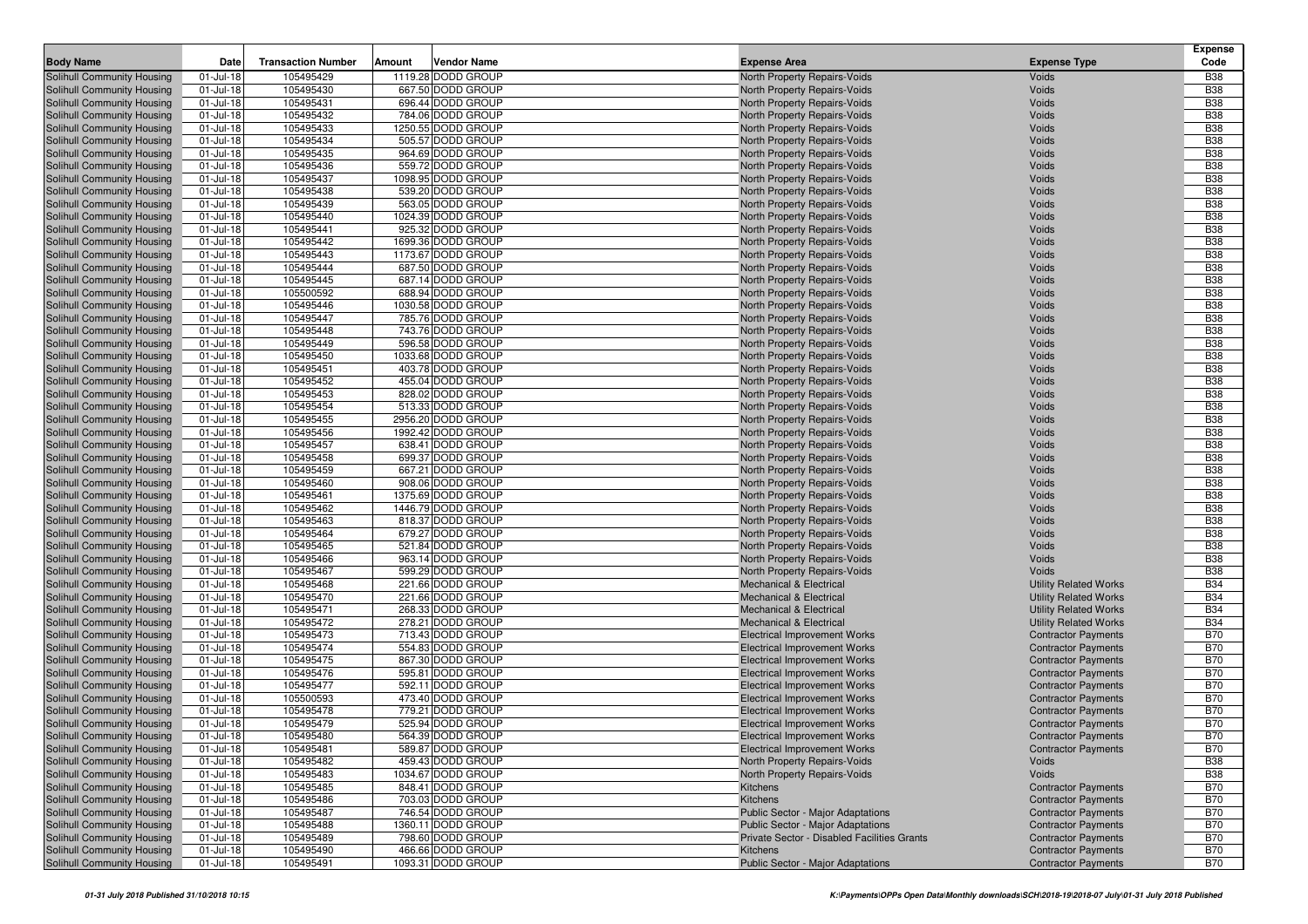|                                                          |                        |                           |                                         |                                                                                         |                                                              | <b>Expense</b>           |
|----------------------------------------------------------|------------------------|---------------------------|-----------------------------------------|-----------------------------------------------------------------------------------------|--------------------------------------------------------------|--------------------------|
| <b>Body Name</b>                                         | Date                   | <b>Transaction Number</b> | Vendor Name<br>Amount                   | <b>Expense Area</b>                                                                     | <b>Expense Type</b>                                          | Code                     |
| Solihull Community Housing                               | $01 -$ Jul-18          | 105495493                 | 808.12 DODD GROUP                       | <b>Public Sector - Major Adaptations</b>                                                | <b>Contractor Payments</b>                                   | <b>B70</b>               |
| Solihull Community Housing                               | $01 -$ Jul-18          | 105495494                 | 840.39 DODD GROUP                       | <b>Public Sector - Major Adaptations</b>                                                | <b>Contractor Payments</b>                                   | <b>B70</b>               |
| Solihull Community Housing                               | 01-Jul-18              | 105495495                 | 770.24 DODD GROUP                       | <b>Public Sector - Major Adaptations</b>                                                | <b>Contractor Payments</b>                                   | <b>B70</b>               |
| Solihull Community Housing                               | $01 -$ Jul-18          | 105495496                 | 502.64 DODD GROUP                       | Kitchens                                                                                | <b>Contractor Payments</b>                                   | <b>B70</b>               |
| Solihull Community Housing                               | $01 -$ Jul-18          | 105495497                 | 610.46 DODD GROUP                       | <b>Public Sector - Major Adaptations</b>                                                | <b>Contractor Payments</b>                                   | <b>B70</b>               |
| Solihull Community Housing                               | $01 -$ Jul-18          | 105495498                 | 605.63 DODD GROUP                       | <b>Public Sector - Major Adaptations</b>                                                | <b>Contractor Payments</b>                                   | <b>B70</b>               |
| Solihull Community Housing                               | 01-Jul-18              | 105495499                 | 888.42 DODD GROUP                       | <b>Public Sector - Major Adaptations</b>                                                | <b>Contractor Payments</b>                                   | <b>B70</b>               |
| Solihull Community Housing                               | 01-Jul-18              | 105495500                 | 711.62 DODD GROUP<br>1173.66 DODD GROUP | <b>Public Sector - Major Adaptations</b>                                                | <b>Contractor Payments</b>                                   | <b>B70</b><br><b>B39</b> |
| Solihull Community Housing                               | $01 -$ Jul-18          | 105500594                 | 630.35 DODD GROUP                       | Mechanical & Electrical                                                                 | <b>Other Building Costs</b>                                  | <b>B70</b>               |
| Solihull Community Housing<br>Solihull Community Housing | 01-Jul-18<br>01-Jul-18 | 105495501<br>105495502    | 931.44 DODD GROUP                       | <b>Public Sector - Major Adaptations</b><br>Private Sector - Disabled Facilities Grants | <b>Contractor Payments</b>                                   | <b>B70</b>               |
| Solihull Community Housing                               | 01-Jul-18              | 105495503                 | 1090.33 DODD GROUP                      | <b>Private Sector - Disabled Facilities Grants</b>                                      | <b>Contractor Payments</b>                                   | <b>B70</b>               |
| Solihull Community Housing                               | $01 -$ Jul-18          | 105495504                 | 3330.90 DODD GROUP                      | Kitchens                                                                                | <b>Contractor Payments</b><br><b>Contractor Payments</b>     | <b>B70</b>               |
| Solihull Community Housing                               | 01-Jul-18              | 105495505                 | 659.94 DODD GROUP                       | <b>Private Sector - Disabled Facilities Grants</b>                                      | <b>Contractor Payments</b>                                   | <b>B70</b>               |
| Solihull Community Housing                               | $01 -$ Jul-18          | 105495506                 | 342.81 DODD GROUP                       | <b>Mechanical &amp; Electrical</b>                                                      | <b>Utility Related Works</b>                                 | <b>B34</b>               |
| Solihull Community Housing                               | 01-Jul-18              | 105495507                 | 269.29 DODD GROUP                       | <b>Mechanical &amp; Electrical</b>                                                      | <b>Utility Related Works</b>                                 | <b>B34</b>               |
| Solihull Community Housing                               | 01-Jul-18              | 105495508                 | 252.54 DODD GROUP                       | <b>Mechanical &amp; Electrical</b>                                                      | <b>Utility Related Works</b>                                 | <b>B34</b>               |
| Solihull Community Housing                               | $01 -$ Jul-18          | 105495509                 | 253.28 DODD GROUP                       | <b>Mechanical &amp; Electrical</b>                                                      | <b>Utility Related Works</b>                                 | <b>B34</b>               |
| Solihull Community Housing                               | 01-Jul-18              | 105495510                 | 216.09 DODD GROUP                       | <b>Mechanical &amp; Electrical</b>                                                      | <b>Utility Related Works</b>                                 | <b>B34</b>               |
| Solihull Community Housing                               | $01 -$ Jul-18          | 105495511                 | 296.32 DODD GROUP                       | <b>Mechanical &amp; Electrical</b>                                                      | <b>Utility Related Works</b>                                 | <b>B34</b>               |
| Solihull Community Housing                               | 01-Jul-18              | 105500595                 | 283.35 DODD GROUP                       | North Property Repairs-Voids                                                            | Voids                                                        | <b>B38</b>               |
| Solihull Community Housing                               | 01-Jul-18              | 105495512                 | 714.23 DODD GROUP                       | <b>Electrical Improvement Works</b>                                                     | <b>Contractor Payments</b>                                   | <b>B70</b>               |
| Solihull Community Housing                               | 01-Jul-18              | 105495513                 | 554.14 DODD GROUP                       | <b>Electrical Improvement Works</b>                                                     | <b>Contractor Payments</b>                                   | <b>B70</b>               |
| Solihull Community Housing                               | 01-Jul-18              | 105495515                 | 583.97 DODD GROUP                       | <b>Electrical Improvement Works</b>                                                     | <b>Contractor Payments</b>                                   | <b>B70</b>               |
| <b>Solihull Community Housing</b>                        | 01-Jul-18              | 105495516                 | 516.82 DODD GROUP                       | <b>Electrical Improvement Works</b>                                                     | <b>Contractor Payments</b>                                   | <b>B70</b>               |
| Solihull Community Housing                               | $01 -$ Jul-18          | 105495517                 | 627.52 DODD GROUP                       | <b>Electrical Improvement Works</b>                                                     | <b>Contractor Payments</b>                                   | <b>B70</b>               |
| Solihull Community Housing                               | $01 -$ Jul-18          | 105495518                 | 514.24 DODD GROUP                       | <b>Electrical Improvement Works</b>                                                     | <b>Contractor Payments</b>                                   | <b>B70</b>               |
| Solihull Community Housing                               | 01-Jul-18              | 105495519                 | 391.72 DODD GROUP                       | <b>Electrical Improvement Works</b>                                                     | <b>Contractor Payments</b>                                   | <b>B70</b>               |
| Solihull Community Housing                               | 01-Jul-18              | 105495520                 | 1034.52 DODD GROUP                      | North Property Repairs-Voids                                                            | Voids                                                        | <b>B38</b>               |
| Solihull Community Housing                               | 01-Jul-18              | 105495521                 | 591.04 DODD GROUP                       | North Property Repairs-Voids                                                            | Voids                                                        | <b>B38</b>               |
| Solihull Community Housing                               | $01 -$ Jul-18          | 105495522                 | 429.03 DODD GROUP                       | North Property Repairs-Voids                                                            | Voids                                                        | <b>B38</b>               |
| Solihull Community Housing                               | $01 -$ Jul-18          | 105495523                 | 494.05 DODD GROUP                       | <b>Mechanical &amp; Electrical</b>                                                      | <b>Utility Related Works</b>                                 | <b>B34</b>               |
| Solihull Community Housing                               | 01-Jul-18              | 105500596                 | 986.71 DODD GROUP                       | North Property Repairs-Voids                                                            | Voids                                                        | <b>B38</b>               |
| Solihull Community Housing                               | $01 -$ Jul-18          | 105495524                 | 267.08 DODD GROUP                       | <b>Mechanical &amp; Electrical</b>                                                      | <b>Utility Related Works</b>                                 | <b>B34</b>               |
| Solihull Community Housing                               | 01-Jul-18              | 105495525                 | 406.40 DODD GROUP                       | North Property Repairs-Voids                                                            | Voids                                                        | <b>B38</b>               |
| Solihull Community Housing                               | 01-Jul-18              | 105495527                 | 412.54 DODD GROUP                       | North Property Repairs-Voids                                                            | Voids                                                        | <b>B38</b>               |
| Solihull Community Housing                               | $01 -$ Jul-18          | 105495528                 | 751.52 DODD GROUP                       | <b>Mechanical &amp; Electrical</b>                                                      | <b>Utility Related Works</b>                                 | <b>B34</b>               |
| Solihull Community Housing                               | $01 -$ Jul-18          | 105495529                 | 562.42 DODD GROUP                       | North Property Repairs-Voids                                                            | Voids                                                        | <b>B38</b>               |
| Solihull Community Housing                               | 01-Jul-18              | 105495530                 | 449.89 DODD GROUP                       | <b>Mechanical &amp; Electrical</b>                                                      | <b>Utility Related Works</b>                                 | <b>B34</b>               |
| Solihull Community Housing                               | $01 -$ Jul-18          | 105495531                 | 600.96 DODD GROUP                       | North Property Repairs-Voids                                                            | Voids                                                        | <b>B38</b>               |
| Solihull Community Housing                               | 01-Jul-18              | 105495532                 | 473.23 DODD GROUP                       | North Property Repairs-Voids                                                            | Voids                                                        | <b>B38</b>               |
| Solihull Community Housing                               | $01 -$ Jul-18          | 105495533                 | 429.05 DODD GROUP                       | North Property Repairs-Voids                                                            | Voids                                                        | <b>B38</b>               |
| Solihull Community Housing                               | 01-Jul-18              | 105495534                 | 231.80 DODD GROUP                       | Public Sector - Minor Works                                                             | <b>Contractor Payments</b>                                   | <b>B70</b>               |
| Solihull Community Housing                               | $01 -$ Jul-18          | 105495535                 | 816.63 DODD GROUP                       | North Property Repairs-Voids                                                            | Voids                                                        | <b>B38</b>               |
| Solihull Community Housing                               | $01 -$ Jul-18          | 105500597                 | 451.82 DODD GROUP                       | North Property Repairs-Voids                                                            | Voids                                                        | <b>B38</b>               |
| Solihull Community Housing                               | 01-Jul-18              | 105495537                 | 833.74 DODD GROUP                       | North Property Repairs-Voids                                                            | Voids                                                        | <b>B38</b>               |
| Solihull Community Housing                               | 01-Jul-18              | 105495538                 | 1103.98 DODD GROUP                      | North Property Repairs-Voids                                                            | Voids                                                        | <b>B38</b>               |
| Solihull Community Housing                               | $01 -$ Jul-18          | 105495539                 | 606.47 DODD GROUP                       | North Property Repairs-Voids                                                            | Voids                                                        | <b>B38</b>               |
| Solihull Community Housing                               | $01 -$ Jul-18          | 105495540                 | 970.86 DODD GROUP                       | North Property Repairs-Voids                                                            | Voids                                                        | <b>B38</b>               |
| Solihull Community Housing                               | 01-Jul-18              | 105495541                 | 281.48 DODD GROUP                       | <b>Mechanical &amp; Electrical</b>                                                      | <b>Utility Related Works</b>                                 | <b>B34</b>               |
| Solihull Community Housing                               | 01-Jul-18              | 105495542                 | 736.40 DODD GROUP                       | North Property Repairs-Voids                                                            | Voids                                                        | <b>B38</b>               |
| Solihull Community Housing                               | $01 -$ Jul-18          | 105495543                 | 662.08 DODD GROUP                       | North Property Repairs-Voids                                                            | Voids                                                        | <b>B38</b>               |
| Solihull Community Housing                               | 01-Jul-18              | 105495544                 | 601.68 DODD GROUP                       | North Property Repairs-Voids                                                            | Voids                                                        | <b>B38</b>               |
| Solihull Community Housing                               | 01-Jul-18              | 105495545                 | 2507.42 DODD GROUP                      | North Property Repairs-Voids                                                            | Voids                                                        | <b>B38</b>               |
| Solihull Community Housing                               | 11-Jul-18              | 105510889                 | 15845.68 DODD GROUP                     | <b>Mechanical &amp; Electrical</b>                                                      | <b>Other Building Costs</b>                                  | <b>B39</b>               |
| Solihull Community Housing                               | $11 -$ Jul-18          | 105510888                 | 15845.68 DODD GROUP                     | Mechanical & Electrical                                                                 | <b>Other Building Costs</b>                                  | <b>B39</b>               |
| Solihull Community Housing                               | 10-Jul-18              | 105513323                 | 5961.00 DODD GROUP                      | <b>Electrical Improvement Works</b>                                                     | <b>Contractor Payments</b>                                   | <b>B70</b>               |
| Solihull Community Housing                               | 10-Jul-18              | 105513324                 | 10806.77 DODD GROUP                     | <b>Electrical Improvement Works</b>                                                     | <b>Contractor Payments</b>                                   | <b>B70</b>               |
| Solihull Community Housing                               | 10-Jul-18              | 105515023                 | 278.21 DODD GROUP<br>213.85 DODD GROUP  | <b>Mechanical &amp; Electrical</b>                                                      | <b>Utility Related Works</b>                                 | <b>B34</b>               |
| Solihull Community Housing<br>Solihull Community Housing | 10-Jul-18              | 105515024<br>105515025    | 233.64 DODD GROUP                       | Mechanical & Electrical<br>Mechanical & Electrical                                      | <b>Utility Related Works</b><br><b>Utility Related Works</b> | <b>B34</b><br><b>B34</b> |
|                                                          | 10-Jul-18              |                           | 221.66 DODD GROUP                       |                                                                                         |                                                              | <b>B34</b>               |
| Solihull Community Housing<br>Solihull Community Housing | 10-Jul-18              | 105515026                 | 380.31 DODD GROUP                       | Mechanical & Electrical<br>North Property Repairs-Voids                                 | <b>Utility Related Works</b><br>Voids                        | <b>B38</b>               |
|                                                          | 11-Jul-18              | 105513403                 |                                         |                                                                                         |                                                              |                          |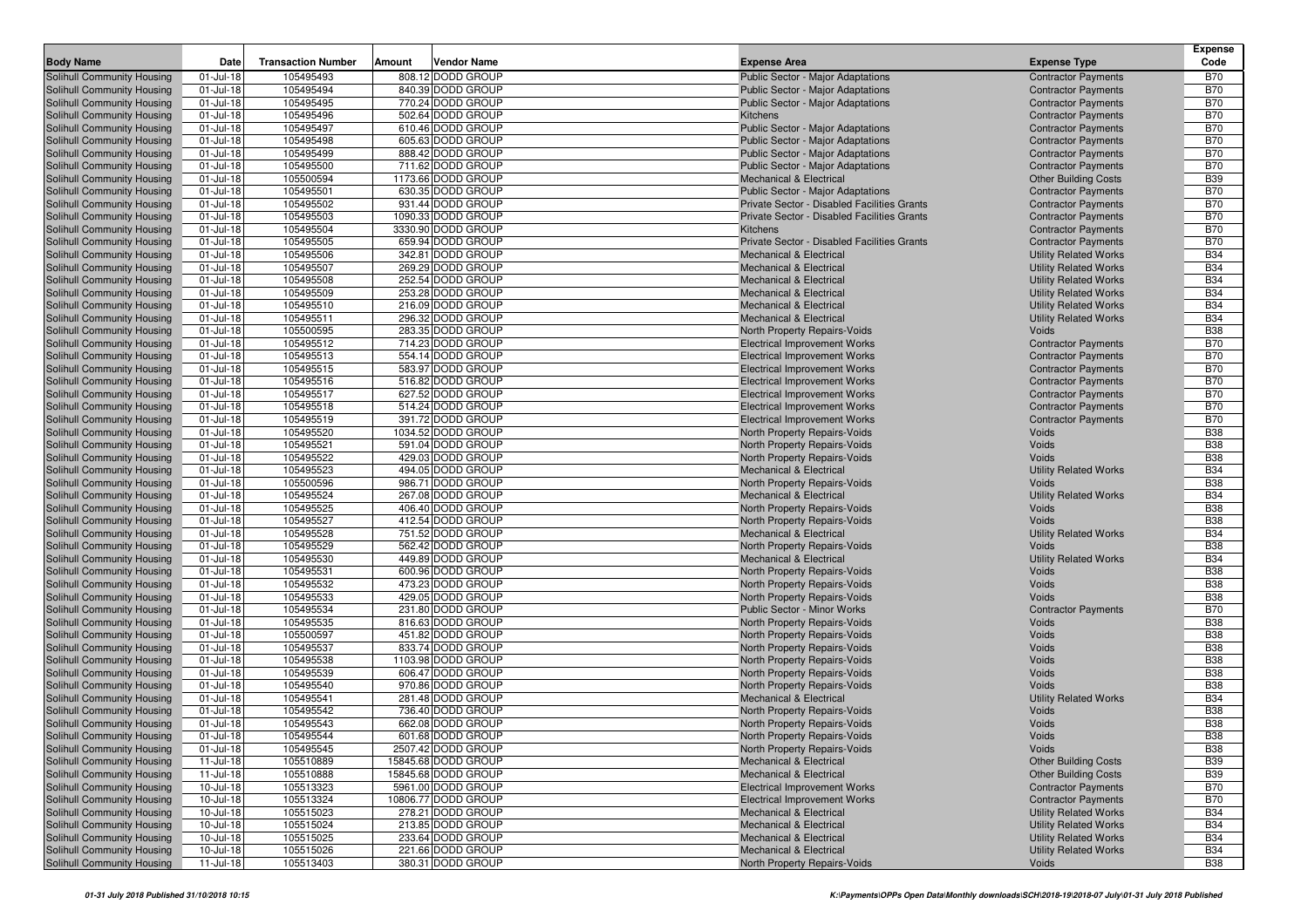| <b>Body Name</b><br>Date<br><b>Transaction Number</b><br><b>Vendor Name</b><br><b>Expense Type</b><br>Amount<br><b>Expense Area</b><br>105523737<br>696.20 DODD GROUP<br>Solihull Community Housing<br>11-Jul-18<br>North Property Repairs-Voids<br>Voids<br>11-Jul-18<br>105523738<br>714.36 DODD GROUP<br>Solihull Community Housing<br>North Property Repairs-Voids<br>Voids<br>$11 -$ Jul-18<br>105523739<br>528.32 DODD GROUP<br>Solihull Community Housing<br>North Property Repairs-Voids<br>Voids<br>$11 -$ Jul-18<br>105513412<br>288.87 DODD GROUP<br>Solihull Community Housing<br>North Property Repairs-Voids<br>Voids<br>105523740<br>11-Jul-18<br>974.95 DODD GROUP<br>Solihull Community Housing<br>North Property Repairs-Voids<br>Voids<br>$11 -$ Jul-18<br>105513418<br>265.02 DODD GROUP<br>Solihull Community Housing<br>North Property Repairs-Voids<br>Voids<br>105523741<br>$11 -$ Jul-18<br>688.58 DODD GROUP<br>Solihull Community Housing<br>North Property Repairs-Voids<br>Voids<br>Solihull Community Housing<br>$11 -$ Jul-18<br>105523742<br>831.48 DODD GROUP<br>North Property Repairs-Voids<br>Voids<br>$11 -$ Jul-18<br>105513420<br>283.99 DODD GROUP<br>Solihull Community Housing<br>North Property Repairs-Voids<br>Voids<br>$11 -$ Jul-18<br>105523743<br>539.86 DODD GROUP<br>Solihull Community Housing<br>North Property Repairs-Voids<br>Voids<br>$11 -$ Jul-18<br>105513421<br>353.96 DODD GROUP<br>Solihull Community Housing<br>North Property Repairs-Voids<br>Voids<br>$11 -$ Jul-18<br>105523744<br>681.39 DODD GROUP<br>Solihull Community Housing<br>North Property Repairs-Voids<br>Voids<br>$11 -$ Jul-18<br>105523745<br>416.90 DODD GROUP<br>Solihull Community Housing<br>North Property Repairs-Voids<br>Voids<br>$11 -$ Jul-18<br>105513422<br>462.67 DODD GROUP<br>Solihull Community Housing<br>Kitchens<br><b>Contractor Payments</b><br>$11 -$ Jul-18<br>105519960<br>624.92 DODD GROUP<br>Solihull Community Housing<br>Private Sector - Disabled Facilities Grants<br><b>Contractor Payments</b><br>379.88 DODD GROUP<br>$11$ -Jul-18<br>105513437<br><b>Contractor Payments</b><br>Solihull Community Housing<br><b>Electrical Improvement Works</b><br>$11 -$ Jul-18<br>Solihull Community Housing<br>105513440<br>286.57 DODD GROUP<br><b>Electrical Improvement Works</b><br><b>Contractor Payments</b><br>$11 -$ Jul-18<br>105513442<br>363.95 DODD GROUP<br>Solihull Community Housing<br><b>Electrical Improvement Works</b><br><b>Contractor Payments</b><br>$11 -$ Jul-18<br>105513445<br>315.60 DODD GROUP<br>Solihull Community Housing<br><b>Electrical Improvement Works</b><br><b>Contractor Payments</b><br>$11 -$ Jul-18<br>105513447<br>488.28 DODD GROUP<br>Solihull Community Housing<br><b>Electrical Improvement Works</b><br><b>Contractor Payments</b> | <b>Expense</b><br>Code   |
|-------------------------------------------------------------------------------------------------------------------------------------------------------------------------------------------------------------------------------------------------------------------------------------------------------------------------------------------------------------------------------------------------------------------------------------------------------------------------------------------------------------------------------------------------------------------------------------------------------------------------------------------------------------------------------------------------------------------------------------------------------------------------------------------------------------------------------------------------------------------------------------------------------------------------------------------------------------------------------------------------------------------------------------------------------------------------------------------------------------------------------------------------------------------------------------------------------------------------------------------------------------------------------------------------------------------------------------------------------------------------------------------------------------------------------------------------------------------------------------------------------------------------------------------------------------------------------------------------------------------------------------------------------------------------------------------------------------------------------------------------------------------------------------------------------------------------------------------------------------------------------------------------------------------------------------------------------------------------------------------------------------------------------------------------------------------------------------------------------------------------------------------------------------------------------------------------------------------------------------------------------------------------------------------------------------------------------------------------------------------------------------------------------------------------------------------------------------------------------------------------------------------------------------------------------------------------------------------------------------------------------------------------------------------------------------------------------------------------------------------------------------------------------------------------------------------------------------------------|--------------------------|
|                                                                                                                                                                                                                                                                                                                                                                                                                                                                                                                                                                                                                                                                                                                                                                                                                                                                                                                                                                                                                                                                                                                                                                                                                                                                                                                                                                                                                                                                                                                                                                                                                                                                                                                                                                                                                                                                                                                                                                                                                                                                                                                                                                                                                                                                                                                                                                                                                                                                                                                                                                                                                                                                                                                                                                                                                                                 | <b>B38</b>               |
|                                                                                                                                                                                                                                                                                                                                                                                                                                                                                                                                                                                                                                                                                                                                                                                                                                                                                                                                                                                                                                                                                                                                                                                                                                                                                                                                                                                                                                                                                                                                                                                                                                                                                                                                                                                                                                                                                                                                                                                                                                                                                                                                                                                                                                                                                                                                                                                                                                                                                                                                                                                                                                                                                                                                                                                                                                                 | <b>B38</b>               |
|                                                                                                                                                                                                                                                                                                                                                                                                                                                                                                                                                                                                                                                                                                                                                                                                                                                                                                                                                                                                                                                                                                                                                                                                                                                                                                                                                                                                                                                                                                                                                                                                                                                                                                                                                                                                                                                                                                                                                                                                                                                                                                                                                                                                                                                                                                                                                                                                                                                                                                                                                                                                                                                                                                                                                                                                                                                 | <b>B38</b>               |
|                                                                                                                                                                                                                                                                                                                                                                                                                                                                                                                                                                                                                                                                                                                                                                                                                                                                                                                                                                                                                                                                                                                                                                                                                                                                                                                                                                                                                                                                                                                                                                                                                                                                                                                                                                                                                                                                                                                                                                                                                                                                                                                                                                                                                                                                                                                                                                                                                                                                                                                                                                                                                                                                                                                                                                                                                                                 | <b>B38</b>               |
|                                                                                                                                                                                                                                                                                                                                                                                                                                                                                                                                                                                                                                                                                                                                                                                                                                                                                                                                                                                                                                                                                                                                                                                                                                                                                                                                                                                                                                                                                                                                                                                                                                                                                                                                                                                                                                                                                                                                                                                                                                                                                                                                                                                                                                                                                                                                                                                                                                                                                                                                                                                                                                                                                                                                                                                                                                                 | <b>B38</b>               |
|                                                                                                                                                                                                                                                                                                                                                                                                                                                                                                                                                                                                                                                                                                                                                                                                                                                                                                                                                                                                                                                                                                                                                                                                                                                                                                                                                                                                                                                                                                                                                                                                                                                                                                                                                                                                                                                                                                                                                                                                                                                                                                                                                                                                                                                                                                                                                                                                                                                                                                                                                                                                                                                                                                                                                                                                                                                 | <b>B38</b>               |
|                                                                                                                                                                                                                                                                                                                                                                                                                                                                                                                                                                                                                                                                                                                                                                                                                                                                                                                                                                                                                                                                                                                                                                                                                                                                                                                                                                                                                                                                                                                                                                                                                                                                                                                                                                                                                                                                                                                                                                                                                                                                                                                                                                                                                                                                                                                                                                                                                                                                                                                                                                                                                                                                                                                                                                                                                                                 | <b>B38</b>               |
|                                                                                                                                                                                                                                                                                                                                                                                                                                                                                                                                                                                                                                                                                                                                                                                                                                                                                                                                                                                                                                                                                                                                                                                                                                                                                                                                                                                                                                                                                                                                                                                                                                                                                                                                                                                                                                                                                                                                                                                                                                                                                                                                                                                                                                                                                                                                                                                                                                                                                                                                                                                                                                                                                                                                                                                                                                                 | <b>B38</b>               |
|                                                                                                                                                                                                                                                                                                                                                                                                                                                                                                                                                                                                                                                                                                                                                                                                                                                                                                                                                                                                                                                                                                                                                                                                                                                                                                                                                                                                                                                                                                                                                                                                                                                                                                                                                                                                                                                                                                                                                                                                                                                                                                                                                                                                                                                                                                                                                                                                                                                                                                                                                                                                                                                                                                                                                                                                                                                 | <b>B38</b>               |
|                                                                                                                                                                                                                                                                                                                                                                                                                                                                                                                                                                                                                                                                                                                                                                                                                                                                                                                                                                                                                                                                                                                                                                                                                                                                                                                                                                                                                                                                                                                                                                                                                                                                                                                                                                                                                                                                                                                                                                                                                                                                                                                                                                                                                                                                                                                                                                                                                                                                                                                                                                                                                                                                                                                                                                                                                                                 | <b>B38</b>               |
|                                                                                                                                                                                                                                                                                                                                                                                                                                                                                                                                                                                                                                                                                                                                                                                                                                                                                                                                                                                                                                                                                                                                                                                                                                                                                                                                                                                                                                                                                                                                                                                                                                                                                                                                                                                                                                                                                                                                                                                                                                                                                                                                                                                                                                                                                                                                                                                                                                                                                                                                                                                                                                                                                                                                                                                                                                                 | <b>B38</b>               |
|                                                                                                                                                                                                                                                                                                                                                                                                                                                                                                                                                                                                                                                                                                                                                                                                                                                                                                                                                                                                                                                                                                                                                                                                                                                                                                                                                                                                                                                                                                                                                                                                                                                                                                                                                                                                                                                                                                                                                                                                                                                                                                                                                                                                                                                                                                                                                                                                                                                                                                                                                                                                                                                                                                                                                                                                                                                 | <b>B38</b>               |
|                                                                                                                                                                                                                                                                                                                                                                                                                                                                                                                                                                                                                                                                                                                                                                                                                                                                                                                                                                                                                                                                                                                                                                                                                                                                                                                                                                                                                                                                                                                                                                                                                                                                                                                                                                                                                                                                                                                                                                                                                                                                                                                                                                                                                                                                                                                                                                                                                                                                                                                                                                                                                                                                                                                                                                                                                                                 | <b>B38</b>               |
|                                                                                                                                                                                                                                                                                                                                                                                                                                                                                                                                                                                                                                                                                                                                                                                                                                                                                                                                                                                                                                                                                                                                                                                                                                                                                                                                                                                                                                                                                                                                                                                                                                                                                                                                                                                                                                                                                                                                                                                                                                                                                                                                                                                                                                                                                                                                                                                                                                                                                                                                                                                                                                                                                                                                                                                                                                                 | <b>B70</b>               |
|                                                                                                                                                                                                                                                                                                                                                                                                                                                                                                                                                                                                                                                                                                                                                                                                                                                                                                                                                                                                                                                                                                                                                                                                                                                                                                                                                                                                                                                                                                                                                                                                                                                                                                                                                                                                                                                                                                                                                                                                                                                                                                                                                                                                                                                                                                                                                                                                                                                                                                                                                                                                                                                                                                                                                                                                                                                 | <b>B70</b>               |
|                                                                                                                                                                                                                                                                                                                                                                                                                                                                                                                                                                                                                                                                                                                                                                                                                                                                                                                                                                                                                                                                                                                                                                                                                                                                                                                                                                                                                                                                                                                                                                                                                                                                                                                                                                                                                                                                                                                                                                                                                                                                                                                                                                                                                                                                                                                                                                                                                                                                                                                                                                                                                                                                                                                                                                                                                                                 | <b>B70</b>               |
|                                                                                                                                                                                                                                                                                                                                                                                                                                                                                                                                                                                                                                                                                                                                                                                                                                                                                                                                                                                                                                                                                                                                                                                                                                                                                                                                                                                                                                                                                                                                                                                                                                                                                                                                                                                                                                                                                                                                                                                                                                                                                                                                                                                                                                                                                                                                                                                                                                                                                                                                                                                                                                                                                                                                                                                                                                                 | <b>B70</b>               |
|                                                                                                                                                                                                                                                                                                                                                                                                                                                                                                                                                                                                                                                                                                                                                                                                                                                                                                                                                                                                                                                                                                                                                                                                                                                                                                                                                                                                                                                                                                                                                                                                                                                                                                                                                                                                                                                                                                                                                                                                                                                                                                                                                                                                                                                                                                                                                                                                                                                                                                                                                                                                                                                                                                                                                                                                                                                 | <b>B70</b>               |
|                                                                                                                                                                                                                                                                                                                                                                                                                                                                                                                                                                                                                                                                                                                                                                                                                                                                                                                                                                                                                                                                                                                                                                                                                                                                                                                                                                                                                                                                                                                                                                                                                                                                                                                                                                                                                                                                                                                                                                                                                                                                                                                                                                                                                                                                                                                                                                                                                                                                                                                                                                                                                                                                                                                                                                                                                                                 | <b>B70</b>               |
|                                                                                                                                                                                                                                                                                                                                                                                                                                                                                                                                                                                                                                                                                                                                                                                                                                                                                                                                                                                                                                                                                                                                                                                                                                                                                                                                                                                                                                                                                                                                                                                                                                                                                                                                                                                                                                                                                                                                                                                                                                                                                                                                                                                                                                                                                                                                                                                                                                                                                                                                                                                                                                                                                                                                                                                                                                                 | <b>B70</b>               |
| $11 -$ Jul-18<br>105513463<br>361.18 DODD GROUP<br>Solihull Community Housing<br><b>Electrical Improvement Works</b><br><b>Contractor Payments</b>                                                                                                                                                                                                                                                                                                                                                                                                                                                                                                                                                                                                                                                                                                                                                                                                                                                                                                                                                                                                                                                                                                                                                                                                                                                                                                                                                                                                                                                                                                                                                                                                                                                                                                                                                                                                                                                                                                                                                                                                                                                                                                                                                                                                                                                                                                                                                                                                                                                                                                                                                                                                                                                                                              | <b>B70</b>               |
| $11 -$ Jul-18<br>105513468<br>353.98 DODD GROUP<br>Solihull Community Housing<br><b>Electrical Improvement Works</b><br><b>Contractor Payments</b>                                                                                                                                                                                                                                                                                                                                                                                                                                                                                                                                                                                                                                                                                                                                                                                                                                                                                                                                                                                                                                                                                                                                                                                                                                                                                                                                                                                                                                                                                                                                                                                                                                                                                                                                                                                                                                                                                                                                                                                                                                                                                                                                                                                                                                                                                                                                                                                                                                                                                                                                                                                                                                                                                              | <b>B70</b>               |
| $11 -$ Jul-18<br>105513469<br>355.12 DODD GROUP<br>Solihull Community Housing<br><b>Electrical Improvement Works</b><br><b>Contractor Payments</b>                                                                                                                                                                                                                                                                                                                                                                                                                                                                                                                                                                                                                                                                                                                                                                                                                                                                                                                                                                                                                                                                                                                                                                                                                                                                                                                                                                                                                                                                                                                                                                                                                                                                                                                                                                                                                                                                                                                                                                                                                                                                                                                                                                                                                                                                                                                                                                                                                                                                                                                                                                                                                                                                                              | <b>B70</b>               |
| Solihull Community Housing<br>$11 -$ Jul-18<br>105513481<br>355.74 DODD GROUP<br><b>Contractor Payments</b><br><b>Electrical Improvement Works</b>                                                                                                                                                                                                                                                                                                                                                                                                                                                                                                                                                                                                                                                                                                                                                                                                                                                                                                                                                                                                                                                                                                                                                                                                                                                                                                                                                                                                                                                                                                                                                                                                                                                                                                                                                                                                                                                                                                                                                                                                                                                                                                                                                                                                                                                                                                                                                                                                                                                                                                                                                                                                                                                                                              | <b>B70</b>               |
| 11-Jul-18<br>105513486<br>375.77 DODD GROUP<br>Solihull Community Housing<br><b>Electrical Improvement Works</b><br><b>Contractor Payments</b>                                                                                                                                                                                                                                                                                                                                                                                                                                                                                                                                                                                                                                                                                                                                                                                                                                                                                                                                                                                                                                                                                                                                                                                                                                                                                                                                                                                                                                                                                                                                                                                                                                                                                                                                                                                                                                                                                                                                                                                                                                                                                                                                                                                                                                                                                                                                                                                                                                                                                                                                                                                                                                                                                                  | <b>B70</b>               |
| $11 -$ Jul-18<br>351.93 DODD GROUP<br>Solihull Community Housing<br>105513488<br><b>Electrical Improvement Works</b><br><b>Contractor Payments</b>                                                                                                                                                                                                                                                                                                                                                                                                                                                                                                                                                                                                                                                                                                                                                                                                                                                                                                                                                                                                                                                                                                                                                                                                                                                                                                                                                                                                                                                                                                                                                                                                                                                                                                                                                                                                                                                                                                                                                                                                                                                                                                                                                                                                                                                                                                                                                                                                                                                                                                                                                                                                                                                                                              | <b>B70</b>               |
| 11-Jul-18<br>105513489<br>367.16 DODD GROUP<br><b>Contractor Payments</b><br>Solihull Community Housing<br><b>Electrical Improvement Works</b>                                                                                                                                                                                                                                                                                                                                                                                                                                                                                                                                                                                                                                                                                                                                                                                                                                                                                                                                                                                                                                                                                                                                                                                                                                                                                                                                                                                                                                                                                                                                                                                                                                                                                                                                                                                                                                                                                                                                                                                                                                                                                                                                                                                                                                                                                                                                                                                                                                                                                                                                                                                                                                                                                                  | <b>B70</b>               |
| $11 -$ Jul-18<br>105515027<br>370.91 DODD GROUP<br><b>Utility Related Works</b><br>Solihull Community Housing<br><b>Mechanical &amp; Electrical</b>                                                                                                                                                                                                                                                                                                                                                                                                                                                                                                                                                                                                                                                                                                                                                                                                                                                                                                                                                                                                                                                                                                                                                                                                                                                                                                                                                                                                                                                                                                                                                                                                                                                                                                                                                                                                                                                                                                                                                                                                                                                                                                                                                                                                                                                                                                                                                                                                                                                                                                                                                                                                                                                                                             | <b>B34</b>               |
| $11 -$ Jul-18<br>105515028<br>213.54 DODD GROUP<br><b>Utility Related Works</b><br>Solihull Community Housing<br><b>Mechanical &amp; Electrical</b>                                                                                                                                                                                                                                                                                                                                                                                                                                                                                                                                                                                                                                                                                                                                                                                                                                                                                                                                                                                                                                                                                                                                                                                                                                                                                                                                                                                                                                                                                                                                                                                                                                                                                                                                                                                                                                                                                                                                                                                                                                                                                                                                                                                                                                                                                                                                                                                                                                                                                                                                                                                                                                                                                             | <b>B34</b>               |
| 11-Jul-18<br>105515029<br>228.29 DODD GROUP<br>Solihull Community Housing<br><b>Mechanical &amp; Electrical</b><br><b>Utility Related Works</b>                                                                                                                                                                                                                                                                                                                                                                                                                                                                                                                                                                                                                                                                                                                                                                                                                                                                                                                                                                                                                                                                                                                                                                                                                                                                                                                                                                                                                                                                                                                                                                                                                                                                                                                                                                                                                                                                                                                                                                                                                                                                                                                                                                                                                                                                                                                                                                                                                                                                                                                                                                                                                                                                                                 | <b>B34</b>               |
| $11 -$ Jul-18<br>105515030<br>625.28 DODD GROUP<br>Solihull Community Housing<br><b>Mechanical &amp; Electrical</b><br><b>Utility Related Works</b>                                                                                                                                                                                                                                                                                                                                                                                                                                                                                                                                                                                                                                                                                                                                                                                                                                                                                                                                                                                                                                                                                                                                                                                                                                                                                                                                                                                                                                                                                                                                                                                                                                                                                                                                                                                                                                                                                                                                                                                                                                                                                                                                                                                                                                                                                                                                                                                                                                                                                                                                                                                                                                                                                             | <b>B34</b>               |
| $11 -$ Jul-18<br>105515031<br>260.08 DODD GROUP<br>Solihull Community Housing<br><b>Mechanical &amp; Electrical</b><br><b>Utility Related Works</b>                                                                                                                                                                                                                                                                                                                                                                                                                                                                                                                                                                                                                                                                                                                                                                                                                                                                                                                                                                                                                                                                                                                                                                                                                                                                                                                                                                                                                                                                                                                                                                                                                                                                                                                                                                                                                                                                                                                                                                                                                                                                                                                                                                                                                                                                                                                                                                                                                                                                                                                                                                                                                                                                                             | <b>B34</b>               |
| Solihull Community Housing<br>11-Jul-18<br>105515032<br>221.66 DODD GROUP<br><b>Mechanical &amp; Electrical</b><br><b>Utility Related Works</b>                                                                                                                                                                                                                                                                                                                                                                                                                                                                                                                                                                                                                                                                                                                                                                                                                                                                                                                                                                                                                                                                                                                                                                                                                                                                                                                                                                                                                                                                                                                                                                                                                                                                                                                                                                                                                                                                                                                                                                                                                                                                                                                                                                                                                                                                                                                                                                                                                                                                                                                                                                                                                                                                                                 | <b>B34</b>               |
| $11 -$ Jul-18<br>105515033<br>229.99 DODD GROUP<br>Solihull Community Housing<br><b>Mechanical &amp; Electrical</b><br><b>Utility Related Works</b>                                                                                                                                                                                                                                                                                                                                                                                                                                                                                                                                                                                                                                                                                                                                                                                                                                                                                                                                                                                                                                                                                                                                                                                                                                                                                                                                                                                                                                                                                                                                                                                                                                                                                                                                                                                                                                                                                                                                                                                                                                                                                                                                                                                                                                                                                                                                                                                                                                                                                                                                                                                                                                                                                             | <b>B34</b>               |
| $11 -$ Jul-18<br>105515034<br>257.34 DODD GROUP<br>Solihull Community Housing<br><b>Mechanical &amp; Electrical</b><br><b>Utility Related Works</b>                                                                                                                                                                                                                                                                                                                                                                                                                                                                                                                                                                                                                                                                                                                                                                                                                                                                                                                                                                                                                                                                                                                                                                                                                                                                                                                                                                                                                                                                                                                                                                                                                                                                                                                                                                                                                                                                                                                                                                                                                                                                                                                                                                                                                                                                                                                                                                                                                                                                                                                                                                                                                                                                                             | <b>B34</b>               |
| 11-Jul-18<br>105515035<br>345.95 DODD GROUP<br>Solihull Community Housing<br><b>Mechanical &amp; Electrical</b><br><b>Utility Related Works</b>                                                                                                                                                                                                                                                                                                                                                                                                                                                                                                                                                                                                                                                                                                                                                                                                                                                                                                                                                                                                                                                                                                                                                                                                                                                                                                                                                                                                                                                                                                                                                                                                                                                                                                                                                                                                                                                                                                                                                                                                                                                                                                                                                                                                                                                                                                                                                                                                                                                                                                                                                                                                                                                                                                 | <b>B34</b>               |
| 16-Jul-18<br>105519966<br>524.30 DODD GROUP<br>Solihull Community Housing<br>Kitchens<br><b>Contractor Payments</b>                                                                                                                                                                                                                                                                                                                                                                                                                                                                                                                                                                                                                                                                                                                                                                                                                                                                                                                                                                                                                                                                                                                                                                                                                                                                                                                                                                                                                                                                                                                                                                                                                                                                                                                                                                                                                                                                                                                                                                                                                                                                                                                                                                                                                                                                                                                                                                                                                                                                                                                                                                                                                                                                                                                             | <b>B70</b>               |
| 16-Jul-18<br>105519969<br>511.41 DODD GROUP<br><b>Contractor Payments</b><br>Solihull Community Housing<br><b>Kitchens</b>                                                                                                                                                                                                                                                                                                                                                                                                                                                                                                                                                                                                                                                                                                                                                                                                                                                                                                                                                                                                                                                                                                                                                                                                                                                                                                                                                                                                                                                                                                                                                                                                                                                                                                                                                                                                                                                                                                                                                                                                                                                                                                                                                                                                                                                                                                                                                                                                                                                                                                                                                                                                                                                                                                                      | <b>B70</b>               |
| 16-Jul-18<br>105520020<br>499.06 DODD GROUP<br>Solihull Community Housing<br><b>Electrical Improvement Works</b><br><b>Contractor Payments</b>                                                                                                                                                                                                                                                                                                                                                                                                                                                                                                                                                                                                                                                                                                                                                                                                                                                                                                                                                                                                                                                                                                                                                                                                                                                                                                                                                                                                                                                                                                                                                                                                                                                                                                                                                                                                                                                                                                                                                                                                                                                                                                                                                                                                                                                                                                                                                                                                                                                                                                                                                                                                                                                                                                  | <b>B70</b>               |
| 16-Jul-18<br>105520026<br>279.66 DODD GROUP<br>Solihull Community Housing<br><b>Electrical Improvement Works</b><br><b>Contractor Payments</b>                                                                                                                                                                                                                                                                                                                                                                                                                                                                                                                                                                                                                                                                                                                                                                                                                                                                                                                                                                                                                                                                                                                                                                                                                                                                                                                                                                                                                                                                                                                                                                                                                                                                                                                                                                                                                                                                                                                                                                                                                                                                                                                                                                                                                                                                                                                                                                                                                                                                                                                                                                                                                                                                                                  | <b>B70</b>               |
| 16-Jul-18<br>105520029<br>267.44 DODD GROUP<br><b>Contractor Payments</b><br>Solihull Community Housing<br><b>Electrical Improvement Works</b>                                                                                                                                                                                                                                                                                                                                                                                                                                                                                                                                                                                                                                                                                                                                                                                                                                                                                                                                                                                                                                                                                                                                                                                                                                                                                                                                                                                                                                                                                                                                                                                                                                                                                                                                                                                                                                                                                                                                                                                                                                                                                                                                                                                                                                                                                                                                                                                                                                                                                                                                                                                                                                                                                                  | <b>B70</b>               |
| 16-Jul-18<br>105520034<br>434.99 DODD GROUP<br>Solihull Community Housing<br><b>Electrical Improvement Works</b><br><b>Contractor Payments</b>                                                                                                                                                                                                                                                                                                                                                                                                                                                                                                                                                                                                                                                                                                                                                                                                                                                                                                                                                                                                                                                                                                                                                                                                                                                                                                                                                                                                                                                                                                                                                                                                                                                                                                                                                                                                                                                                                                                                                                                                                                                                                                                                                                                                                                                                                                                                                                                                                                                                                                                                                                                                                                                                                                  | <b>B70</b>               |
| 16-Jul-18<br>105520038<br>355.74 DODD GROUP<br>Solihull Community Housing<br><b>Electrical Improvement Works</b><br><b>Contractor Payments</b>                                                                                                                                                                                                                                                                                                                                                                                                                                                                                                                                                                                                                                                                                                                                                                                                                                                                                                                                                                                                                                                                                                                                                                                                                                                                                                                                                                                                                                                                                                                                                                                                                                                                                                                                                                                                                                                                                                                                                                                                                                                                                                                                                                                                                                                                                                                                                                                                                                                                                                                                                                                                                                                                                                  | <b>B70</b><br><b>B70</b> |
| 16-Jul-18<br>105520045<br>446.94 DODD GROUP<br>Solihull Community Housing<br><b>Electrical Improvement Works</b><br><b>Contractor Payments</b><br>16-Jul-18<br>105520051<br>434.82 DODD GROUP<br>Solihull Community Housing<br><b>Electrical Improvement Works</b><br><b>Contractor Payments</b>                                                                                                                                                                                                                                                                                                                                                                                                                                                                                                                                                                                                                                                                                                                                                                                                                                                                                                                                                                                                                                                                                                                                                                                                                                                                                                                                                                                                                                                                                                                                                                                                                                                                                                                                                                                                                                                                                                                                                                                                                                                                                                                                                                                                                                                                                                                                                                                                                                                                                                                                                | <b>B70</b>               |
| 402.66 DODD GROUP                                                                                                                                                                                                                                                                                                                                                                                                                                                                                                                                                                                                                                                                                                                                                                                                                                                                                                                                                                                                                                                                                                                                                                                                                                                                                                                                                                                                                                                                                                                                                                                                                                                                                                                                                                                                                                                                                                                                                                                                                                                                                                                                                                                                                                                                                                                                                                                                                                                                                                                                                                                                                                                                                                                                                                                                                               | <b>B70</b>               |
| 16-Jul-18<br>105520060<br>Solihull Community Housing<br><b>Electrical Improvement Works</b><br><b>Contractor Payments</b><br>16-Jul-18<br>105523746<br>403.04 DODD GROUP<br>Solihull Community Housing<br><b>Mechanical &amp; Electrical</b><br><b>Utility Related Works</b>                                                                                                                                                                                                                                                                                                                                                                                                                                                                                                                                                                                                                                                                                                                                                                                                                                                                                                                                                                                                                                                                                                                                                                                                                                                                                                                                                                                                                                                                                                                                                                                                                                                                                                                                                                                                                                                                                                                                                                                                                                                                                                                                                                                                                                                                                                                                                                                                                                                                                                                                                                    | <b>B34</b>               |
| 105523748<br>16-Jul-18<br>221.66 DODD GROUP<br>Solihull Community Housing<br><b>Mechanical &amp; Electrical</b><br><b>Utility Related Works</b>                                                                                                                                                                                                                                                                                                                                                                                                                                                                                                                                                                                                                                                                                                                                                                                                                                                                                                                                                                                                                                                                                                                                                                                                                                                                                                                                                                                                                                                                                                                                                                                                                                                                                                                                                                                                                                                                                                                                                                                                                                                                                                                                                                                                                                                                                                                                                                                                                                                                                                                                                                                                                                                                                                 | <b>B34</b>               |
| Solihull Community Housing<br>16-Jul-18<br>105523749<br>228.46 DODD GROUP<br><b>Mechanical &amp; Electrical</b><br><b>Utility Related Works</b>                                                                                                                                                                                                                                                                                                                                                                                                                                                                                                                                                                                                                                                                                                                                                                                                                                                                                                                                                                                                                                                                                                                                                                                                                                                                                                                                                                                                                                                                                                                                                                                                                                                                                                                                                                                                                                                                                                                                                                                                                                                                                                                                                                                                                                                                                                                                                                                                                                                                                                                                                                                                                                                                                                 | <b>B34</b>               |
| 16-Jul-18<br>105523750<br>388.31 DODD GROUP<br>Solihull Community Housing<br><b>Mechanical &amp; Electrical</b><br><b>Utility Related Works</b>                                                                                                                                                                                                                                                                                                                                                                                                                                                                                                                                                                                                                                                                                                                                                                                                                                                                                                                                                                                                                                                                                                                                                                                                                                                                                                                                                                                                                                                                                                                                                                                                                                                                                                                                                                                                                                                                                                                                                                                                                                                                                                                                                                                                                                                                                                                                                                                                                                                                                                                                                                                                                                                                                                 | <b>B34</b>               |
| 16-Jul-18<br>105520157<br>208.79 DODD GROUP<br>Solihull Community Housing<br>North Property Repairs-Voids<br>Voids                                                                                                                                                                                                                                                                                                                                                                                                                                                                                                                                                                                                                                                                                                                                                                                                                                                                                                                                                                                                                                                                                                                                                                                                                                                                                                                                                                                                                                                                                                                                                                                                                                                                                                                                                                                                                                                                                                                                                                                                                                                                                                                                                                                                                                                                                                                                                                                                                                                                                                                                                                                                                                                                                                                              | <b>B38</b>               |
| Solihull Community Housing<br>16-Jul-18<br>105520166<br>300.40 DODD GROUP<br>North Property Repairs-Voids<br>Voids                                                                                                                                                                                                                                                                                                                                                                                                                                                                                                                                                                                                                                                                                                                                                                                                                                                                                                                                                                                                                                                                                                                                                                                                                                                                                                                                                                                                                                                                                                                                                                                                                                                                                                                                                                                                                                                                                                                                                                                                                                                                                                                                                                                                                                                                                                                                                                                                                                                                                                                                                                                                                                                                                                                              | <b>B38</b>               |
| Solihull Community Housing<br>$16 -$ Jul-18<br>105523751<br>717.07 DODD GROUP<br>Mechanical & Electrical<br><b>Utility Related Works</b>                                                                                                                                                                                                                                                                                                                                                                                                                                                                                                                                                                                                                                                                                                                                                                                                                                                                                                                                                                                                                                                                                                                                                                                                                                                                                                                                                                                                                                                                                                                                                                                                                                                                                                                                                                                                                                                                                                                                                                                                                                                                                                                                                                                                                                                                                                                                                                                                                                                                                                                                                                                                                                                                                                        | <b>B34</b>               |
| Solihull Community Housing<br>16-Jul-18<br>105520188<br>225.96 DODD GROUP<br>North Property Repairs-Voids<br>Voids                                                                                                                                                                                                                                                                                                                                                                                                                                                                                                                                                                                                                                                                                                                                                                                                                                                                                                                                                                                                                                                                                                                                                                                                                                                                                                                                                                                                                                                                                                                                                                                                                                                                                                                                                                                                                                                                                                                                                                                                                                                                                                                                                                                                                                                                                                                                                                                                                                                                                                                                                                                                                                                                                                                              | <b>B38</b>               |
| Solihull Community Housing<br>16-Jul-18<br>105523752<br>3331.35 DODD GROUP<br>Gas Warm Air/B'boiler/Storage Heater<br><b>Contractor Payments</b>                                                                                                                                                                                                                                                                                                                                                                                                                                                                                                                                                                                                                                                                                                                                                                                                                                                                                                                                                                                                                                                                                                                                                                                                                                                                                                                                                                                                                                                                                                                                                                                                                                                                                                                                                                                                                                                                                                                                                                                                                                                                                                                                                                                                                                                                                                                                                                                                                                                                                                                                                                                                                                                                                                | <b>B70</b>               |
| $16$ -Jul-18<br>105523753<br>3331.35 DODD GROUP<br><b>Contractor Payments</b><br>Solihull Community Housing<br>Gas Warm Air/B'boiler/Storage Heater                                                                                                                                                                                                                                                                                                                                                                                                                                                                                                                                                                                                                                                                                                                                                                                                                                                                                                                                                                                                                                                                                                                                                                                                                                                                                                                                                                                                                                                                                                                                                                                                                                                                                                                                                                                                                                                                                                                                                                                                                                                                                                                                                                                                                                                                                                                                                                                                                                                                                                                                                                                                                                                                                             | <b>B70</b>               |
| Solihull Community Housing<br>16-Jul-18<br>105523754<br>1966.98 DODD GROUP<br>Gas Warm Air/B'boiler/Storage Heater<br><b>Contractor Payments</b>                                                                                                                                                                                                                                                                                                                                                                                                                                                                                                                                                                                                                                                                                                                                                                                                                                                                                                                                                                                                                                                                                                                                                                                                                                                                                                                                                                                                                                                                                                                                                                                                                                                                                                                                                                                                                                                                                                                                                                                                                                                                                                                                                                                                                                                                                                                                                                                                                                                                                                                                                                                                                                                                                                | <b>B70</b>               |
| Solihull Community Housing<br>16-Jul-18<br>105523755<br>2510.10 DODD GROUP<br>Gas Warm Air/B'boiler/Storage Heater<br><b>Contractor Payments</b>                                                                                                                                                                                                                                                                                                                                                                                                                                                                                                                                                                                                                                                                                                                                                                                                                                                                                                                                                                                                                                                                                                                                                                                                                                                                                                                                                                                                                                                                                                                                                                                                                                                                                                                                                                                                                                                                                                                                                                                                                                                                                                                                                                                                                                                                                                                                                                                                                                                                                                                                                                                                                                                                                                | <b>B70</b>               |
| 105523756<br>1966.98 DODD GROUP<br>Solihull Community Housing<br>16-Jul-18<br>Gas Warm Air/B'boiler/Storage Heater<br><b>Contractor Payments</b>                                                                                                                                                                                                                                                                                                                                                                                                                                                                                                                                                                                                                                                                                                                                                                                                                                                                                                                                                                                                                                                                                                                                                                                                                                                                                                                                                                                                                                                                                                                                                                                                                                                                                                                                                                                                                                                                                                                                                                                                                                                                                                                                                                                                                                                                                                                                                                                                                                                                                                                                                                                                                                                                                                | <b>B70</b>               |
| $16$ -Jul-18<br>105523757<br>3331.35 DODD GROUP<br>Solihull Community Housing<br>Gas Warm Air/B'boiler/Storage Heater<br><b>Contractor Payments</b>                                                                                                                                                                                                                                                                                                                                                                                                                                                                                                                                                                                                                                                                                                                                                                                                                                                                                                                                                                                                                                                                                                                                                                                                                                                                                                                                                                                                                                                                                                                                                                                                                                                                                                                                                                                                                                                                                                                                                                                                                                                                                                                                                                                                                                                                                                                                                                                                                                                                                                                                                                                                                                                                                             | <b>B70</b>               |
| Solihull Community Housing<br>16-Jul-18<br>105523758<br>3331.35 DODD GROUP<br><b>Contractor Payments</b><br>Gas Warm Air/B'boiler/Storage Heater                                                                                                                                                                                                                                                                                                                                                                                                                                                                                                                                                                                                                                                                                                                                                                                                                                                                                                                                                                                                                                                                                                                                                                                                                                                                                                                                                                                                                                                                                                                                                                                                                                                                                                                                                                                                                                                                                                                                                                                                                                                                                                                                                                                                                                                                                                                                                                                                                                                                                                                                                                                                                                                                                                | <b>B70</b>               |
| Solihull Community Housing<br>$16$ -Jul-18<br>105520215<br>286.69 DODD GROUP<br><b>Contractor Payments</b><br>Gas Warm Air/B'boiler/Storage Heater                                                                                                                                                                                                                                                                                                                                                                                                                                                                                                                                                                                                                                                                                                                                                                                                                                                                                                                                                                                                                                                                                                                                                                                                                                                                                                                                                                                                                                                                                                                                                                                                                                                                                                                                                                                                                                                                                                                                                                                                                                                                                                                                                                                                                                                                                                                                                                                                                                                                                                                                                                                                                                                                                              | <b>B70</b>               |
| 105523759<br>221.66 DODD GROUP<br>Solihull Community Housing<br>$16$ -Jul-18<br><b>Mechanical &amp; Electrical</b><br><b>Utility Related Works</b>                                                                                                                                                                                                                                                                                                                                                                                                                                                                                                                                                                                                                                                                                                                                                                                                                                                                                                                                                                                                                                                                                                                                                                                                                                                                                                                                                                                                                                                                                                                                                                                                                                                                                                                                                                                                                                                                                                                                                                                                                                                                                                                                                                                                                                                                                                                                                                                                                                                                                                                                                                                                                                                                                              | <b>B34</b>               |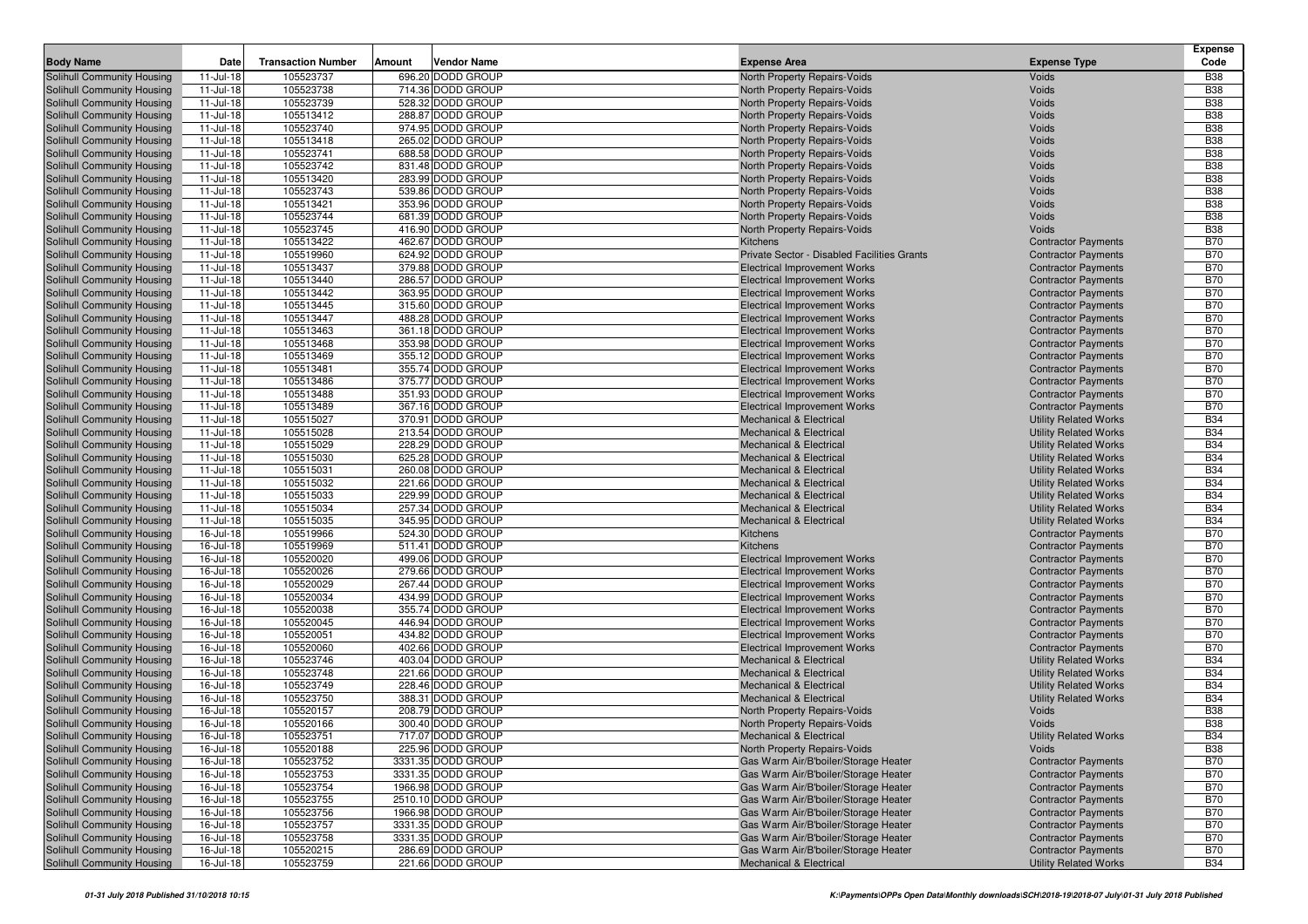|                                   |              |                           |        |                                           |                                                                     |                              | Expense         |
|-----------------------------------|--------------|---------------------------|--------|-------------------------------------------|---------------------------------------------------------------------|------------------------------|-----------------|
| <b>Body Name</b>                  | <b>Date</b>  | <b>Transaction Number</b> | Amount | Vendor Name                               | <b>Expense Area</b>                                                 | <b>Expense Type</b>          | Code            |
| Solihull Community Housing        | 16-Jul-18    | 105523761                 |        | 221.66 DODD GROUP                         | <b>Mechanical &amp; Electrical</b>                                  | <b>Utility Related Works</b> | <b>B34</b>      |
| Solihull Community Housing        | 16-Jul-18    | 105523762                 |        | 220.84 DODD GROUP                         | Mechanical & Electrical                                             | <b>Utility Related Works</b> | <b>B34</b>      |
| Solihull Community Housing        | 18-Jul-18    | 105520263                 |        | 330.99 DODD GROUP                         | <b>Mechanical &amp; Electrical</b>                                  | <b>Utility Related Works</b> | <b>B34</b>      |
| Solihull Community Housing        | 20-Jul-18    | 105526422                 |        | 515.15 DODD GROUP                         | Kitchens                                                            | <b>Contractor Payments</b>   | <b>B70</b>      |
| Solihull Community Housing        | 20-Jul-18    | 105526423                 |        | 475.69 DODD GROUP                         | Kitchens                                                            | <b>Contractor Payments</b>   | <b>B70</b>      |
| Solihull Community Housing        | 20-Jul-18    | 105526424                 |        | 475.69 DODD GROUP                         | Kitchens                                                            | <b>Contractor Payments</b>   | <b>B70</b>      |
| Solihull Community Housing        | 20-Jul-18    | 105526425                 |        | 516.62 DODD GROUP                         | Kitchens                                                            | <b>Contractor Payments</b>   | <b>B70</b>      |
| Solihull Community Housing        | 23-Jul-18    | 105526501                 |        | 274.42 DODD GROUP                         | North Property Repairs-Voids                                        | Voids                        | <b>B38</b>      |
| Solihull Community Housing        | 23-Jul-18    | 105526510                 |        | 258.98 DODD GROUP                         |                                                                     | Voids                        | <b>B38</b>      |
| Solihull Community Housing        | 23-Jul-18    | 105526637                 |        | 396.01 DODD GROUP                         | North Property Repairs-Voids<br><b>Electrical Improvement Works</b> |                              | <b>B70</b>      |
|                                   |              |                           |        | 494.35 DODD GROUP                         | <b>Electrical Improvement Works</b>                                 | <b>Contractor Payments</b>   | <b>B70</b>      |
| Solihull Community Housing        | 23-Jul-18    | 105526638                 |        |                                           |                                                                     | <b>Contractor Payments</b>   |                 |
| Solihull Community Housing        | 23-Jul-18    | 105526639                 |        | 356.26 DODD GROUP                         | <b>Electrical Improvement Works</b>                                 | <b>Contractor Payments</b>   | <b>B70</b>      |
| Solihull Community Housing        | 23-Jul-18    | 105526640                 |        | 357.81 DODD GROUP                         | <b>Electrical Improvement Works</b>                                 | <b>Contractor Payments</b>   | <b>B70</b>      |
| Solihull Community Housing        | 23-Jul-18    | 105526641                 |        | 463.72 DODD GROUP                         | <b>Electrical Improvement Works</b>                                 | <b>Contractor Payments</b>   | <b>B70</b>      |
| Solihull Community Housing        | 23-Jul-18    | 105526642                 |        | 339.39 DODD GROUP                         | <b>Electrical Improvement Works</b>                                 | <b>Contractor Payments</b>   | <b>B70</b>      |
| Solihull Community Housing        | 23-Jul-18    | 105526644                 |        | 465.33 DODD GROUP                         | <b>Electrical Improvement Works</b>                                 | <b>Contractor Payments</b>   | <b>B70</b>      |
| Solihull Community Housing        | 23-Jul-18    | 105526646                 |        | 327.95 DODD GROUP                         | <b>Electrical Improvement Works</b>                                 | <b>Contractor Payments</b>   | <b>B70</b>      |
| Solihull Community Housing        | 23-Jul-18    | 105526647                 |        | 392.07 DODD GROUP                         | <b>Electrical Improvement Works</b>                                 | <b>Contractor Payments</b>   | <b>B70</b>      |
| Solihull Community Housing        | 23-Jul-18    | 105526648                 |        | 371.90 DODD GROUP                         | <b>Electrical Improvement Works</b>                                 | <b>Contractor Payments</b>   | <b>B70</b>      |
| Solihull Community Housing        | 23-Jul-18    | 105526654                 |        | 352.55 DODD GROUP                         | <b>Electrical Improvement Works</b>                                 | <b>Contractor Payments</b>   | <b>B70</b>      |
| Solihull Community Housing        | 23-Jul-18    | 105526657                 |        | 362.81 DODD GROUP                         | <b>Electrical Improvement Works</b>                                 | <b>Contractor Payments</b>   | <b>B70</b>      |
| Solihull Community Housing        | 23-Jul-18    | 105526668                 |        | 357.29 DODD GROUP                         | <b>Electrical Improvement Works</b>                                 | <b>Contractor Payments</b>   | <b>B70</b>      |
| Solihull Community Housing        | 23-Jul-18    | 105526671                 |        | 286.31 DODD GROUP                         | <b>Electrical Improvement Works</b>                                 | <b>Contractor Payments</b>   | <b>B70</b>      |
| Solihull Community Housing        | 23-Jul-18    | 105526673                 |        | 248.73 DODD GROUP                         | <b>Electrical Improvement Works</b>                                 | <b>Contractor Payments</b>   | <b>B70</b>      |
| Solihull Community Housing        | 23-Jul-18    | 105526674                 |        | 446.68 DODD GROUP                         | <b>Electrical Improvement Works</b>                                 | <b>Contractor Payments</b>   | <b>B70</b>      |
| Solihull Community Housing        | 01-Jul-18    | 105496652                 |        | 29.90 DOORFIT PRODUCTS LTD                | Stores-Stores and delivery                                          | <b>Stocks</b>                | R <sub>10</sub> |
| Solihull Community Housing        | 01-Jul-18    | 105496652                 |        | 54.00 DOORFIT PRODUCTS LTD                | Stores-Stores and delivery                                          | <b>Stocks</b>                | R <sub>10</sub> |
| Solihull Community Housing        | 01-Jul-18    | 105496652                 |        | 108.69 DOORFIT PRODUCTS LTD               | Stores-Stores and delivery                                          | <b>Stocks</b>                | R <sub>10</sub> |
| Solihull Community Housing        | 01-Jul-18    | 105496652                 |        | 239.90 DOORFIT PRODUCTS LTD               | Stores-Stores and delivery                                          | <b>Stocks</b>                | R <sub>10</sub> |
| Solihull Community Housing        | 01-Jul-18    | 105503558                 |        | 319.00 DOORFIT PRODUCTS LTD               | Stores-Stores and delivery                                          | <b>Stocks</b>                | R <sub>10</sub> |
| Solihull Community Housing        | 01-Jul-18    | 105503563                 |        | 308.00 DOORFIT PRODUCTS LTD               | Stores-Stores and delivery                                          | <b>Stocks</b>                | R <sub>10</sub> |
| Solihull Community Housing        | 01-Jul-18    | 105503563                 |        | 60.00 DOORFIT PRODUCTS LTD                | Stores-Stores and delivery                                          | <b>Stocks</b>                | R <sub>10</sub> |
| Solihull Community Housing        | $01$ -Jul-18 | 105503563                 |        | 25.00 DOORFIT PRODUCTS LTD                | Stores-Stores and delivery                                          | <b>Stocks</b>                | R <sub>10</sub> |
| Solihull Community Housing        | 01-Jul-18    | 105503564                 |        | 88.02 DOORFIT PRODUCTS LTD                | Stores-Stores and delivery                                          | <b>Stocks</b>                | R <sub>10</sub> |
| Solihull Community Housing        | 01-Jul-18    | 105503564                 |        | 181.15 DOORFIT PRODUCTS LTD               | Stores-Stores and delivery                                          | <b>Stocks</b>                | R <sub>10</sub> |
| Solihull Community Housing        | 01-Jul-18    | 105503570                 |        | 51.00 DOORFIT PRODUCTS LTD                | Stores-Stores and delivery                                          | <b>Stocks</b>                | R <sub>10</sub> |
| Solihull Community Housing        | 01-Jul-18    | 105503570                 |        | 22.50 DOORFIT PRODUCTS LTD                | Stores-Stores and delivery                                          | <b>Stocks</b>                | R <sub>10</sub> |
| Solihull Community Housing        | 01-Jul-18    | 105503570                 |        | 50.10 DOORFIT PRODUCTS LTD                | Stores-Stores and delivery                                          | <b>Stocks</b>                | R <sub>10</sub> |
| Solihull Community Housing        | 01-Jul-18    | 105503570                 |        | 47.40 DOORFIT PRODUCTS LTD                | Stores-Stores and delivery                                          | <b>Stocks</b>                | R <sub>10</sub> |
| Solihull Community Housing        | 01-Jul-18    | 105503570                 |        | 181.15 DOORFIT PRODUCTS LTD               | Stores-Stores and delivery                                          | <b>Stocks</b>                | R <sub>10</sub> |
| Solihull Community Housing        | 06-Jul-18    | 105523919                 |        | 308.00 DOORFIT PRODUCTS LTD               | Stores-Stores and delivery                                          | <b>Stocks</b>                | R <sub>10</sub> |
| Solihull Community Housing        | 06-Jul-18    | 105523919                 |        | 60.00 DOORFIT PRODUCTS LTD                | Stores-Stores and delivery                                          | <b>Stocks</b>                | R <sub>10</sub> |
| Solihull Community Housing        | 06-Jul-18    | 105523921                 |        | 40.40 DOORFIT PRODUCTS LTD                | Stores-Stores and delivery                                          | <b>Stocks</b>                | R <sub>10</sub> |
| Solihull Community Housing        | 06-Jul-18    | 105523921                 |        | 58.68 DOORFIT PRODUCTS LTD                | Stores-Stores and delivery                                          | <b>Stocks</b>                | R <sub>10</sub> |
| Solihull Community Housing        | 06-Jul-18    | 105523921                 |        | 21.00 DOORFIT PRODUCTS LTD                | Stores-Stores and delivery                                          | <b>Stocks</b>                | R <sub>10</sub> |
| Solihull Community Housing        | 06-Jul-18    | 105523921                 |        | 181.15 DOORFIT PRODUCTS LTD               | Stores-Stores and delivery                                          | <b>Stocks</b>                | R <sub>10</sub> |
| Solihull Community Housing        | 06-Jul-18    | 105523921                 |        | 239.90 DOORFIT PRODUCTS LTD               | Stores-Stores and delivery                                          | <b>Stocks</b>                | R <sub>10</sub> |
| Solihull Community Housing        | 13-Jul-18    | 105523925                 |        | 51.00 DOORFIT PRODUCTS LTD                | Stores-Stores and delivery                                          | <b>Stocks</b>                | R <sub>10</sub> |
| Solihull Community Housing        | 13-Jul-18    | 105523925                 |        | 38.30 DOORFIT PRODUCTS LTD                | Stores-Stores and delivery                                          | <b>Stocks</b>                | R <sub>10</sub> |
| Solihull Community Housing        | 13-Jul-18    | 105523925                 |        | 40.40 DOORFIT PRODUCTS LTD                | Stores-Stores and delivery                                          | <b>Stocks</b>                | R <sub>10</sub> |
| Solihull Community Housing        | 13-Jul-18    | 105523925                 |        | 47.40 DOORFIT PRODUCTS LTD                | Stores-Stores and delivery                                          | <b>Stocks</b>                | R <sub>10</sub> |
| Solihull Community Housing        | 13-Jul-18    | 105523925                 |        | 15.00 DOORFIT PRODUCTS LTD                | Stores-Stores and delivery                                          | <b>Stocks</b>                | R <sub>10</sub> |
| Solihull Community Housing        | 13-Jul-18    | 105523925                 |        | 48.50 DOORFIT PRODUCTS LTD                | Stores-Stores and delivery                                          | <b>Stocks</b>                | R <sub>10</sub> |
| <b>Solihull Community Housing</b> | 13-Jul-18    | 105523927                 |        | 12.80 DOORFIT PRODUCTS LTD                | Stores-Stores and delivery                                          | <b>Stocks</b>                | R <sub>10</sub> |
| Solihull Community Housing        | 13-Jul-18    | 105523927                 |        | 239.90 DOORFIT PRODUCTS LTD               | Stores-Stores and delivery                                          | <b>Stocks</b>                | R <sub>10</sub> |
| Solihull Community Housing        | 20-Jul-18    | 105522149                 |        | 1270.80 DR GAIL YOUNG                     | <b>Housing Aid &amp; Homelessness</b>                               | <b>Tenant Medicals</b>       | D63             |
| Solihull Community Housing        | 20-Jul-18    | 105522149                 |        | -635.40 DR GAIL YOUNG                     | Housing Aid & Homelessness                                          | <b>Tenant Medicals</b>       | D63             |
| Solihull Community Housing        | 18-Jul-18    | 105527317                 |        | 865.00 DRAINTECH SERVICES (MIDLANDS) LTD  | North Property Repairs-Day to day                                   | Other Works                  | <b>B32</b>      |
| Solihull Community Housing        | 18-Jul-18    | 105527318                 |        | 434.63 DRAINTECH SERVICES (MIDLANDS) LTD  | <b>MST</b> -Structural Works                                        | <b>Contractor Payments</b>   | <b>B70</b>      |
| Solihull Community Housing        | 18-Jul-18    | 105527319                 |        | 274.10 DRAINTECH SERVICES (MIDLANDS) LTD  | North Property Repairs-Day to day                                   | Other Works                  | <b>B32</b>      |
| Solihull Community Housing        | 18-Jul-18    | 105527320                 |        | 938.67 DRAINTECH SERVICES (MIDLANDS) LTD  | North Property Repairs-Day to day                                   | Other Works                  | <b>B32</b>      |
| <b>Solihull Community Housing</b> | 18-Jul-18    | 105527322                 |        | 454.48 DRAINTECH SERVICES (MIDLANDS) LTD  | <b>MST</b> -Structural Works                                        | <b>Contractor Payments</b>   | <b>B70</b>      |
| <b>Solihull Community Housing</b> | 18-Jul-18    | 105527323                 |        | 1117.04 DRAINTECH SERVICES (MIDLANDS) LTD | North Property Repairs-Day to day                                   | Other Works                  | <b>B32</b>      |
|                                   |              |                           |        |                                           |                                                                     |                              |                 |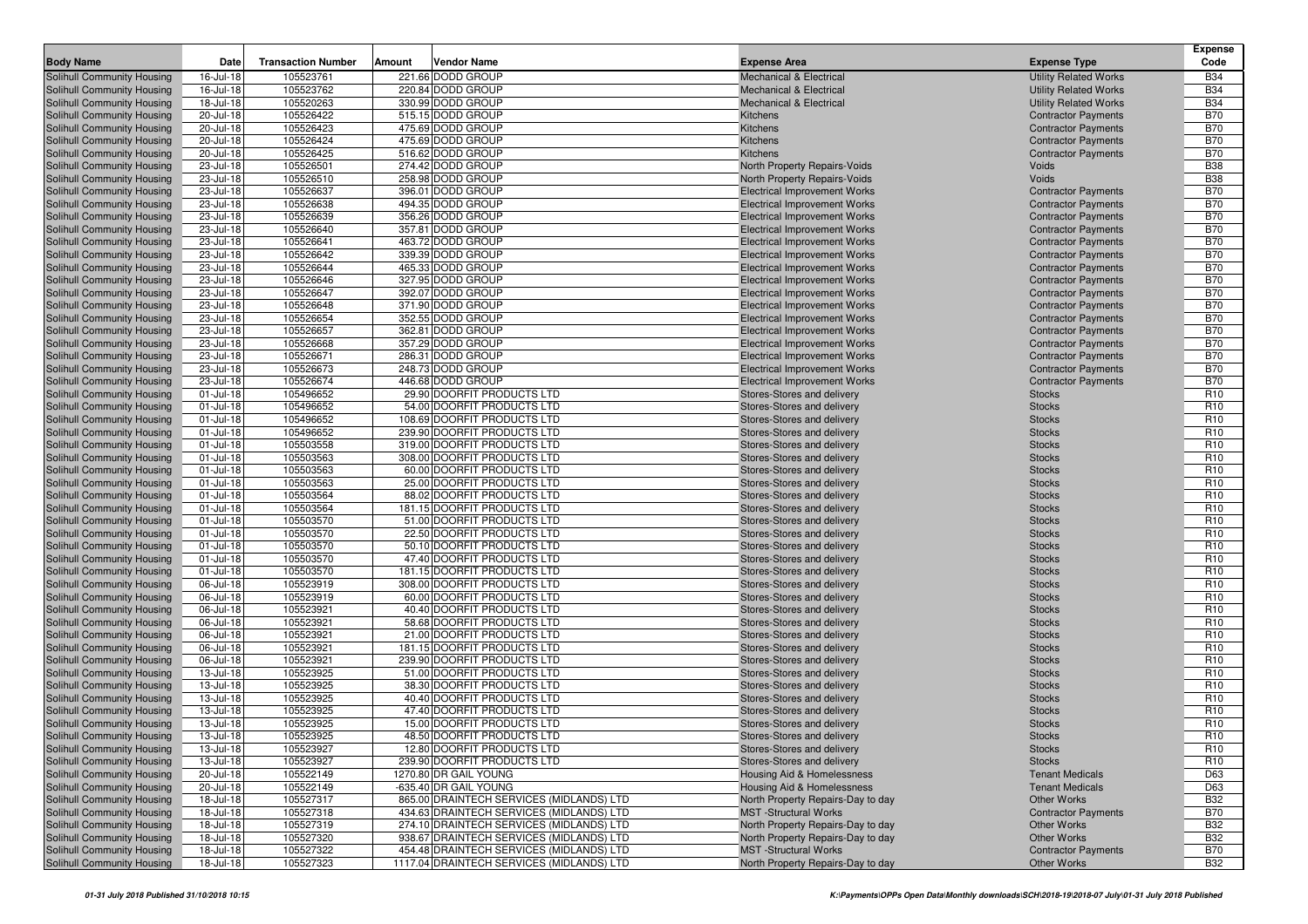| <b>Body Name</b>                                         | Date                   | <b>Transaction Number</b> | Amount | Vendor Name                                                    | <b>Expense Area</b>                                               | <b>Expense Type</b>                  | <b>Expense</b><br>Code   |
|----------------------------------------------------------|------------------------|---------------------------|--------|----------------------------------------------------------------|-------------------------------------------------------------------|--------------------------------------|--------------------------|
| Solihull Community Housing                               | 18-Jul-18              | 105527324                 |        | 350.49 DRAINTECH SERVICES (MIDLANDS) LTD                       | North Property Repairs-Day to day                                 | <b>Other Works</b>                   | <b>B32</b>               |
| Solihull Community Housing                               | 24-Jul-18              | 105530720                 |        | 210.84 DRAINTECH SERVICES (MIDLANDS) LTD                       | North Property Repairs-Day to day                                 | Other Works                          | <b>B32</b>               |
| Solihull Community Housing                               | 24-Jul-18              | 105530722                 |        | 210.84 DRAINTECH SERVICES (MIDLANDS) LTD                       | <b>MST</b> -Structural Works                                      | <b>Contractor Payments</b>           | <b>B70</b>               |
| Solihull Community Housing                               | 23-Jul-18              | 105522522                 |        | 331.66 DULUX DECORATOR CENTRES                                 | North Property Repairs-Voids                                      | <b>Internal Works</b>                | <b>B31</b>               |
| Solihull Community Housing                               | 23-Jul-18              | 105522522                 |        | 583.35 DULUX DECORATOR CENTRES                                 | Gas Warm Air/B'boiler/Storage Heater                              | <b>Contractor Payments</b>           | <b>B70</b>               |
| Solihull Community Housing                               | 01-Jul-18              | 105523933                 |        | 213.12 E J GILBERT & SONS                                      | Stores-Stores and delivery                                        | <b>Stocks</b>                        | R <sub>10</sub>          |
| Solihull Community Housing                               | $11 -$ Jul-18          | 105510956                 |        | 12955.50 EDEN ADAPTIONS LTD                                    | <b>Public Sector - Major Adaptations</b>                          | <b>Contractor Payments</b>           | <b>B70</b>               |
| Solihull Community Housing                               | $11 -$ Jul-18          | 105510956                 |        | -800.00 EDEN ADAPTIONS LTD                                     | <b>Sub Contractors Tax</b>                                        | <b>Creditor: Inland Revenue</b>      | S02                      |
| Solihull Community Housing                               | 10-Jul-18              | 105510071                 |        | 893.55 EDEN BROWN RECRUITMENT LTD                              | Housing Aid & Homelessness                                        | <b>Agency Staff</b>                  | A60                      |
| Solihull Community Housing                               | 18-Jul-18              | 105519504                 |        | 893.55 EDEN BROWN RECRUITMENT LTD                              | Housing Aid & Homelessness                                        | <b>Agency Staff</b>                  | A60                      |
| Solihull Community Housing                               | 24-Jul-18              | 105524784                 |        | 784.88 EDEN BROWN RECRUITMENT LTD                              | <b>Housing Aid &amp; Homelessness</b>                             | <b>Agency Staff</b>                  | A60                      |
| Solihull Community Housing                               | 02-Jul-18              | 105483354                 |        | 595.37 EDENRED                                                 | <b>Central Administration</b>                                     | Other Fees & Charges                 | D <sub>59</sub>          |
| Solihull Community Housing                               | 26-Jul-18              | 105528242                 |        | 560.23 EDENRED                                                 | <b>Central Administration</b>                                     | Other Fees & Charges                 | D <sub>59</sub>          |
| Solihull Community Housing                               | 18-Jul-18              | 105519873                 |        | 284.53 ELDERCARE                                               | Safe and Sound Operational                                        | <b>Equipment Rental/Lease</b>        | D <sub>18</sub>          |
| Solihull Community Housing                               | 18-Jul-18              | 105519875                 |        | 941.14 ELDERCARE                                               | Safe and Sound Operational                                        | Other Supplier/Services Costs        | D90                      |
| Solihull Community Housing                               | 18-Jul-18              | 105519874                 |        | 4799.83 ELDERCARE                                              | Safe and Sound Operational                                        | Other Supplier/Services Costs        | D90                      |
| Solihull Community Housing                               | 01-Jul-18              | 105512632                 |        | 561.40 ENVIROCALL LTD                                          | Low Rise - Envelope Programme                                     | <b>Contractor Payments</b>           | <b>B70</b>               |
| Solihull Community Housing                               | 01-Jul-18              | 105512633                 |        | 561.40 ENVIROCALL LTD                                          | Low Rise - Envelope Programme                                     | <b>Contractor Payments</b>           | <b>B70</b>               |
| Solihull Community Housing                               | 01-Jul-18              | 105512634                 |        | 561.40 ENVIROCALL LTD                                          | Low Rise - Envelope Programme                                     | <b>Contractor Payments</b>           | <b>B70</b>               |
| Solihull Community Housing                               | 01-Jul-18              | 105512635                 |        | 534.19 ENVIROCALL LTD                                          | Low Rise - Envelope Programme                                     | <b>Contractor Payments</b>           | <b>B70</b>               |
| Solihull Community Housing                               | 01-Jul-18              | 105512638                 |        | 561.40 ENVIROCALL LTD                                          | Low Rise - Envelope Programme                                     | <b>Contractor Payments</b>           | <b>B70</b>               |
| Solihull Community Housing                               | 01-Jul-18              | 105512639                 |        | 3092.22 ENVIROCALL LTD                                         | Low Rise - Envelope Programme                                     | <b>Contractor Payments</b>           | <b>B70</b>               |
| Solihull Community Housing                               | 01-Jul-18              | 105512640                 |        | 561.40 ENVIROCALL LTD                                          | Low Rise - Envelope Programme                                     | <b>Contractor Payments</b>           | <b>B70</b>               |
| Solihull Community Housing                               | $01$ -Jul-18           | 105512641                 |        | 561.40 ENVIROCALL LTD                                          | Low Rise - Envelope Programme                                     | <b>Contractor Payments</b>           | <b>B70</b>               |
| Solihull Community Housing                               | 01-Jul-18              | 105512642                 |        | 561.40 ENVIROCALL LTD                                          | Low Rise - Envelope Programme                                     | <b>Contractor Payments</b>           | <b>B70</b>               |
| Solihull Community Housing                               | 24-Jul-18              | 105530771                 |        | 312.98 ENVIROCALL LTD                                          | North Property Repairs-Day to day                                 | <b>Internal Works</b>                | <b>B31</b>               |
| Solihull Community Housing                               | 16-Jul-18              | 105514803                 |        | 14169.16 ENVIRONMENTAL CONTRACTS LTD                           | Stores-Stores and delivery                                        | <b>Waste Disposal</b>                | E20                      |
| Solihull Community Housing                               | 05-Jul-18              | 105502078                 |        | 408.50 EUROPEAN METAL RECYCLING LTD                            | Stores-Stores and delivery                                        | <b>Waste Disposal</b>                | E20                      |
| Solihull Community Housing                               | 05-Jul-18              | 105502079                 |        | 437.00 EUROPEAN METAL RECYCLING LTD                            | Stores-Stores and delivery                                        | <b>Waste Disposal</b>                | E20                      |
| Solihull Community Housing                               | 05-Jul-18              | 105502082                 |        | 418.00 EUROPEAN METAL RECYCLING LTD                            | Stores-Stores and delivery                                        | <b>Waste Disposal</b>                | E20                      |
| Solihull Community Housing                               | 05-Jul-18              | 105502087                 |        | 494.00 EUROPEAN METAL RECYCLING LTD                            | Stores-Stores and delivery                                        | <b>Waste Disposal</b>                | E20                      |
| Solihull Community Housing                               | 05-Jul-18              | 105502075                 |        | 370.50 EUROPEAN METAL RECYCLING LTD                            | Stores-Stores and delivery                                        | <b>Waste Disposal</b>                | E20                      |
| <b>Solihull Community Housing</b>                        | 09-Jul-18              | 105507374                 |        | 280.00 FAMILY CARE TRUST (SOLIHULL)                            | <b>Private Sector Leasing</b>                                     | <b>Other Works</b>                   | <b>B32</b>               |
| Solihull Community Housing                               | 04-Jul-18              | 105500448                 |        | 629.00 FAST TRACK MANAGEMENT SERVICES LTD                      | North Property Repairs-Day to day                                 | <b>Agency Staff</b>                  | A60                      |
| Solihull Community Housing                               | 04-Jul-18              | 105500450                 |        | 629.00 FAST TRACK MANAGEMENT SERVICES LTD                      | North Property Repairs-Day to day                                 | <b>Agency Staff</b>                  | A60                      |
| Solihull Community Housing                               | $11 -$ Jul-18          | 105512349                 |        | 629.00 FAST TRACK MANAGEMENT SERVICES LTD                      | North Property Repairs-Day to day                                 | <b>Agency Staff</b>                  | A60                      |
| Solihull Community Housing                               | 18-Jul-18              | 105519877                 |        | 629.00 FAST TRACK MANAGEMENT SERVICES LTD                      | North Property Repairs-Day to day                                 | <b>Agency Staff</b>                  | A60                      |
| Solihull Community Housing                               | 25-Jul-18              | 105526878                 |        | 629.00 FAST TRACK MANAGEMENT SERVICES LTD                      | North Property Repairs-Day to day                                 | <b>Agency Staff</b>                  | A60                      |
| Solihull Community Housing                               | 16-Jul-18              | 105514804                 |        | 540.00 FERNDOWN ESTATES                                        | <b>Estate Mgmt Team</b>                                           | Rents                                | <b>B22</b>               |
| Solihull Community Housing                               | 01-Jul-18              | 105495703                 |        | 292.42 FLOOR RESTORATIONS LTD                                  | Private Sector - Disabled Facilities Grants                       | <b>Contractor Payments</b>           | <b>B70</b>               |
| <b>Solihull Community Housing</b>                        | 01-Jul-18              | 105501906                 |        | 208.57 FLOOR RESTORATIONS LTD                                  | North Property Repairs-Day to day                                 | <b>Internal Works</b>                | <b>B31</b>               |
| Solihull Community Housing                               | $01$ -Jul-18           | 105495709                 |        | 621.55 FLOOR RESTORATIONS LTD                                  | North Property Repairs-Day to day                                 | <b>Internal Works</b>                | <b>B31</b>               |
| Solihull Community Housing                               | 01-Jul-18              | 105509937                 |        | 311.38 FLOOR RESTORATIONS LTD                                  | North Property Repairs-Day to day                                 | <b>Internal Works</b>                | <b>B31</b><br><b>B38</b> |
| Solihull Community Housing                               | 01-Jul-18<br>05-Jul-18 | 105509938<br>105515121    |        | 897.42 FLOOR RESTORATIONS LTD<br>221.48 FLOOR RESTORATIONS LTD | North Property Repairs-Voids                                      | Voids                                | <b>B39</b>               |
| Solihull Community Housing<br>Solihull Community Housing | $11$ -Jul-18           | 105530694                 |        | 232.66 FLOOR RESTORATIONS LTD                                  | North Property Repairs-Day to day                                 | <b>Other Building Costs</b><br>Voids | <b>B38</b>               |
| Solihull Community Housing                               | 12-Jul-18              | 105530698                 |        | 497.04 FLOOR RESTORATIONS LTD                                  | North Property Repairs-Voids<br>North Property Repairs-Day to day | <b>Internal Works</b>                | <b>B31</b>               |
| Solihull Community Housing                               | 12-Jul-18              | 105514333                 |        | 95446.29 GENERAL ASPHALTE COMPANY LTD                          | Flat Re-roofing                                                   | <b>Contractor Payments</b>           | <b>B70</b>               |
| Solihull Community Housing                               | 13-Jul-18              | 105514334                 |        | 95446.29 GENERAL ASPHALTE COMPANY LTD                          | Flat Re-roofing                                                   | <b>Contractor Payments</b>           | <b>B70</b>               |
| Solihull Community Housing                               | 11-Jul-18              | 105510886                 |        | 230.00 GRANGE REMOVAL CO LTD                                   | <b>Private Sector Leasing</b>                                     | Furniture                            | D <sub>11</sub>          |
| Solihull Community Housing                               | 10-Jul-18              | 105509934                 |        | 230.00 GRANGE REMOVAL CO LTD                                   | <b>Housing Aid &amp; Homelessness</b>                             | <b>Other Supplier/Services Costs</b> | D90                      |
| Solihull Community Housing                               | 10-Jul-18              | 105510051                 |        | 230.00 GRANGE REMOVAL CO LTD                                   | Housing Aid & Homelessness                                        | Other Supplier/Services Costs        | D90                      |
| Solihull Community Housing                               | $31 -$ Jul-18          | 105530003                 |        | 230.00 GRANGE REMOVAL CO LTD                                   | <b>Private Sector Leasing</b>                                     | Furniture                            | D11                      |
| Solihull Community Housing                               | 10-Jul-18              | 105510052                 |        | 230.00 GRANGE REMOVAL CO LTD                                   | <b>Housing Aid &amp; Homelessness</b>                             | Other Supplier/Services Costs        | D90                      |
| Solihull Community Housing                               | $31 -$ Jul-18          | 105530004                 |        | 230.00 GRANGE REMOVAL CO LTD                                   | <b>Private Sector Leasing</b>                                     | Furniture                            | D <sub>11</sub>          |
| Solihull Community Housing                               | 10-Jul-18              | 105510063                 |        | 246.00 GRANGE REMOVAL CO LTD                                   | Housing Aid & Homelessness                                        | Other Supplier/Services Costs        | D90                      |
| Solihull Community Housing                               | 11-Jul-18              | 105510887                 |        | 230.00 GRANGE REMOVAL CO LTD                                   | <b>Private Sector Leasing</b>                                     | Furniture                            | D11                      |
| Solihull Community Housing                               | $31 -$ Jul-18          | 105530005                 |        | 230.00 GRANGE REMOVAL CO LTD                                   | <b>Private Sector Leasing</b>                                     | Furniture                            | D11                      |
| Solihull Community Housing                               | 10-Jul-18              | 105510064                 |        | 246.00 GRANGE REMOVAL CO LTD                                   | Housing Aid & Homelessness                                        | Other Supplier/Services Costs        | D90                      |
| Solihull Community Housing                               | $31 -$ Jul-18          | 105530006                 |        | 230.00 GRANGE REMOVAL CO LTD                                   | <b>Private Sector Leasing</b>                                     | Furniture                            | D11                      |
| Solihull Community Housing                               | 01-Jul-18              | 105530711                 |        | 1858.00 HANDICARE ACCESSIBILITY LTD                            | Public Sector - Major Adaptations                                 | <b>Contractor Payments</b>           | <b>B70</b>               |
| Solihull Community Housing                               | 01-Jul-18              | 105530712                 |        | 380.00 HANDICARE ACCESSIBILITY LTD                             | Public Sector - Major Adaptations                                 | <b>Contractor Payments</b>           | <b>B70</b>               |
| Solihull Community Housing                               | 03-Jul-18              | 105495643                 |        | 612.57 HANDICARE ACCESSIBILITY LTD                             | Home Improvement Agency                                           | Adaptations                          | <b>B83</b>               |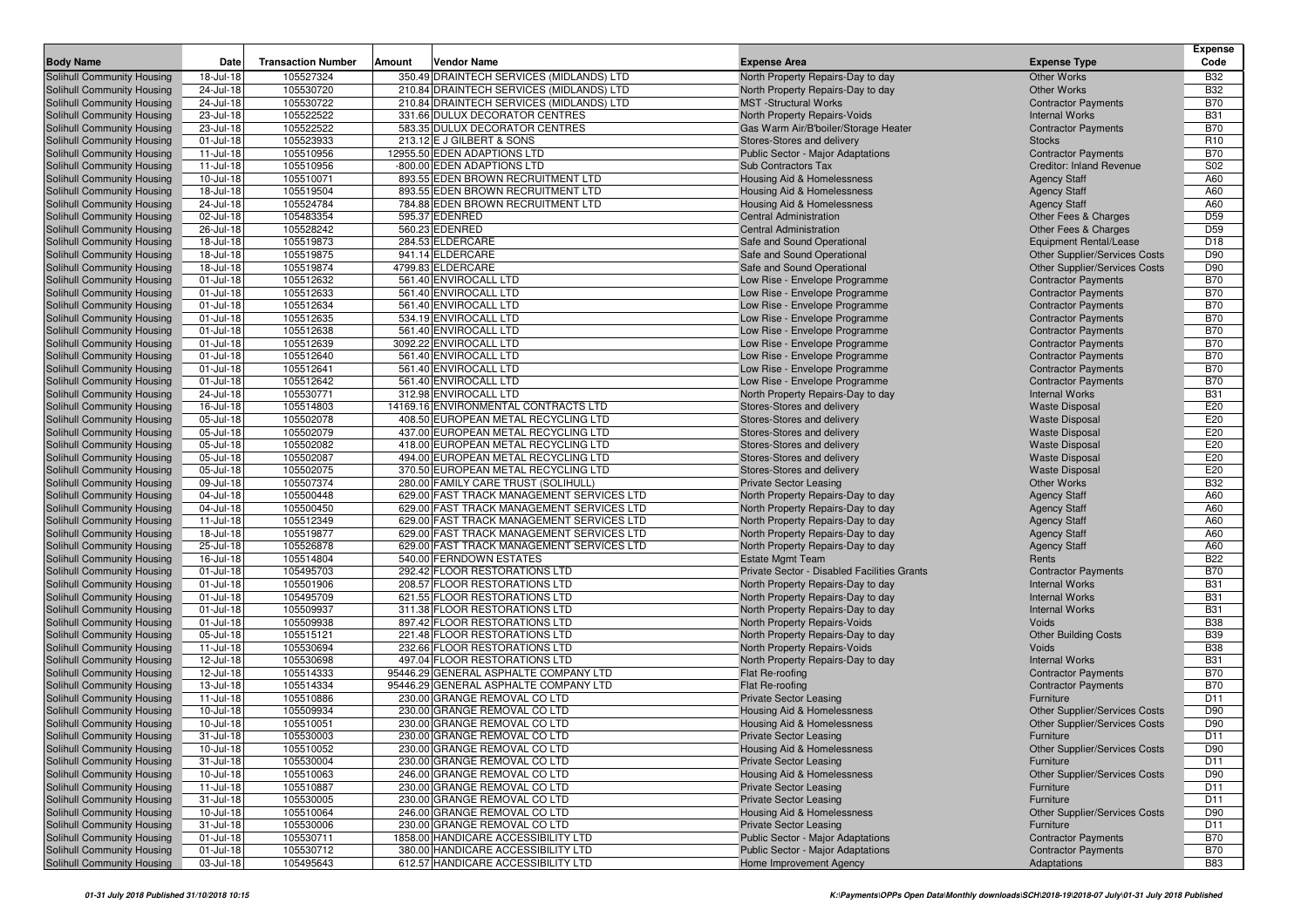| <b>Body Name</b>                  | Date         | <b>Transaction Number</b> | Amount | Vendor Name                                    | <b>Expense Area</b>                           | <b>Expense Type</b>             | Expense<br>Code |
|-----------------------------------|--------------|---------------------------|--------|------------------------------------------------|-----------------------------------------------|---------------------------------|-----------------|
| Solihull Community Housing        | 03-Jul-18    | 105495642                 |        | 925.00 HANDICARE ACCESSIBILITY LTD             | Home Improvement Agency                       | Adaptations                     | <b>B83</b>      |
| Solihull Community Housing        | $01$ -Jul-18 | 105530713                 |        | 1659.00 HANDICARE ACCESSIBILITY LTD            | Private Sector - Disabled Facilities Grants   | <b>Contractor Payments</b>      | <b>B70</b>      |
| Solihull Community Housing        | 01-Jul-18    | 105527316                 |        | 3500.00 HANDICARE ACCESSIBILITY LTD            | Private Sector - Disabled Facilities Grants   | <b>Contractor Payments</b>      | <b>B70</b>      |
| Solihull Community Housing        | 01-Jul-18    | 105530714                 |        | 1852.00 HANDICARE ACCESSIBILITY LTD            | <b>Public Sector - Major Adaptations</b>      | <b>Contractor Payments</b>      | <b>B70</b>      |
| Solihull Community Housing        | 01-Jul-18    | 105530715                 |        | 1763.00 HANDICARE ACCESSIBILITY LTD            | Public Sector - Major Adaptations             | <b>Contractor Payments</b>      | <b>B70</b>      |
| Solihull Community Housing        | 13-Jul-18    | 105514159                 |        | 583.40 HANDICARE ACCESSIBILITY LTD             | Home Improvement Agency                       | Adaptations                     | <b>B83</b>      |
| Solihull Community Housing        | 13-Jul-18    | 105514160                 |        | 925.00 HANDICARE ACCESSIBILITY LTD             | Home Improvement Agency                       | Adaptations                     | <b>B83</b>      |
| Solihull Community Housing        | 01-Jul-18    | 105530717                 |        | 1963.00 HANDICARE ACCESSIBILITY LTD            | Private Sector - Disabled Facilities Grants   | <b>Contractor Payments</b>      | <b>B70</b>      |
| Solihull Community Housing        | 10-Jul-18    | 105530718                 |        | 3177.00 HANDICARE ACCESSIBILITY LTD            | Private Sector - Disabled Facilities Grants   | <b>Contractor Payments</b>      | <b>B70</b>      |
| Solihull Community Housing        | 17-Jul-18    | 105530719                 |        | 4200.00 HANDICARE ACCESSIBILITY LTD            | Private Sector - Disabled Facilities Grants   | <b>Contractor Payments</b>      | <b>B70</b>      |
| Solihull Community Housing        | 12-Jul-18    | 105512399                 |        | 2537.97 HARDYMAN GROUP LTD                     | <b>Public Sector - Major Adaptations</b>      | <b>Contractor Payments</b>      | <b>B70</b>      |
| Solihull Community Housing        | 12-Jul-18    | 105512399                 |        | 19548.95 HARDYMAN GROUP LTD                    | Public Sector - Major Adaptations             | <b>Contractor Payments</b>      | <b>B70</b>      |
| Solihull Community Housing        | 26-Jul-18    | 105527058                 |        | 1996.00 HARDYMAN GROUP LTD                     | Public Sector - Major Adaptations             | <b>Contractor Payments</b>      | <b>B70</b>      |
| Solihull Community Housing        | 26-Jul-18    | 105527058                 |        | 15312.67 HARDYMAN GROUP LTD                    | Private Sector - Disabled Facilities Grants   | <b>Contractor Payments</b>      | <b>B70</b>      |
| Solihull Community Housing        | 25-Jul-18    | 105526332                 |        | 160547.34 HM REVENUE & CUSTOMS                 | <b>VAT</b>                                    | <b>Creditor: Government</b>     | S04             |
| Solihull Community Housing        | 02-Jul-18    | 105493384                 |        | 3083.00 HM REVENUE & CUSTOMS                   | <b>Central Administration</b>                 | <b>Other Employee Costs</b>     | A90             |
| Solihull Community Housing        | 02-Jul-18    | 105493392                 |        | 3038.00 HM REVENUE & CUSTOMS                   | <b>Central Administration</b>                 | <b>Other Employee Costs</b>     | A90             |
| Solihull Community Housing        | 06-Jul-18    | 105503968                 |        | 1782.96 HM REVENUE & CUSTOMS                   | <b>Central Administration</b>                 | Pay: APT & C                    | A10             |
| Solihull Community Housing        | 02-Jul-18    | 105493389                 |        | 3600.00 HM REVENUE & CUSTOMS                   | <b>Property Acquisitions</b>                  | <b>Contractor Payments</b>      | <b>B70</b>      |
| Solihull Community Housing        | 10-Jul-18    | 105510068                 |        | 711.50 HOUSING PARTNERS LTD                    | Ipswich House                                 | Telephones                      | D40             |
| Solihull Community Housing        | 01-Jul-18    | 105501978                 |        | 558.25 HUNTLEY REFRIGERATION LTD               | <b>Mechanical &amp; Electrical</b>            | <b>Utility Related Works</b>    | <b>B34</b>      |
| Solihull Community Housing        | 10-Jul-18    | 105509685                 |        | 800.00 INLAND REVENUE ONLY                     | Sub Contractors Tax                           | <b>Creditor: Inland Revenue</b> | S02             |
| Solihull Community Housing        | 04-Jul-18    | 105500441                 |        | 96486.23 J HARPER & SONS (LEOMINSTER) LTD      | New Build - Green Hill Way                    | <b>Contractor Payments</b>      | <b>B70</b>      |
| Solihull Community Housing        | 04-Jul-18    | 105500442                 |        | 108423.19 J HARPER & SONS (LEOMINSTER) LTD     | New Build - Cambridge Drive                   | <b>Contractor Payments</b>      | <b>B70</b>      |
| Solihull Community Housing        | 03-Jul-18    | 105496731                 |        | 605.13 JAMES ANDREWS RECRUITMENT SOLUTIONS LTD | <b>Housing Aid &amp; Homelessness</b>         | <b>Agency Staff</b>             | A60             |
| Solihull Community Housing        | 11-Jul-18    | 105512079                 |        | 634.50 JAMES ANDREWS RECRUITMENT SOLUTIONS LTD | Housing Aid & Homelessness                    | <b>Agency Staff</b>             | A60             |
| Solihull Community Housing        | 18-Jul-18    | 105518485                 |        | 499.38 JAMES ANDREWS RECRUITMENT SOLUTIONS LTD | Housing Aid & Homelessness                    | <b>Agency Staff</b>             | A60             |
| Solihull Community Housing        | 25-Jul-18    | 105526323                 |        | 505.25 JAMES ANDREWS RECRUITMENT SOLUTIONS LTD | Housing Aid & Homelessness                    | <b>Agency Staff</b>             | A60             |
| Solihull Community Housing        | 19-Jul-18    | 105521610                 |        | 582580.33 JESSUP BROTHERS LTD                  | New Build - Coleshill Heath School Extra Care | <b>Contractor Payments</b>      | <b>B70</b>      |
| Solihull Community Housing        | 01-Jul-18    | 105503573                 |        | 92.76 JEWSON LTD                               | Stores-Stores and delivery                    | <b>Stocks</b>                   | R <sub>10</sub> |
| Solihull Community Housing        | 01-Jul-18    | 105503573                 |        | 24.40 JEWSON LTD                               | Stores-Stores and delivery                    | <b>Stocks</b>                   | R <sub>10</sub> |
| Solihull Community Housing        | 01-Jul-18    | 105503573                 |        | 9.60 JEWSON LTD                                | Stores-Stores and delivery                    | <b>Stocks</b>                   | R <sub>10</sub> |
| Solihull Community Housing        | 01-Jul-18    | 105503573                 |        | 55.60 JEWSON LTD                               | Stores-Stores and delivery                    | <b>Stocks</b>                   | R <sub>10</sub> |
| Solihull Community Housing        | 01-Jul-18    | 105503573                 |        | 46.40 JEWSON LTD                               | Stores-Stores and delivery                    | <b>Stocks</b>                   | R <sub>10</sub> |
| Solihull Community Housing        | 01-Jul-18    | 105503573                 |        | 10.50 JEWSON LTD                               | Stores-Stores and delivery                    | <b>Stocks</b>                   | R <sub>10</sub> |
| Solihull Community Housing        | 01-Jul-18    | 105503573                 |        | 147.30 JEWSON LTD                              | Stores-Stores and delivery                    | <b>Stocks</b>                   | R <sub>10</sub> |
| Solihull Community Housing        | 01-Jul-18    | 105503573                 |        | 29.85 JEWSON LTD                               | Stores-Stores and delivery                    | <b>Stocks</b>                   | R <sub>10</sub> |
| <b>Solihull Community Housing</b> | $01$ -Jul-18 | 105503573                 |        | 67.65 JEWSON LTD                               | Stores-Stores and delivery                    | <b>Stocks</b>                   | R <sub>10</sub> |
| <b>Solihull Community Housing</b> | 01-Jul-18    | 105503573                 |        | 169.30 JEWSON LTD                              | Stores-Stores and delivery                    | <b>Stocks</b>                   | R <sub>10</sub> |
| Solihull Community Housing        | 01-Jul-18    | 105503573                 |        | 18.24 JEWSON LTD                               | Stores-Stores and delivery                    | <b>Stocks</b>                   | R <sub>10</sub> |
| Solihull Community Housing        | 01-Jul-18    | 105503573                 |        | 31.45 JEWSON LTD                               | Stores-Stores and delivery                    | <b>Stocks</b>                   | R <sub>10</sub> |
| Solihull Community Housing        | 01-Jul-18    | 105503573                 |        | 8.14 JEWSON LTD                                | Stores-Stores and delivery                    | <b>Stocks</b>                   | R <sub>10</sub> |
| Solihull Community Housing        | 01-Jul-18    | 105503573                 |        | 15.00 JEWSON LTD                               | Stores-Stores and delivery                    | <b>Stocks</b>                   | R <sub>10</sub> |
| Solihull Community Housing        | 01-Jul-18    | 105496660                 |        | 378.40 JEWSON LTD                              | Stores-Stores and delivery                    | <b>Stocks</b>                   | R <sub>10</sub> |
| Solihull Community Housing        | $01$ -Jul-18 | 105496661                 |        | 6.12 JEWSON LTD                                | Stores-Stores and delivery                    | <b>Stocks</b>                   | R <sub>10</sub> |
| Solihull Community Housing        | 01-Jul-18    | 105496661                 |        | 45.60 JEWSON LTD                               | Stores-Stores and delivery                    | <b>Stocks</b>                   | R <sub>10</sub> |
| Solihull Community Housing        | 01-Jul-18    | 105496661                 |        | 94.80 JEWSON LTD                               | Stores-Stores and delivery                    | <b>Stocks</b>                   | R <sub>10</sub> |
| Solihull Community Housing        | 01-Jul-18    | 105496661                 |        | 69.70 JEWSON LTD                               | Stores-Stores and delivery                    | <b>Stocks</b>                   | R <sub>10</sub> |
| Solihull Community Housing        | 01-Jul-18    | 105496661                 |        | 437.70 JEWSON LTD                              | Stores-Stores and delivery                    | <b>Stocks</b>                   | R <sub>10</sub> |
| <b>Solihull Community Housing</b> | 01-Jul-18    | 105496661                 |        | 15.60 JEWSON LTD                               | Stores-Stores and delivery                    | <b>Stocks</b>                   | R <sub>10</sub> |
| Solihull Community Housing        | 01-Jul-18    | 105496661                 |        | 4.10 JEWSON LTD                                | Stores-Stores and delivery                    | <b>Stocks</b>                   | R <sub>10</sub> |
| Solihull Community Housing        | $01$ -Jul-18 | 105496661                 |        | 111.20 JEWSON LTD                              | Stores-Stores and delivery                    | <b>Stocks</b>                   | R <sub>10</sub> |
| Solihull Community Housing        | 01-Jul-18    | 105496661                 |        | 1224.40 JEWSON LTD                             | Stores-Stores and delivery                    | <b>Stocks</b>                   | R <sub>10</sub> |
| Solihull Community Housing        | 01-Jul-18    | 105496661                 |        | 7.35 JEWSON LTD                                | Stores-Stores and delivery                    | <b>Stocks</b>                   | R <sub>10</sub> |
| Solihull Community Housing        | 01-Jul-18    | 105496661                 |        | 15.30 JEWSON LTD                               | Stores-Stores and delivery                    | <b>Stocks</b>                   | R <sub>10</sub> |
| Solihull Community Housing        | 01-Jul-18    | 105496661                 |        | 9.00 JEWSON LTD                                | Stores-Stores and delivery                    | <b>Stocks</b>                   | R <sub>10</sub> |
| Solihull Community Housing        | 01-Jul-18    | 105496661                 |        | 27.95 JEWSON LTD                               | Stores-Stores and delivery                    | <b>Stocks</b>                   | R <sub>10</sub> |
| Solihull Community Housing        | 01-Jul-18    | 105496662                 |        | 10.38 JEWSON LTD                               | Stores-Stores and delivery                    | <b>Stocks</b>                   | R <sub>10</sub> |
| Solihull Community Housing        | 01-Jul-18    | 105496662                 |        | 79.26 JEWSON LTD                               | Stores-Stores and delivery                    | <b>Stocks</b>                   | R <sub>10</sub> |
| Solihull Community Housing        | 01-Jul-18    | 105496662                 |        | 13.57 JEWSON LTD                               | Stores-Stores and delivery                    | <b>Stocks</b>                   | R <sub>10</sub> |
| Solihull Community Housing        | 01-Jul-18    | 105496662                 |        | 163.89 JEWSON LTD                              | Stores-Stores and delivery                    | <b>Stocks</b>                   | R <sub>10</sub> |
| Solihull Community Housing        | 01-Jul-18    | 105496662                 |        | 1.60 JEWSON LTD                                | Stores-Stores and delivery                    | <b>Stocks</b>                   | R <sub>10</sub> |
| Solihull Community Housing        | 01-Jul-18    | 105496662                 |        | 12.20 JEWSON LTD                               | Stores-Stores and delivery                    | <b>Stocks</b>                   | R <sub>10</sub> |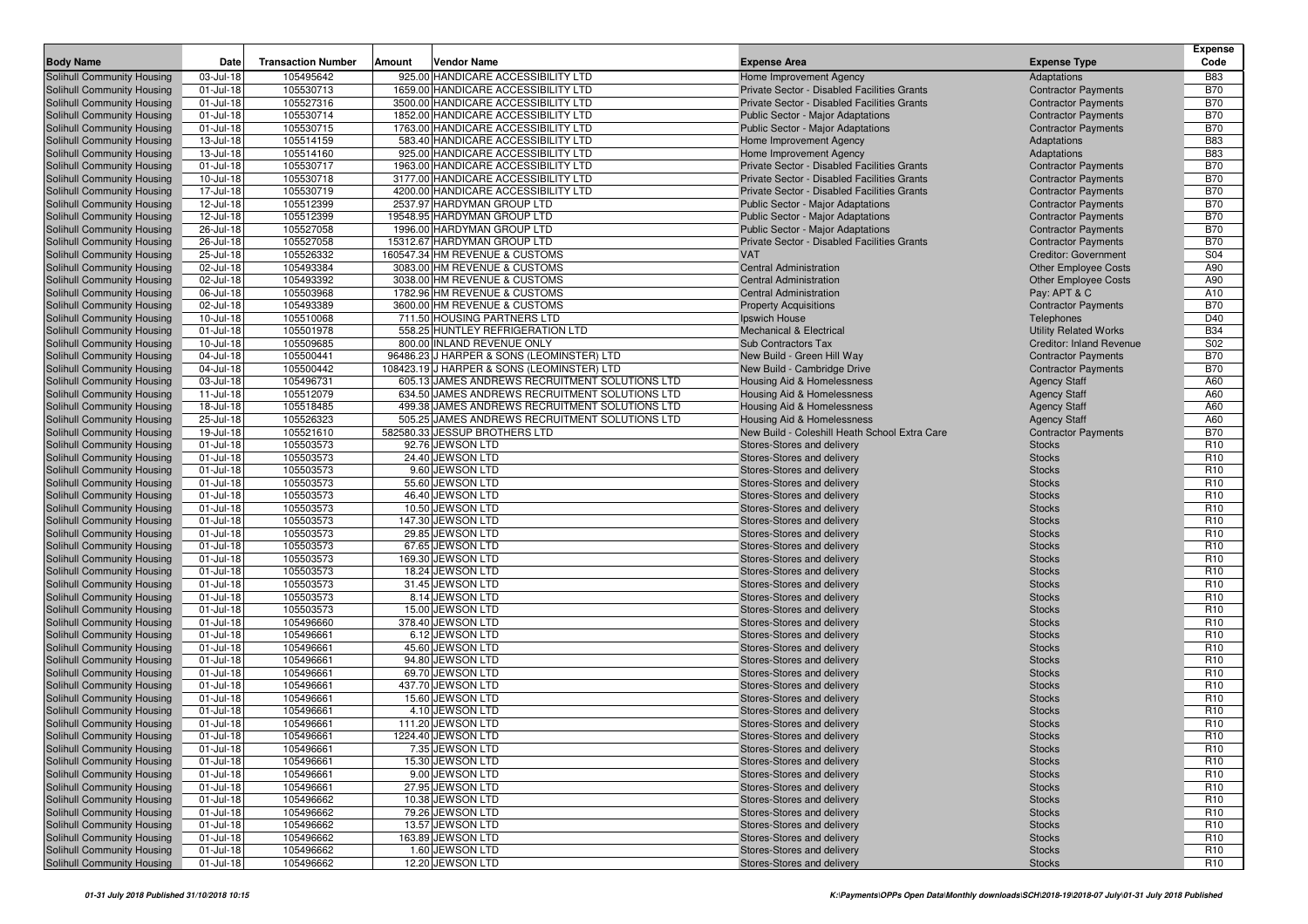| <b>Body Name</b>                                         | Date                       | <b>Transaction Number</b> | Amount | <b>Vendor Name</b>                   | <b>Expense Area</b>                                      | <b>Expense Type</b>            | <b>Expense</b><br>Code             |
|----------------------------------------------------------|----------------------------|---------------------------|--------|--------------------------------------|----------------------------------------------------------|--------------------------------|------------------------------------|
| Solihull Community Housing                               | 01-Jul-18                  | 105496662                 |        | 14.10 JEWSON LTD                     | Stores-Stores and delivery                               | <b>Stocks</b>                  | R <sub>10</sub>                    |
| Solihull Community Housing                               | $01 -$ Jul-18              | 105496662                 |        | 15.80 JEWSON LTD                     | Stores-Stores and delivery                               | <b>Stocks</b>                  | R <sub>10</sub>                    |
| Solihull Community Housing                               | 01-Jul-18                  | 105496662                 |        | 96.85 JEWSON LTD                     | Stores-Stores and delivery                               | <b>Stocks</b>                  | R <sub>10</sub>                    |
| Solihull Community Housing                               | 01-Jul-18                  | 105496662                 |        | 260.36 JEWSON LTD                    | Stores-Stores and delivery                               | <b>Stocks</b>                  | R <sub>10</sub>                    |
| Solihull Community Housing                               | 01-Jul-18                  | 105496662                 |        | 12.40 JEWSON LTD                     | Stores-Stores and delivery                               | <b>Stocks</b>                  | R <sub>10</sub>                    |
| Solihull Community Housing                               | $01 -$ Jul-18              | 105496662                 |        | 3.80 JEWSON LTD                      | Stores-Stores and delivery                               | <b>Stocks</b>                  | R <sub>10</sub>                    |
| Solihull Community Housing                               | 01-Jul-18                  | 105496662                 |        | 72.45 JEWSON LTD                     | Stores-Stores and delivery                               | <b>Stocks</b>                  | R <sub>10</sub>                    |
| Solihull Community Housing                               | 01-Jul-18                  | 105496662                 |        | 35.00 JEWSON LTD                     | Stores-Stores and delivery                               | <b>Stocks</b>                  | R <sub>10</sub>                    |
| Solihull Community Housing                               | 01-Jul-18                  | 105496662                 |        | 103.60 JEWSON LTD                    | Stores-Stores and delivery                               | <b>Stocks</b>                  | R <sub>10</sub>                    |
| Solihull Community Housing                               | $01 -$ Jul-18              | 105496662                 |        | 66.16 JEWSON LTD                     | Stores-Stores and delivery                               | <b>Stocks</b>                  | R <sub>10</sub>                    |
| Solihull Community Housing                               | 01-Jul-18                  | 105496662                 |        | 16.80 JEWSON LTD                     | Stores-Stores and delivery                               | <b>Stocks</b>                  | R <sub>10</sub>                    |
| Solihull Community Housing                               | 01-Jul-18                  | 105496662                 |        | 75.00 JEWSON LTD                     | Stores-Stores and delivery                               | <b>Stocks</b>                  | R <sub>10</sub>                    |
| Solihull Community Housing                               | $01 -$ Jul-18              | 105496662                 |        | 88.35 JEWSON LTD                     | Stores-Stores and delivery                               | <b>Stocks</b>                  | R <sub>10</sub>                    |
| Solihull Community Housing                               | 01-Jul-18                  | 105496662                 |        | 8.14 JEWSON LTD                      | Stores-Stores and delivery                               | <b>Stocks</b>                  | R <sub>10</sub>                    |
| Solihull Community Housing                               | 01-Jul-18                  | 105496664                 |        | 335.10 JEWSON LTD                    | Stores-Stores and delivery                               | <b>Stocks</b>                  | R <sub>10</sub>                    |
| Solihull Community Housing<br>Solihull Community Housing | 01-Jul-18<br>01-Jul-18     | 105496667<br>105496667    |        | 16.10 JEWSON LTD<br>29.20 JEWSON LTD | Stores-Stores and delivery<br>Stores-Stores and delivery | <b>Stocks</b><br><b>Stocks</b> | R <sub>10</sub><br>R <sub>10</sub> |
| Solihull Community Housing                               | 01-Jul-18                  | 105496667                 |        | 22.30 JEWSON LTD                     | Stores-Stores and delivery                               | <b>Stocks</b>                  | R <sub>10</sub>                    |
| Solihull Community Housing                               | 01-Jul-18                  | 105496667                 |        | 51.10 JEWSON LTD                     | Stores-Stores and delivery                               | <b>Stocks</b>                  | R <sub>10</sub>                    |
| Solihull Community Housing                               | $01 -$ Jul-18              | 105496667                 |        | 179.30 JEWSON LTD                    | Stores-Stores and delivery                               | <b>Stocks</b>                  | R <sub>10</sub>                    |
| Solihull Community Housing                               | $01 -$ Jul-18              | 105496667                 |        | 268.95 JEWSON LTD                    | Stores-Stores and delivery                               | <b>Stocks</b>                  | R <sub>10</sub>                    |
| Solihull Community Housing                               | 01-Jul-18                  | 105496667                 |        | 135.70 JEWSON LTD                    | Stores-Stores and delivery                               | <b>Stocks</b>                  | R <sub>10</sub>                    |
| Solihull Community Housing                               | 01-Jul-18                  | 105496667                 |        | 43.00 JEWSON LTD                     | Stores-Stores and delivery                               | <b>Stocks</b>                  | R <sub>10</sub>                    |
| Solihull Community Housing                               | $01 -$ Jul-18              | 105496667                 |        | 244.28 JEWSON LTD                    | Stores-Stores and delivery                               | <b>Stocks</b>                  | R <sub>10</sub>                    |
| Solihull Community Housing                               | 01-Jul-18                  | 105496667                 |        | 28.50 JEWSON LTD                     | Stores-Stores and delivery                               | <b>Stocks</b>                  | R <sub>10</sub>                    |
| Solihull Community Housing                               | 01-Jul-18                  | 105496667                 |        | 113.80 JEWSON LTD                    | Stores-Stores and delivery                               | <b>Stocks</b>                  | R <sub>10</sub>                    |
| Solihull Community Housing                               | 01-Jul-18                  | 105496667                 |        | 56.00 JEWSON LTD                     | Stores-Stores and delivery                               | <b>Stocks</b>                  | R <sub>10</sub>                    |
| Solihull Community Housing                               | 01-Jul-18                  | 105496667                 |        | 19.00 JEWSON LTD                     | Stores-Stores and delivery                               | <b>Stocks</b>                  | R <sub>10</sub>                    |
| Solihull Community Housing                               | 01-Jul-18                  | 105496667                 |        | 220.50 JEWSON LTD                    | Stores-Stores and delivery                               | <b>Stocks</b>                  | R <sub>10</sub>                    |
| Solihull Community Housing                               | 01-Jul-18                  | 105496667                 |        | 64.75 JEWSON LTD                     | Stores-Stores and delivery                               | <b>Stocks</b>                  | R <sub>10</sub>                    |
| Solihull Community Housing                               | $01 -$ Jul-18              | 105496667                 |        | 255.00 JEWSON LTD                    | Stores-Stores and delivery                               | <b>Stocks</b>                  | R <sub>10</sub>                    |
| Solihull Community Housing                               | 01-Jul-18                  | 105496667                 |        | 15.00 JEWSON LTD                     | Stores-Stores and delivery                               | <b>Stocks</b>                  | R <sub>10</sub>                    |
| Solihull Community Housing                               | 01-Jul-18                  | 105496668                 |        | 49.50 JEWSON LTD                     | Stores-Stores and delivery                               | <b>Stocks</b>                  | R <sub>10</sub>                    |
| Solihull Community Housing                               | 01-Jul-18                  | 105496668                 |        | 55.60 JEWSON LTD                     | Stores-Stores and delivery                               | <b>Stocks</b>                  | R <sub>10</sub>                    |
| Solihull Community Housing                               | $01 -$ Jul-18              | 105496668                 |        | 12.30 JEWSON LTD                     | Stores-Stores and delivery                               | <b>Stocks</b>                  | R <sub>10</sub>                    |
| Solihull Community Housing                               | 01-Jul-18                  | 105496668                 |        | 19.83 JEWSON LTD                     | Stores-Stores and delivery                               | <b>Stocks</b>                  | R <sub>10</sub>                    |
| Solihull Community Housing                               | $01 -$ Jul-18              | 105496668                 |        | 625.00 JEWSON LTD                    | Stores-Stores and delivery                               | <b>Stocks</b>                  | R <sub>10</sub>                    |
| Solihull Community Housing                               | $01$ -Jul-18               | 105503575                 |        | 477.09 JEWSON LTD                    | Stores-Stores and delivery                               | <b>Stocks</b>                  | R <sub>10</sub>                    |
| Solihull Community Housing                               | 01-Jul-18                  | 105496670                 |        | 104.49 JEWSON LTD                    | Stores-Stores and delivery                               | <b>Stocks</b>                  | R <sub>10</sub>                    |
| Solihull Community Housing                               | $01 -$ Jul-18              | 105496670                 |        | 483.85 JEWSON LTD                    | Stores-Stores and delivery                               | <b>Stocks</b>                  | R <sub>10</sub>                    |
| Solihull Community Housing                               | 01-Jul-18                  | 105503576                 |        | 89.65 JEWSON LTD                     | Stores-Stores and delivery                               | <b>Stocks</b>                  | R <sub>10</sub>                    |
| Solihull Community Housing                               | $01$ -Jul-18               | 105503576                 |        | 37.73 JEWSON LTD                     | Stores-Stores and delivery                               | <b>Stocks</b>                  | R <sub>10</sub>                    |
| Solihull Community Housing                               | 01-Jul-18                  | 105503576                 |        | 189.90 JEWSON LTD                    | Stores-Stores and delivery                               | <b>Stocks</b>                  | R <sub>10</sub>                    |
| Solihull Community Housing                               | 01-Jul-18<br>$01 -$ Jul-18 | 105503576<br>105503576    |        | 19.20 JEWSON LTD<br>58.36 JEWSON LTD | Stores-Stores and delivery                               | <b>Stocks</b>                  | R <sub>10</sub><br>R <sub>10</sub> |
| Solihull Community Housing<br>Solihull Community Housing | $01 -$ Jul-18              | 105503576                 |        | 15.00 JEWSON LTD                     | Stores-Stores and delivery<br>Stores-Stores and delivery | <b>Stocks</b><br><b>Stocks</b> | R <sub>10</sub>                    |
| Solihull Community Housing                               | 01-Jul-18                  | 105503576                 |        | 494.30 JEWSON LTD                    | Stores-Stores and delivery                               | <b>Stocks</b>                  | R <sub>10</sub>                    |
| Solihull Community Housing                               | $01 -$ Jul-18              | 105503576                 |        | 11.80 JEWSON LTD                     | Stores-Stores and delivery                               | <b>Stocks</b>                  | R <sub>10</sub>                    |
| Solihull Community Housing                               | $01 -$ Jul-18              | 105503576                 |        | 7.50 JEWSON LTD                      | Stores-Stores and delivery                               | <b>Stocks</b>                  | R <sub>10</sub>                    |
| Solihull Community Housing                               | 01-Jul-18                  | 105503576                 |        | 10.50 JEWSON LTD                     | Stores-Stores and delivery                               | <b>Stocks</b>                  | R <sub>10</sub>                    |
| Solihull Community Housing                               | 01-Jul-18                  | 105503576                 |        | 5.56 JEWSON LTD                      | Stores-Stores and delivery                               | <b>Stocks</b>                  | R <sub>10</sub>                    |
| Solihull Community Housing                               | $01$ -Jul-18               | 105503576                 |        | 167.20 JEWSON LTD                    | Stores-Stores and delivery                               | <b>Stocks</b>                  | R <sub>10</sub>                    |
| Solihull Community Housing                               | 01-Jul-18                  | 105503576                 |        | 60.99 JEWSON LTD                     | Stores-Stores and delivery                               | <b>Stocks</b>                  | R <sub>10</sub>                    |
| Solihull Community Housing                               | $01 -$ Jul-18              | 105503576                 |        | 73.70 JEWSON LTD                     | Stores-Stores and delivery                               | <b>Stocks</b>                  | R <sub>10</sub>                    |
| Solihull Community Housing                               | 01-Jul-18                  | 105503576                 |        | 390.00 JEWSON LTD                    | Stores-Stores and delivery                               | <b>Stocks</b>                  | R <sub>10</sub>                    |
| Solihull Community Housing                               | 01-Jul-18                  | 105503576                 |        | 76.85 JEWSON LTD                     | Stores-Stores and delivery                               | <b>Stocks</b>                  | R <sub>10</sub>                    |
| Solihull Community Housing                               | $01 -$ Jul-18              | 105503576                 |        | 222.80 JEWSON LTD                    | Stores-Stores and delivery                               | <b>Stocks</b>                  | R <sub>10</sub>                    |
| Solihull Community Housing                               | $01 -$ Jul-18              | 105503576                 |        | 246.50 JEWSON LTD                    | Stores-Stores and delivery                               | <b>Stocks</b>                  | R <sub>10</sub>                    |
| Solihull Community Housing                               | $01 -$ Jul-18              | 105503576                 |        | 92.00 JEWSON LTD                     | Stores-Stores and delivery                               | <b>Stocks</b>                  | R <sub>10</sub>                    |
| Solihull Community Housing                               | $01 -$ Jul-18              | 105503576                 |        | 332.60 JEWSON LTD                    | Stores-Stores and delivery                               | <b>Stocks</b>                  | R <sub>10</sub>                    |
| Solihull Community Housing                               | 01-Jul-18                  | 105503576                 |        | 25.80 JEWSON LTD                     | Stores-Stores and delivery                               | <b>Stocks</b>                  | R <sub>10</sub>                    |
| Solihull Community Housing                               | 01-Jul-18                  | 105503576                 |        | 18.30 JEWSON LTD                     | Stores-Stores and delivery                               | <b>Stocks</b>                  | R <sub>10</sub>                    |
| Solihull Community Housing                               | 01-Jul-18                  | 105503576                 |        | 150.50 JEWSON LTD                    | Stores-Stores and delivery                               | <b>Stocks</b>                  | R <sub>10</sub>                    |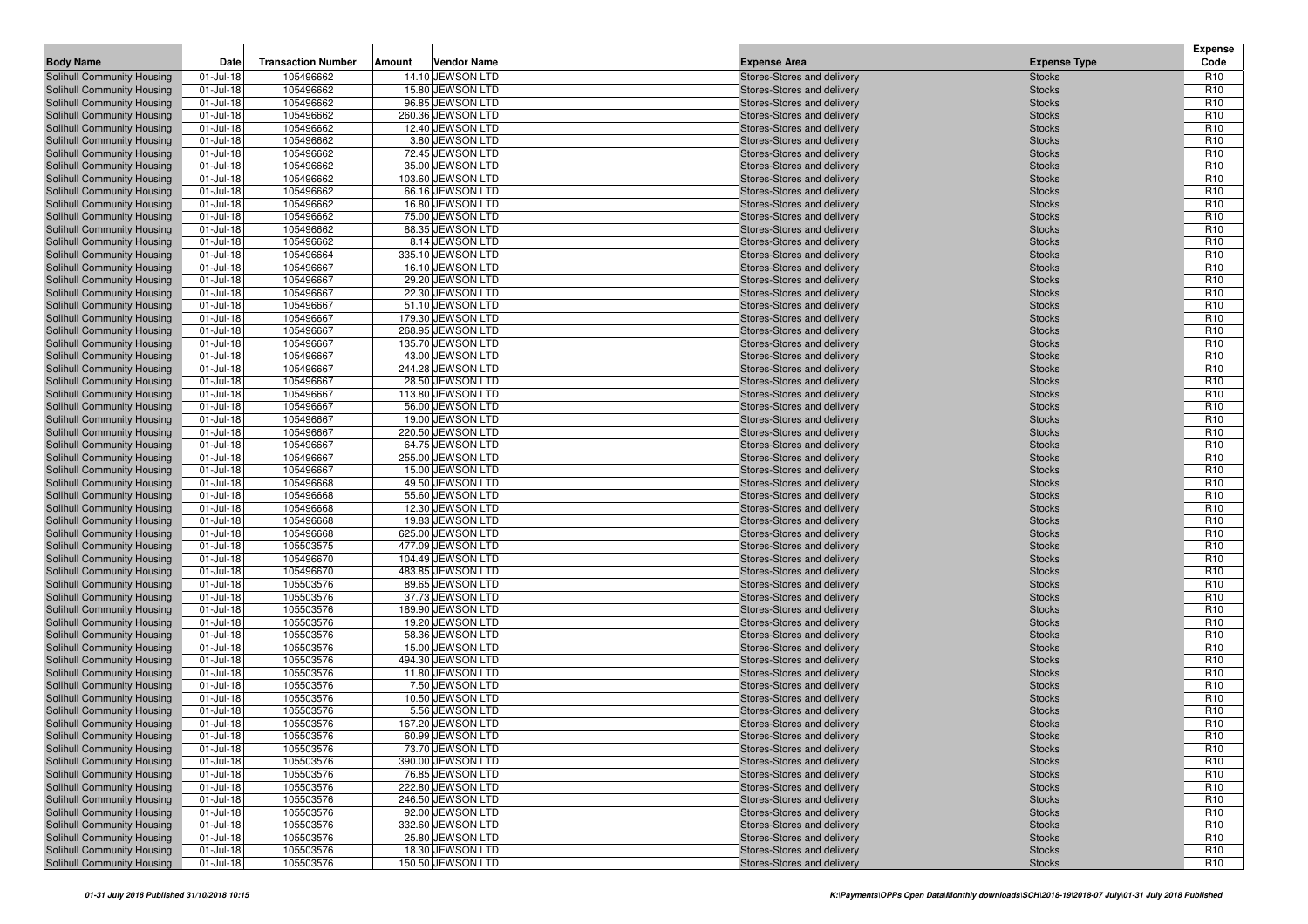| <b>Body Name</b>                                         | Date                          | <b>Transaction Number</b> | Amount | <b>Vendor Name</b>                     | <b>Expense Area</b>                                      | <b>Expense Type</b>            | Expense<br>Code                    |
|----------------------------------------------------------|-------------------------------|---------------------------|--------|----------------------------------------|----------------------------------------------------------|--------------------------------|------------------------------------|
| Solihull Community Housing                               | 01-Jul-18                     | 105503576                 |        | 104.60 JEWSON LTD                      | Stores-Stores and delivery                               | <b>Stocks</b>                  | R <sub>10</sub>                    |
| Solihull Community Housing                               | $01 -$ Jul-18                 | 105503579                 |        | 170.91 JEWSON LTD                      | Stores-Stores and delivery                               | <b>Stocks</b>                  | R <sub>10</sub>                    |
| Solihull Community Housing                               | 01-Jul-18                     | 105503579                 |        | 375.20 JEWSON LTD                      | Stores-Stores and delivery                               | <b>Stocks</b>                  | R <sub>10</sub>                    |
| Solihull Community Housing                               | $01 -$ Jul-18                 | 105503579                 |        | 64.20 JEWSON LTD                       | Stores-Stores and delivery                               | <b>Stocks</b>                  | R <sub>10</sub>                    |
| Solihull Community Housing                               | 01-Jul-18                     | 105503579                 |        | 153.90 JEWSON LTD                      | Stores-Stores and delivery                               | <b>Stocks</b>                  | R <sub>10</sub>                    |
| Solihull Community Housing                               | $01 -$ Jul-18                 | 105503579                 |        | 6.90 JEWSON LTD                        | Stores-Stores and delivery                               | <b>Stocks</b>                  | R <sub>10</sub>                    |
| Solihull Community Housing                               | 01-Jul-18                     | 105503579                 |        | 106.50 JEWSON LTD                      | Stores-Stores and delivery                               | <b>Stocks</b>                  | R <sub>10</sub>                    |
| Solihull Community Housing                               | 01-Jul-18                     | 105503579                 |        | 45.60 JEWSON LTD                       | Stores-Stores and delivery                               | <b>Stocks</b>                  | R <sub>10</sub>                    |
| Solihull Community Housing                               | 01-Jul-18                     | 105503580                 |        | 289.38 JEWSON LTD                      | Stores-Stores and delivery                               | <b>Stocks</b>                  | R <sub>10</sub>                    |
| Solihull Community Housing                               | $01 -$ Jul-18                 | 105503583                 |        | 420.00 JEWSON LTD                      | Stores-Stores and delivery                               | <b>Stocks</b>                  | R <sub>10</sub>                    |
| Solihull Community Housing                               | $01 -$ Jul-18                 | 105503587                 |        | 529.75 JEWSON LTD                      | Stores-Stores and delivery                               | <b>Stocks</b>                  | R <sub>10</sub>                    |
| Solihull Community Housing                               | 01-Jul-18                     | 105523942                 |        | 198.40 JEWSON LTD                      | Stores-Stores and delivery                               | <b>Stocks</b>                  | R <sub>10</sub>                    |
| Solihull Community Housing                               | $01 -$ Jul-18                 | 105523942                 |        | 216.00 JEWSON LTD                      | Stores-Stores and delivery                               | <b>Stocks</b>                  | R <sub>10</sub>                    |
| Solihull Community Housing                               | 01-Jul-18                     | 105523942                 |        | 53.00 JEWSON LTD                       | Stores-Stores and delivery                               | <b>Stocks</b>                  | R <sub>10</sub>                    |
| Solihull Community Housing                               | 01-Jul-18                     | 105523942                 |        | 45.00 JEWSON LTD                       | Stores-Stores and delivery                               | <b>Stocks</b>                  | R <sub>10</sub>                    |
| Solihull Community Housing                               | 01-Jul-18                     | 105523942                 |        | 75.60 JEWSON LTD                       | Stores-Stores and delivery                               | <b>Stocks</b>                  | R <sub>10</sub>                    |
| Solihull Community Housing                               | 01-Jul-18                     | 105523942                 |        | 60.00 JEWSON LTD                       | Stores-Stores and delivery                               | <b>Stocks</b>                  | R <sub>10</sub>                    |
| Solihull Community Housing                               | 01-Jul-18                     | 105523942                 |        | 17.00 JEWSON LTD                       | Stores-Stores and delivery                               | <b>Stocks</b>                  | R <sub>10</sub>                    |
| Solihull Community Housing                               | $01 -$ Jul-18                 | 105523942                 |        | 179.75 JEWSON LTD                      | Stores-Stores and delivery                               | <b>Stocks</b>                  | R <sub>10</sub>                    |
| Solihull Community Housing                               | $01 -$ Jul-18                 | 105523942                 |        | 57.00 JEWSON LTD                       | Stores-Stores and delivery                               | <b>Stocks</b>                  | R <sub>10</sub>                    |
| Solihull Community Housing                               | $01 -$ Jul-18                 | 105523942                 |        | 13.80 JEWSON LTD                       | Stores-Stores and delivery                               | <b>Stocks</b>                  | R <sub>10</sub>                    |
| Solihull Community Housing                               | 01-Jul-18                     | 105523942                 |        | 13.34 JEWSON LTD                       | Stores-Stores and delivery                               | <b>Stocks</b>                  | R <sub>10</sub>                    |
| Solihull Community Housing                               | $01 -$ Jul-18                 | 105523942                 |        | 146.85 JEWSON LTD                      | Stores-Stores and delivery                               | <b>Stocks</b>                  | R <sub>10</sub>                    |
| Solihull Community Housing                               | $01 -$ Jul-18                 | 105523942                 |        | 46.95 JEWSON LTD                       | Stores-Stores and delivery                               | <b>Stocks</b>                  | R <sub>10</sub>                    |
| Solihull Community Housing                               | 01-Jul-18<br>01-Jul-18        | 105503589<br>105503589    |        | 23.76 JEWSON LTD<br>94.88 JEWSON LTD   | Stores-Stores and delivery<br>Stores-Stores and delivery | <b>Stocks</b><br><b>Stocks</b> | R <sub>10</sub><br>R <sub>10</sub> |
| Solihull Community Housing<br>Solihull Community Housing | $01 -$ Jul-18                 | 105503589                 |        | 94.88 JEWSON LTD                       | Stores-Stores and delivery                               | <b>Stocks</b>                  | R <sub>10</sub>                    |
| Solihull Community Housing                               | 01-Jul-18                     | 105503589                 |        | 27.96 JEWSON LTD                       | Stores-Stores and delivery                               | <b>Stocks</b>                  | R <sub>10</sub>                    |
| Solihull Community Housing                               | $01 -$ Jul-18                 | 105503590                 |        | 282.35 JEWSON LTD                      | Stores-Stores and delivery                               | <b>Stocks</b>                  | R <sub>10</sub>                    |
| Solihull Community Housing                               | $01 -$ Jul-18                 | 105503591                 |        | 533.43 JEWSON LTD                      | Stores-Stores and delivery                               | <b>Stocks</b>                  | R <sub>10</sub>                    |
| Solihull Community Housing                               | $01 -$ Jul-18                 | 105503592                 |        | 7.70 JEWSON LTD                        | Stores-Stores and delivery                               | <b>Stocks</b>                  | R <sub>10</sub>                    |
| Solihull Community Housing                               | 01-Jul-18                     | 105503592                 |        | 16.97 JEWSON LTD                       | Stores-Stores and delivery                               | <b>Stocks</b>                  | R <sub>10</sub>                    |
| Solihull Community Housing                               | 01-Jul-18                     | 105503592                 |        | 28.15 JEWSON LTD                       | Stores-Stores and delivery                               | <b>Stocks</b>                  | R <sub>10</sub>                    |
| Solihull Community Housing                               | 01-Jul-18                     | 105503592                 |        | 329.50 JEWSON LTD                      | Stores-Stores and delivery                               | <b>Stocks</b>                  | R <sub>10</sub>                    |
| Solihull Community Housing                               | $01 -$ Jul-18                 | 105503592                 |        | 56.41 JEWSON LTD                       | Stores-Stores and delivery                               | <b>Stocks</b>                  | R <sub>10</sub>                    |
| Solihull Community Housing                               | $01 -$ Jul-18                 | 105503592                 |        | 51.63 JEWSON LTD                       | Stores-Stores and delivery                               | <b>Stocks</b>                  | R <sub>10</sub>                    |
| Solihull Community Housing                               | $01 -$ Jul-18                 | 105503592                 |        | 11.04 JEWSON LTD                       | Stores-Stores and delivery                               | <b>Stocks</b>                  | R <sub>10</sub>                    |
| Solihull Community Housing                               | $01 -$ Jul-18                 | 105503592                 |        | 5.85 JEWSON LTD                        | Stores-Stores and delivery                               | <b>Stocks</b>                  | R <sub>10</sub>                    |
| Solihull Community Housing                               | 01-Jul-18                     | 105503592                 |        | 133.08 JEWSON LTD                      | Stores-Stores and delivery                               | <b>Stocks</b>                  | R <sub>10</sub>                    |
| Solihull Community Housing                               | $01 -$ Jul-18                 | 105503592                 |        | 8.00 JEWSON LTD                        | Stores-Stores and delivery                               | <b>Stocks</b>                  | R <sub>10</sub>                    |
| Solihull Community Housing                               | 01-Jul-18                     | 105503592                 |        | 11.20 JEWSON LTD                       | Stores-Stores and delivery                               | <b>Stocks</b>                  | R <sub>10</sub>                    |
| Solihull Community Housing                               | $01 -$ Jul-18                 | 105503592                 |        | 77.30 JEWSON LTD                       | Stores-Stores and delivery                               | <b>Stocks</b>                  | R <sub>10</sub>                    |
| Solihull Community Housing                               | 01-Jul-18                     | 105503592                 |        | 64.75 JEWSON LTD                       | Stores-Stores and delivery                               | <b>Stocks</b>                  | R <sub>10</sub>                    |
| Solihull Community Housing                               | $01 -$ Jul-18                 | 105503592                 |        | 120.00 JEWSON LTD                      | Stores-Stores and delivery                               | <b>Stocks</b>                  | R <sub>10</sub>                    |
| Solihull Community Housing                               | $01 -$ Jul-18                 | 105503592                 |        | 199.20 JEWSON LTD                      | Stores-Stores and delivery                               | <b>Stocks</b>                  | R <sub>10</sub>                    |
| Solihull Community Housing                               | $01 -$ Jul-18                 | 105503593                 |        | 459.90 JEWSON LTD                      | Stores-Stores and delivery                               | <b>Stocks</b>                  | R <sub>10</sub>                    |
| Solihull Community Housing                               | 01-Jul-18                     | 105523943                 |        | 11.00 JEWSON LTD                       | Stores-Stores and delivery                               | <b>Stocks</b>                  | R <sub>10</sub>                    |
| Solihull Community Housing                               | $01 -$ Jul-18                 | 105523943                 |        | 24.40 JEWSON LTD                       | Stores-Stores and delivery                               | <b>Stocks</b>                  | R <sub>10</sub>                    |
| Solihull Community Housing                               | $01 -$ Jul-18                 | 105523943                 |        | 268.95 JEWSON LTD                      | Stores-Stores and delivery                               | <b>Stocks</b>                  | R <sub>10</sub>                    |
| Solihull Community Housing                               | 01-Jul-18                     | 105523943                 |        | 26.90 JEWSON LTD                       | Stores-Stores and delivery                               | <b>Stocks</b>                  | R <sub>10</sub>                    |
| Solihull Community Housing                               | 01-Jul-18                     | 105523943                 |        | 6.00 JEWSON LTD                        | Stores-Stores and delivery                               | <b>Stocks</b>                  | R <sub>10</sub>                    |
| Solihull Community Housing                               | $01$ -Jul-18                  | 105523943                 |        | 3.60 JEWSON LTD                        | Stores-Stores and delivery                               | <b>Stocks</b>                  | R <sub>10</sub>                    |
| Solihull Community Housing                               | 01-Jul-18                     | 105523943                 |        | 65.00 JEWSON LTD                       | Stores-Stores and delivery                               | <b>Stocks</b>                  | R <sub>10</sub>                    |
| Solihull Community Housing                               | 01-Jul-18                     | 105523943                 |        | 192.00 JEWSON LTD                      | Stores-Stores and delivery                               | <b>Stocks</b>                  | R <sub>10</sub>                    |
| Solihull Community Housing                               | 01-Jul-18                     | 105523943                 |        | 56.28 JEWSON LTD                       | Stores-Stores and delivery                               | <b>Stocks</b>                  | R <sub>10</sub>                    |
| Solihull Community Housing<br>Solihull Community Housing | $01$ -Jul-18                  | 105523943                 |        | 111.20 JEWSON LTD<br>581.59 JEWSON LTD | Stores-Stores and delivery                               | <b>Stocks</b>                  | R <sub>10</sub>                    |
| Solihull Community Housing                               | $01$ -Jul-18<br>$01 -$ Jul-18 | 105523943<br>105523943    |        | 83.60 JEWSON LTD                       | Stores-Stores and delivery<br>Stores-Stores and delivery | <b>Stocks</b>                  | R <sub>10</sub><br>R <sub>10</sub> |
| Solihull Community Housing                               | $01 -$ Jul-18                 | 105523943                 |        | 46.20 JEWSON LTD                       | Stores-Stores and delivery                               | <b>Stocks</b>                  | R <sub>10</sub>                    |
| Solihull Community Housing                               | 01-Jul-18                     | 105523943                 |        | 47.10 JEWSON LTD                       | Stores-Stores and delivery                               | <b>Stocks</b><br><b>Stocks</b> | R <sub>10</sub>                    |
| Solihull Community Housing                               | 01-Jul-18                     | 105523943                 |        | 39.81 JEWSON LTD                       | Stores-Stores and delivery                               | <b>Stocks</b>                  | R <sub>10</sub>                    |
| Solihull Community Housing                               | 01-Jul-18                     | 105523943                 |        | 14.45 JEWSON LTD                       | Stores-Stores and delivery                               | <b>Stocks</b>                  | R <sub>10</sub>                    |
| Solihull Community Housing                               | 01-Jul-18                     | 105523943                 |        | 75.00 JEWSON LTD                       | Stores-Stores and delivery                               | <b>Stocks</b>                  | R <sub>10</sub>                    |
|                                                          |                               |                           |        |                                        |                                                          |                                |                                    |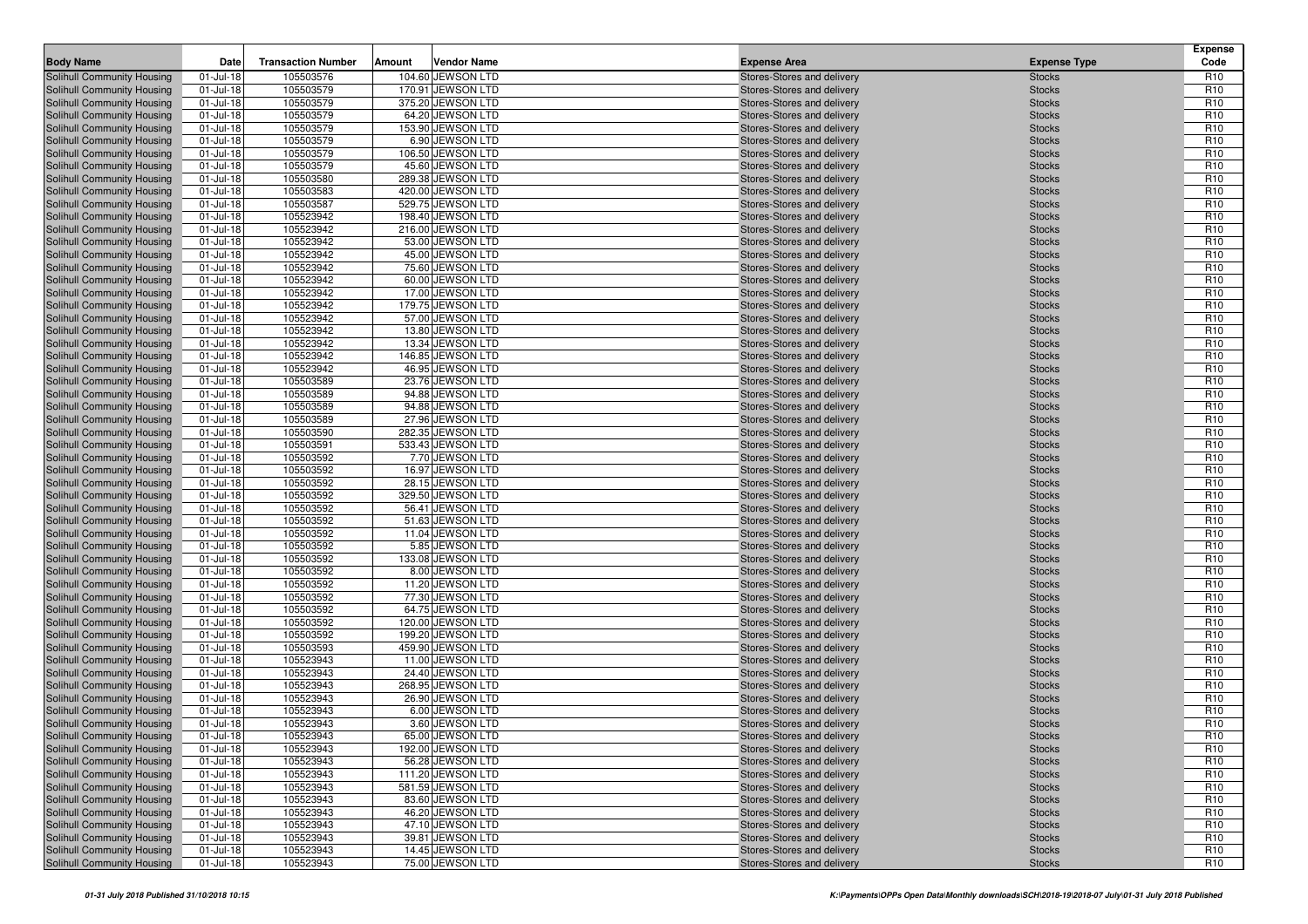| <b>Body Name</b>                                         | Date                   | <b>Transaction Number</b> | Amount | <b>Vendor Name</b>                   | <b>Expense Area</b>                                      | <b>Expense Type</b>            | <b>Expense</b><br>Code             |
|----------------------------------------------------------|------------------------|---------------------------|--------|--------------------------------------|----------------------------------------------------------|--------------------------------|------------------------------------|
| Solihull Community Housing                               | 01-Jul-18              | 105523943                 |        | 54.00 JEWSON LTD                     | Stores-Stores and delivery                               | <b>Stocks</b>                  | R <sub>10</sub>                    |
| Solihull Community Housing                               | $01 -$ Jul-18          | 105523943                 |        | 13.75 JEWSON LTD                     | Stores-Stores and delivery                               | <b>Stocks</b>                  | R <sub>10</sub>                    |
| Solihull Community Housing                               | 01-Jul-18              | 105523943                 |        | 23.85 JEWSON LTD                     | Stores-Stores and delivery                               | <b>Stocks</b>                  | R <sub>10</sub>                    |
| Solihull Community Housing                               | 01-Jul-18              | 105523943                 |        | 27.95 JEWSON LTD                     | Stores-Stores and delivery                               | <b>Stocks</b>                  | R <sub>10</sub>                    |
| Solihull Community Housing                               | 02-Jul-18              | 105523944                 |        | 557.22 JEWSON LTD                    | Stores-Stores and delivery                               | <b>Stocks</b>                  | R <sub>10</sub>                    |
| Solihull Community Housing                               | 02-Jul-18              | 105503594                 |        | 337.50 JEWSON LTD                    | Stores-Stores and delivery                               | <b>Stocks</b>                  | R <sub>10</sub>                    |
| Solihull Community Housing                               | 02-Jul-18              | 105523945                 |        | 88.68 JEWSON LTD                     | Stores-Stores and delivery                               | <b>Stocks</b>                  | R <sub>10</sub>                    |
| Solihull Community Housing                               | 02-Jul-18              | 105523945                 |        | 14.74 JEWSON LTD                     | Stores-Stores and delivery                               | <b>Stocks</b>                  | R <sub>10</sub>                    |
| Solihull Community Housing                               | 02-Jul-18              | 105523945                 |        | 56.49 JEWSON LTD                     | Stores-Stores and delivery                               | <b>Stocks</b>                  | R <sub>10</sub>                    |
| Solihull Community Housing                               | 02-Jul-18              | 105523945                 |        | 55.60 JEWSON LTD                     | Stores-Stores and delivery                               | <b>Stocks</b>                  | R <sub>10</sub>                    |
| Solihull Community Housing                               | 02-Jul-18              | 105523945                 |        | 46.40 JEWSON LTD                     | Stores-Stores and delivery                               | <b>Stocks</b>                  | R <sub>10</sub>                    |
| Solihull Community Housing                               | 02-Jul-18              | 105523945                 |        | 88.10 JEWSON LTD                     | Stores-Stores and delivery                               | <b>Stocks</b>                  | R <sub>10</sub>                    |
| Solihull Community Housing                               | 02-Jul-18              | 105523945                 |        | 16.30 JEWSON LTD                     | Stores-Stores and delivery                               | <b>Stocks</b>                  | R <sub>10</sub>                    |
| Solihull Community Housing                               | 02-Jul-18              | 105523945                 |        | 733.20 JEWSON LTD                    | Stores-Stores and delivery                               | <b>Stocks</b>                  | R <sub>10</sub>                    |
| Solihull Community Housing                               | 02-Jul-18              | 105523945                 |        | 82.08 JEWSON LTD                     | Stores-Stores and delivery                               | <b>Stocks</b>                  | R <sub>10</sub>                    |
| Solihull Community Housing                               | 02-Jul-18              | 105523945                 |        | 14.00 JEWSON LTD                     | Stores-Stores and delivery                               | <b>Stocks</b>                  | R <sub>10</sub>                    |
| Solihull Community Housing                               | 02-Jul-18              | 105523945                 |        | 66.16 JEWSON LTD                     | Stores-Stores and delivery                               | <b>Stocks</b>                  | R <sub>10</sub>                    |
| Solihull Community Housing                               | 02-Jul-18              | 105523945                 |        | 975.00 JEWSON LTD                    | Stores-Stores and delivery                               | <b>Stocks</b>                  | R <sub>10</sub>                    |
| Solihull Community Housing                               | 02-Jul-18              | 105523945                 |        | 28.11 JEWSON LTD                     | Stores-Stores and delivery                               | <b>Stocks</b>                  | R <sub>10</sub>                    |
| Solihull Community Housing                               | 02-Jul-18              | 105523945                 |        | 37.44 JEWSON LTD                     | Stores-Stores and delivery                               | <b>Stocks</b>                  | R <sub>10</sub>                    |
| Solihull Community Housing                               | 02-Jul-18              | 105523945                 |        | 64.75 JEWSON LTD                     | Stores-Stores and delivery                               | <b>Stocks</b>                  | R <sub>10</sub>                    |
| Solihull Community Housing                               | 02-Jul-18              | 105503595                 |        | 278.10 JEWSON LTD                    | Stores-Stores and delivery                               | <b>Stocks</b>                  | R <sub>10</sub>                    |
| Solihull Community Housing                               | 02-Jul-18              | 105503595                 |        | 16.40 JEWSON LTD                     | Stores-Stores and delivery                               | <b>Stocks</b>                  | R <sub>10</sub>                    |
| Solihull Community Housing                               | 02-Jul-18              | 105503595                 |        | 145.50 JEWSON LTD                    | Stores-Stores and delivery                               | <b>Stocks</b>                  | R <sub>10</sub>                    |
| Solihull Community Housing                               | 02-Jul-18              | 105503595                 |        | 10.50 JEWSON LTD                     | Stores-Stores and delivery                               | <b>Stocks</b>                  | R <sub>10</sub>                    |
| Solihull Community Housing                               | 02-Jul-18              | 105503595                 |        | 65.60 JEWSON LTD                     | Stores-Stores and delivery                               | <b>Stocks</b>                  | R <sub>10</sub>                    |
| Solihull Community Housing                               | 02-Jul-18              | 105503595                 |        | 293.70 JEWSON LTD                    | Stores-Stores and delivery                               | <b>Stocks</b>                  | R <sub>10</sub>                    |
| Solihull Community Housing                               | 03-Jul-18              | 105503597                 |        | 370.90 JEWSON LTD                    | Stores-Stores and delivery                               | <b>Stocks</b>                  | R <sub>10</sub>                    |
| Solihull Community Housing                               | 03-Jul-18              | 105503597                 |        | 784.00 JEWSON LTD                    | Stores-Stores and delivery                               | <b>Stocks</b>                  | R <sub>10</sub>                    |
| Solihull Community Housing                               | 03-Jul-18              | 105503597                 |        | 741.80 JEWSON LTD                    | Stores-Stores and delivery                               | <b>Stocks</b>                  | R <sub>10</sub>                    |
| Solihull Community Housing                               | 03-Jul-18              | 105503597                 |        | 572.00 JEWSON LTD                    | Stores-Stores and delivery                               | <b>Stocks</b>                  | R <sub>10</sub>                    |
| Solihull Community Housing                               | 03-Jul-18              | 105523947                 |        | -733.20 JEWSON LTD                   | Stores-Stores and delivery                               | <b>Stocks</b>                  | R <sub>10</sub>                    |
| Solihull Community Housing                               | 04-Jul-18              | 105503600<br>105503600    |        | 9.60 JEWSON LTD<br>635.70 JEWSON LTD | Stores-Stores and delivery                               | <b>Stocks</b>                  | R <sub>10</sub><br>R <sub>10</sub> |
| Solihull Community Housing<br>Solihull Community Housing | 04-Jul-18<br>04-Jul-18 | 105503600                 |        | 29.20 JEWSON LTD                     | Stores-Stores and delivery<br>Stores-Stores and delivery | <b>Stocks</b><br><b>Stocks</b> | R <sub>10</sub>                    |
| Solihull Community Housing                               | 04-Jul-18              | 105503600                 |        | 93.60 JEWSON LTD                     | Stores-Stores and delivery                               | <b>Stocks</b>                  | R <sub>10</sub>                    |
| Solihull Community Housing                               | 04-Jul-18              | 105503600                 |        | 437.70 JEWSON LTD                    | Stores-Stores and delivery                               | <b>Stocks</b>                  | R <sub>10</sub>                    |
| Solihull Community Housing                               | 04-Jul-18              | 105503600                 |        | 74.35 JEWSON LTD                     | Stores-Stores and delivery                               | <b>Stocks</b>                  | R <sub>10</sub>                    |
| Solihull Community Housing                               | 04-Jul-18              | 105503600                 |        | 82.10 JEWSON LTD                     | Stores-Stores and delivery                               | <b>Stocks</b>                  | R <sub>10</sub>                    |
| Solihull Community Housing                               | 04-Jul-18              | 105503600                 |        | 244.28 JEWSON LTD                    | Stores-Stores and delivery                               | <b>Stocks</b>                  | R <sub>10</sub>                    |
| Solihull Community Housing                               | 04-Jul-18              | 105503600                 |        | 89.50 JEWSON LTD                     | Stores-Stores and delivery                               | <b>Stocks</b>                  | R <sub>10</sub>                    |
| Solihull Community Housing                               | 04-Jul-18              | 105503600                 |        | 60.90 JEWSON LTD                     | Stores-Stores and delivery                               | <b>Stocks</b>                  | R <sub>10</sub>                    |
| Solihull Community Housing                               | 04-Jul-18              | 105503600                 |        | 26.20 JEWSON LTD                     | Stores-Stores and delivery                               | <b>Stocks</b>                  | R <sub>10</sub>                    |
| Solihull Community Housing                               | 04-Jul-18              | 105503600                 |        | 30.00 JEWSON LTD                     | Stores-Stores and delivery                               | <b>Stocks</b>                  | R <sub>10</sub>                    |
| Solihull Community Housing                               | 04-Jul-18              | 105503600                 |        | 51.12 JEWSON LTD                     | Stores-Stores and delivery                               | <b>Stocks</b>                  | R <sub>10</sub>                    |
| Solihull Community Housing                               | 04-Jul-18              | 105503600                 |        | 60.00 JEWSON LTD                     | Stores-Stores and delivery                               | <b>Stocks</b>                  | R <sub>10</sub>                    |
| Solihull Community Housing                               | 04-Jul-18              | 105503600                 |        | 74.15 JEWSON LTD                     | Stores-Stores and delivery                               | <b>Stocks</b>                  | R <sub>10</sub>                    |
| Solihull Community Housing                               | 04-Jul-18              | 105503600                 |        | 255.60 JEWSON LTD                    | Stores-Stores and delivery                               | <b>Stocks</b>                  | R <sub>10</sub>                    |
| Solihull Community Housing                               | 04-Jul-18              | 105503600                 |        | 70.00 JEWSON LTD                     | Stores-Stores and delivery                               | <b>Stocks</b>                  | R <sub>10</sub>                    |
| Solihull Community Housing                               | 04-Jul-18              | 105503600                 |        | 15.00 JEWSON LTD                     | Stores-Stores and delivery                               | <b>Stocks</b>                  | R <sub>10</sub>                    |
| Solihull Community Housing                               | 05-Jul-18              | 105523949                 |        | 72.48 JEWSON LTD                     | Stores-Stores and delivery                               | <b>Stocks</b>                  | R <sub>10</sub>                    |
| <b>Solihull Community Housing</b>                        | 05-Jul-18              | 105523949                 |        | 165.28 JEWSON LTD                    | Stores-Stores and delivery                               | <b>Stocks</b>                  | R <sub>10</sub>                    |
| Solihull Community Housing                               | 05-Jul-18              | 105523950                 |        | 32.40 JEWSON LTD                     | Stores-Stores and delivery                               | <b>Stocks</b>                  | R <sub>10</sub>                    |
| Solihull Community Housing                               | 05-Jul-18              | 105523950                 |        | 13.57 JEWSON LTD                     | Stores-Stores and delivery                               | <b>Stocks</b>                  | R <sub>10</sub>                    |
| Solihull Community Housing                               | 05-Jul-18              | 105523950                 |        | 65.07 JEWSON LTD                     | Stores-Stores and delivery                               | <b>Stocks</b>                  | R <sub>10</sub>                    |
| Solihull Community Housing                               | 05-Jul-18              | 105523950                 |        | 15.00 JEWSON LTD                     | Stores-Stores and delivery                               | <b>Stocks</b>                  | R <sub>10</sub>                    |
| Solihull Community Housing                               | 05-Jul-18              | 105523950                 |        | 9.20 JEWSON LTD                      | Stores-Stores and delivery                               | <b>Stocks</b>                  | R <sub>10</sub>                    |
| Solihull Community Housing                               | 05-Jul-18              | 105523950                 |        | 249.74 JEWSON LTD                    | Stores-Stores and delivery                               | <b>Stocks</b>                  | R <sub>10</sub>                    |
| Solihull Community Housing                               | 05-Jul-18              | 105523950                 |        | 26.10 JEWSON LTD                     | Stores-Stores and delivery                               | <b>Stocks</b>                  | R <sub>10</sub>                    |
| Solihull Community Housing                               | 05-Jul-18              | 105523950                 |        | 7.20 JEWSON LTD                      | Stores-Stores and delivery                               | <b>Stocks</b>                  | R <sub>10</sub>                    |
| Solihull Community Housing                               | 05-Jul-18              | 105523950                 |        | 35.00 JEWSON LTD                     | Stores-Stores and delivery                               | <b>Stocks</b>                  | R <sub>10</sub>                    |
| Solihull Community Housing                               | 05-Jul-18              | 105523950                 |        | 10.00 JEWSON LTD                     | Stores-Stores and delivery                               | <b>Stocks</b>                  | R <sub>10</sub>                    |
| Solihull Community Housing                               | 05-Jul-18              | 105523950                 |        | 39.81 JEWSON LTD                     | Stores-Stores and delivery                               | <b>Stocks</b>                  | R <sub>10</sub>                    |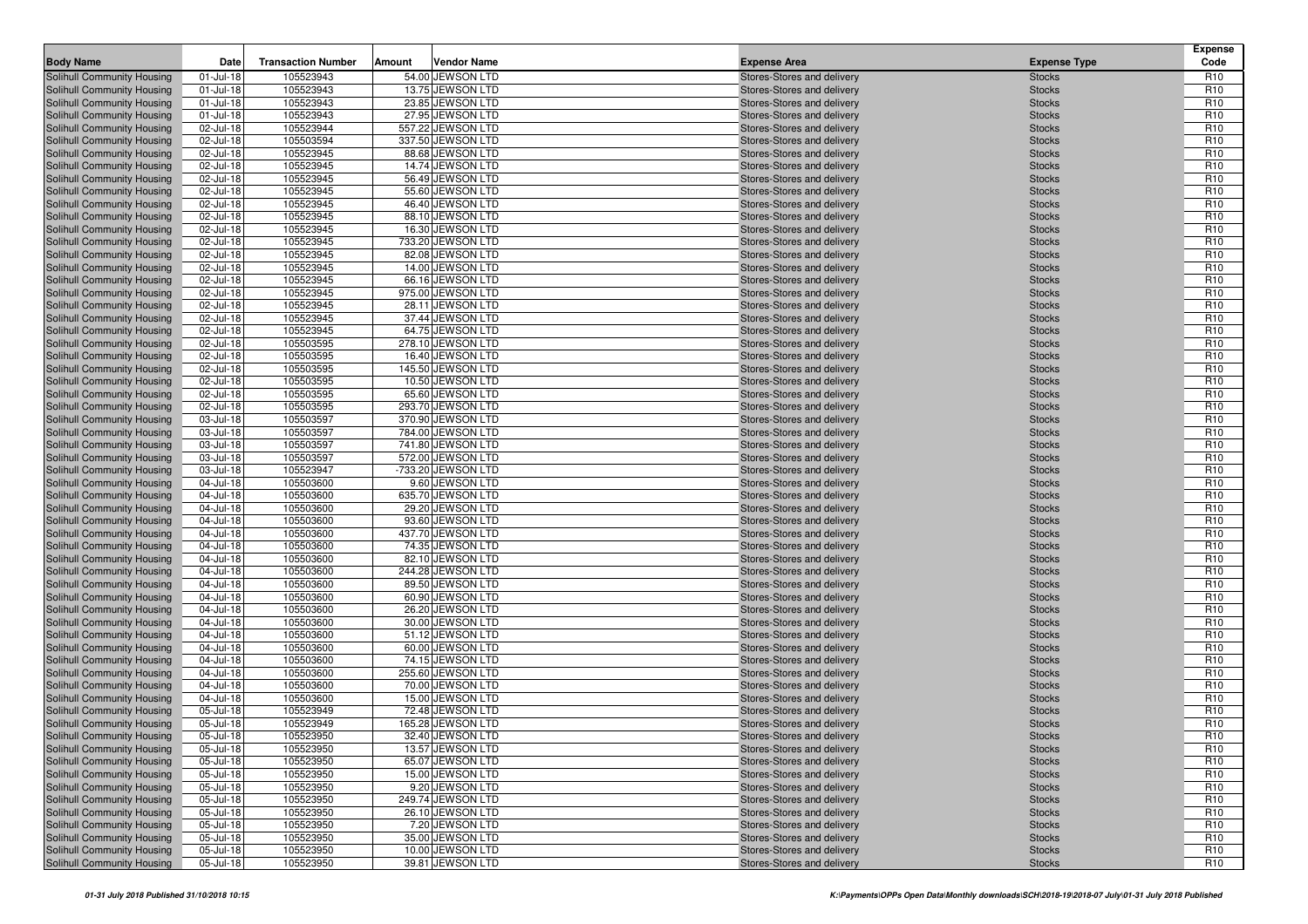| <b>Body Name</b>                                         | Date                   | <b>Transaction Number</b> | Amount | <b>Vendor Name</b>                   | <b>Expense Area</b>                                      | <b>Expense Type</b>            | <b>Expense</b><br>Code             |
|----------------------------------------------------------|------------------------|---------------------------|--------|--------------------------------------|----------------------------------------------------------|--------------------------------|------------------------------------|
| Solihull Community Housing                               | 05-Jul-18              | 105523950                 |        | 109.20 JEWSON LTD                    | Stores-Stores and delivery                               | <b>Stocks</b>                  | R <sub>10</sub>                    |
| Solihull Community Housing                               | 05-Jul-18              | 105523950                 |        | 26.95 JEWSON LTD                     | Stores-Stores and delivery                               | <b>Stocks</b>                  | R <sub>10</sub>                    |
| Solihull Community Housing                               | 06-Jul-18              | 105523956                 |        | 79.26 JEWSON LTD                     | Stores-Stores and delivery                               | <b>Stocks</b>                  | R <sub>10</sub>                    |
| Solihull Community Housing                               | 06-Jul-18              | 105523956                 |        | 58.40 JEWSON LTD                     | Stores-Stores and delivery                               | <b>Stocks</b>                  | R <sub>10</sub>                    |
| Solihull Community Housing                               | 06-Jul-18              | 105523956                 |        | 82.80 JEWSON LTD                     | Stores-Stores and delivery                               | <b>Stocks</b>                  | R <sub>10</sub>                    |
| Solihull Community Housing                               | 06-Jul-18              | 105523956                 |        | 188.65 JEWSON LTD                    | Stores-Stores and delivery                               | <b>Stocks</b>                  | R <sub>10</sub>                    |
| Solihull Community Housing                               | 06-Jul-18              | 105523956                 |        | 123.00 JEWSON LTD                    | Stores-Stores and delivery                               | <b>Stocks</b>                  | R <sub>10</sub>                    |
| Solihull Community Housing                               | 06-Jul-18              | 105523956                 |        | 26.40 JEWSON LTD                     | Stores-Stores and delivery                               | <b>Stocks</b>                  | R <sub>10</sub>                    |
| Solihull Community Housing                               | 06-Jul-18              | 105523956                 |        | 63.90 JEWSON LTD                     | Stores-Stores and delivery                               | <b>Stocks</b>                  | R <sub>10</sub>                    |
| Solihull Community Housing                               | 06-Jul-18              | 105523956                 |        | 64.20 JEWSON LTD                     | Stores-Stores and delivery                               | <b>Stocks</b>                  | R <sub>10</sub>                    |
| Solihull Community Housing                               | 06-Jul-18              | 105523956                 |        | 28.29 JEWSON LTD                     | Stores-Stores and delivery                               | <b>Stocks</b>                  | R <sub>10</sub>                    |
| Solihull Community Housing                               | 06-Jul-18              | 105523956                 |        | 13.80 JEWSON LTD                     | Stores-Stores and delivery                               | <b>Stocks</b>                  | R <sub>10</sub>                    |
| Solihull Community Housing                               | 06-Jul-18              | 105523956                 |        | 192.60 JEWSON LTD                    | Stores-Stores and delivery                               | <b>Stocks</b>                  | R <sub>10</sub>                    |
| Solihull Community Housing                               | 06-Jul-18              | 105523956                 |        | 22.10 JEWSON LTD                     | Stores-Stores and delivery                               | <b>Stocks</b>                  | R <sub>10</sub>                    |
| Solihull Community Housing                               | 06-Jul-18              | 105523956                 |        | 64.75 JEWSON LTD                     | Stores-Stores and delivery                               | <b>Stocks</b>                  | R <sub>10</sub>                    |
| Solihull Community Housing                               | 06-Jul-18              | 105523956                 |        | 21.55 JEWSON LTD                     | Stores-Stores and delivery                               | <b>Stocks</b>                  | R <sub>10</sub>                    |
| Solihull Community Housing                               | 06-Jul-18              | 105523956                 |        | 256.80 JEWSON LTD                    | Stores-Stores and delivery                               | <b>Stocks</b>                  | R <sub>10</sub><br>R <sub>10</sub> |
| Solihull Community Housing<br>Solihull Community Housing | 09-Jul-18<br>09-Jul-18 | 105523957<br>105523957    |        | 16.10 JEWSON LTD<br>14.90 JEWSON LTD | Stores-Stores and delivery<br>Stores-Stores and delivery | <b>Stocks</b><br><b>Stocks</b> | R <sub>10</sub>                    |
| Solihull Community Housing                               | 09-Jul-18              | 105523957                 |        | 23.50 JEWSON LTD                     | Stores-Stores and delivery                               | <b>Stocks</b>                  | R <sub>10</sub>                    |
| Solihull Community Housing                               | 09-Jul-18              | 105523957                 |        | 31.20 JEWSON LTD                     | Stores-Stores and delivery                               | <b>Stocks</b>                  | R <sub>10</sub>                    |
| Solihull Community Housing                               | 09-Jul-18              | 105523957                 |        | 62.10 JEWSON LTD                     | Stores-Stores and delivery                               | <b>Stocks</b>                  | R <sub>10</sub>                    |
| Solihull Community Housing                               | 09-Jul-18              | 105523957                 |        | 420.00 JEWSON LTD                    | Stores-Stores and delivery                               | <b>Stocks</b>                  | R <sub>10</sub>                    |
| Solihull Community Housing                               | 09-Jul-18              | 105523957                 |        | 133.56 JEWSON LTD                    | Stores-Stores and delivery                               | <b>Stocks</b>                  | R <sub>10</sub>                    |
| Solihull Community Housing                               | 09-Jul-18              | 105523957                 |        | 97.40 JEWSON LTD                     | Stores-Stores and delivery                               | <b>Stocks</b>                  | R <sub>10</sub>                    |
| Solihull Community Housing                               | 09-Jul-18              | 105523957                 |        | 101.65 JEWSON LTD                    | Stores-Stores and delivery                               | <b>Stocks</b>                  | R <sub>10</sub>                    |
| Solihull Community Housing                               | 09-Jul-18              | 105523957                 |        | 28.26 JEWSON LTD                     | Stores-Stores and delivery                               | <b>Stocks</b>                  | R <sub>10</sub>                    |
| Solihull Community Housing                               | 09-Jul-18              | 105523957                 |        | 390.00 JEWSON LTD                    | Stores-Stores and delivery                               | <b>Stocks</b>                  | R <sub>10</sub>                    |
| Solihull Community Housing                               | 09-Jul-18              | 105523957                 |        | 160.29 JEWSON LTD                    | Stores-Stores and delivery                               | <b>Stocks</b>                  | R <sub>10</sub>                    |
| Solihull Community Housing                               | 09-Jul-18              | 105523957                 |        | 60.00 JEWSON LTD                     | Stores-Stores and delivery                               | <b>Stocks</b>                  | R <sub>10</sub>                    |
| Solihull Community Housing                               | 09-Jul-18              | 105523957                 |        | 56.00 JEWSON LTD                     | Stores-Stores and delivery                               | <b>Stocks</b>                  | R <sub>10</sub>                    |
| Solihull Community Housing                               | 09-Jul-18              | 105523957                 |        | 169.30 JEWSON LTD                    | Stores-Stores and delivery                               | <b>Stocks</b>                  | R <sub>10</sub>                    |
| Solihull Community Housing                               | 09-Jul-18              | 105523957                 |        | 9.90 JEWSON LTD                      | Stores-Stores and delivery                               | <b>Stocks</b>                  | R <sub>10</sub>                    |
| Solihull Community Housing                               | 09-Jul-18              | 105523957                 |        | 15.30 JEWSON LTD                     | Stores-Stores and delivery                               | <b>Stocks</b>                  | R <sub>10</sub>                    |
| Solihull Community Housing                               | 09-Jul-18              | 105523957                 |        | 0.30 JEWSON LTD                      | Stores-Stores and delivery                               | <b>Stocks</b>                  | R <sub>10</sub>                    |
| Solihull Community Housing                               | 09-Jul-18              | 105523957                 |        | 1.60 JEWSON LTD                      | Stores-Stores and delivery                               | <b>Stocks</b>                  | R <sub>10</sub>                    |
| Solihull Community Housing                               | 09-Jul-18              | 105523959                 |        | 642.81 JEWSON LTD                    | Stores-Stores and delivery                               | <b>Stocks</b>                  | R <sub>10</sub>                    |
| Solihull Community Housing                               | 09-Jul-18              | 105523962                 |        | 642.81 JEWSON LTD                    | Stores-Stores and delivery                               | <b>Stocks</b>                  | R <sub>10</sub>                    |
| Solihull Community Housing                               | 09-Jul-18              | 105523962                 |        | 123.12 JEWSON LTD                    | Stores-Stores and delivery                               | <b>Stocks</b>                  | R <sub>10</sub>                    |
| Solihull Community Housing                               | 09-Jul-18              | 105523963                 |        | 76.56 JEWSON LTD                     | Stores-Stores and delivery                               | <b>Stocks</b>                  | R <sub>10</sub>                    |
| Solihull Community Housing                               | 09-Jul-18              | 105523963                 |        | 976.12 JEWSON LTD                    | Stores-Stores and delivery                               | <b>Stocks</b>                  | R <sub>10</sub>                    |
| Solihull Community Housing                               | 10-Jul-18              | 105523968                 |        | 16.40 JEWSON LTD                     | Stores-Stores and delivery                               | <b>Stocks</b>                  | R <sub>10</sub><br>R <sub>10</sub> |
| Solihull Community Housing                               | 10-Jul-18<br>10-Jul-18 | 105523968<br>105523968    |        | 5.70 JEWSON LTD<br>136.41 JEWSON LTD | Stores-Stores and delivery                               | <b>Stocks</b>                  | R <sub>10</sub>                    |
| Solihull Community Housing<br>Solihull Community Housing | 10-Jul-18              | 105523968                 |        | 135.70 JEWSON LTD                    | Stores-Stores and delivery<br>Stores-Stores and delivery | <b>Stocks</b><br><b>Stocks</b> | R <sub>10</sub>                    |
| Solihull Community Housing                               | 10-Jul-18              | 105523968                 |        | 53.15 JEWSON LTD                     | Stores-Stores and delivery                               | <b>Stocks</b>                  | R <sub>10</sub>                    |
| Solihull Community Housing                               | 10-Jul-18              | 105523968                 |        | 201.50 JEWSON LTD                    | Stores-Stores and delivery                               | <b>Stocks</b>                  | R <sub>10</sub>                    |
| Solihull Community Housing                               | 10-Jul-18              | 105523968                 |        | 9.50 JEWSON LTD                      | Stores-Stores and delivery                               | <b>Stocks</b>                  | R <sub>10</sub>                    |
| Solihull Community Housing                               | 10-Jul-18              | 105523968                 |        | 111.20 JEWSON LTD                    | Stores-Stores and delivery                               | <b>Stocks</b>                  | R <sub>10</sub>                    |
| Solihull Community Housing                               | 10-Jul-18              | 105523968                 |        | 311.40 JEWSON LTD                    | Stores-Stores and delivery                               | <b>Stocks</b>                  | R <sub>10</sub>                    |
| Solihull Community Housing                               | 10-Jul-18              | 105523968                 |        | 8.40 JEWSON LTD                      | Stores-Stores and delivery                               | <b>Stocks</b>                  | R <sub>10</sub>                    |
| Solihull Community Housing                               | $10$ -Jul-18           | 105523968                 |        | 106.50 JEWSON LTD                    | Stores-Stores and delivery                               | <b>Stocks</b>                  | R <sub>10</sub>                    |
| Solihull Community Housing                               | 10-Jul-18              | 105523968                 |        | 72.50 JEWSON LTD                     | Stores-Stores and delivery                               | <b>Stocks</b>                  | R <sub>10</sub>                    |
| Solihull Community Housing                               | 11-Jul-18              | 105523974                 |        | -806.20 JEWSON LTD                   | Stores-Stores and delivery                               | <b>Stocks</b>                  | R <sub>10</sub>                    |
| Solihull Community Housing                               | 13-Jul-18              | 105523977                 |        | 37.95 JEWSON LTD                     | Stores-Stores and delivery                               | <b>Stocks</b>                  | R <sub>10</sub>                    |
| Solihull Community Housing                               | 13-Jul-18              | 105523977                 |        | 33.90 JEWSON LTD                     | Stores-Stores and delivery                               | <b>Stocks</b>                  | R <sub>10</sub>                    |
| Solihull Community Housing                               | 13-Jul-18              | 105523977                 |        | 7.70 JEWSON LTD                      | Stores-Stores and delivery                               | <b>Stocks</b>                  | R <sub>10</sub>                    |
| Solihull Community Housing                               | 13-Jul-18              | 105523977                 |        | 138.60 JEWSON LTD                    | Stores-Stores and delivery                               | <b>Stocks</b>                  | R <sub>10</sub>                    |
| Solihull Community Housing                               | 13-Jul-18              | 105523977                 |        | 94.80 JEWSON LTD                     | Stores-Stores and delivery                               | <b>Stocks</b>                  | R <sub>10</sub>                    |
| Solihull Community Housing                               | 13-Jul-18              | 105523977                 |        | 6.86 JEWSON LTD                      | Stores-Stores and delivery                               | <b>Stocks</b>                  | R <sub>10</sub>                    |
| Solihull Community Housing                               | 13-Jul-18              | 105523977                 |        | 37.68 JEWSON LTD                     | Stores-Stores and delivery                               | <b>Stocks</b>                  | R <sub>10</sub>                    |
| Solihull Community Housing                               | 13-Jul-18              | 105523977                 |        | 12.20 JEWSON LTD                     | Stores-Stores and delivery                               | <b>Stocks</b>                  | R <sub>10</sub>                    |
| Solihull Community Housing                               | $13 -$ Jul-18          | 105523977                 |        | 55.60 JEWSON LTD                     | Stores-Stores and delivery                               | <b>Stocks</b>                  | R <sub>10</sub>                    |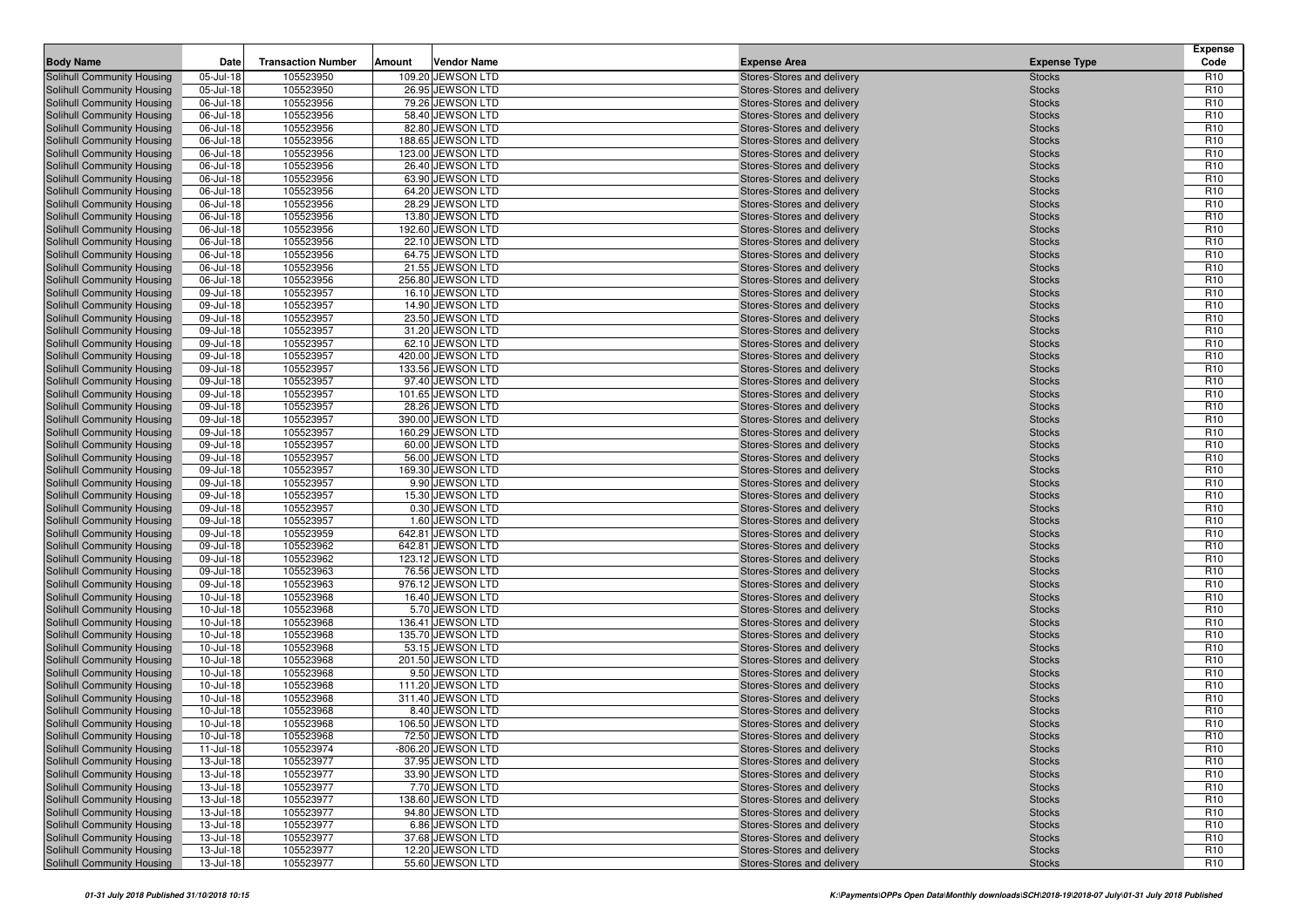| <b>Body Name</b>                                         | Date                   | <b>Transaction Number</b> | Amount | <b>Vendor Name</b>                   | <b>Expense Area</b>                                      | <b>Expense Type</b>            | <b>Expense</b><br>Code             |
|----------------------------------------------------------|------------------------|---------------------------|--------|--------------------------------------|----------------------------------------------------------|--------------------------------|------------------------------------|
| Solihull Community Housing                               | 13-Jul-18              | 105523977                 |        | 43.00 JEWSON LTD                     | Stores-Stores and delivery                               | <b>Stocks</b>                  | R <sub>10</sub>                    |
| Solihull Community Housing                               | 13-Jul-18              | 105523977                 |        | 70.80 JEWSON LTD                     | Stores-Stores and delivery                               | <b>Stocks</b>                  | R <sub>10</sub>                    |
| Solihull Community Housing                               | 13-Jul-18              | 105523977                 |        | 216.00 JEWSON LTD                    | Stores-Stores and delivery                               | <b>Stocks</b>                  | R <sub>10</sub>                    |
| Solihull Community Housing                               | 13-Jul-18              | 105523977                 |        | 13.83 JEWSON LTD                     | Stores-Stores and delivery                               | <b>Stocks</b>                  | R <sub>10</sub>                    |
| Solihull Community Housing                               | 13-Jul-18              | 105523977                 |        | 6.95 JEWSON LTD                      | Stores-Stores and delivery                               | <b>Stocks</b>                  | R <sub>10</sub>                    |
| Solihull Community Housing                               | 13-Jul-18              | 105523977                 |        | 625.00 JEWSON LTD                    | Stores-Stores and delivery                               | <b>Stocks</b>                  | R <sub>10</sub>                    |
| Solihull Community Housing                               | 13-Jul-18              | 105523977                 |        | 48.50 JEWSON LTD                     | Stores-Stores and delivery                               | <b>Stocks</b>                  | R <sub>10</sub>                    |
| Solihull Community Housing                               | 13-Jul-18              | 105523977                 |        | 31.45 JEWSON LTD                     | Stores-Stores and delivery                               | <b>Stocks</b>                  | R <sub>10</sub>                    |
| Solihull Community Housing                               | 13-Jul-18              | 105523977                 |        | 88.44 JEWSON LTD                     | Stores-Stores and delivery                               | <b>Stocks</b>                  | R <sub>10</sub>                    |
| Solihull Community Housing                               | 13-Jul-18              | 105523977                 |        | 8.00 JEWSON LTD                      | Stores-Stores and delivery                               | <b>Stocks</b>                  | R <sub>10</sub>                    |
| Solihull Community Housing                               | 13-Jul-18              | 105523977                 |        | 64.75 JEWSON LTD                     | Stores-Stores and delivery                               | <b>Stocks</b>                  | R <sub>10</sub>                    |
| Solihull Community Housing                               | 13-Jul-18              | 105523977                 |        | 21.55 JEWSON LTD                     | Stores-Stores and delivery                               | <b>Stocks</b>                  | R <sub>10</sub>                    |
| Solihull Community Housing                               | 13-Jul-18              | 105523977                 |        | 255.00 JEWSON LTD                    | Stores-Stores and delivery                               | <b>Stocks</b>                  | R <sub>10</sub>                    |
| Solihull Community Housing                               | 13-Jul-18              | 105523979                 |        | 172.03 JEWSON LTD                    | Stores-Stores and delivery                               | <b>Stocks</b>                  | R <sub>10</sub>                    |
| Solihull Community Housing                               | 13-Jul-18              | 105523979                 |        | 134.40 JEWSON LTD                    | Stores-Stores and delivery                               | <b>Stocks</b>                  | R <sub>10</sub>                    |
| Solihull Community Housing                               | 13-Jul-18              | 105523979                 |        | 36.62 JEWSON LTD                     | Stores-Stores and delivery                               | <b>Stocks</b>                  | R <sub>10</sub>                    |
| Solihull Community Housing                               | 13-Jul-18              | 105523980                 |        | 9.70 JEWSON LTD                      | Stores-Stores and delivery                               | <b>Stocks</b>                  | R <sub>10</sub><br>R <sub>10</sub> |
| Solihull Community Housing<br>Solihull Community Housing | 13-Jul-18<br>13-Jul-18 | 105523980<br>105523980    |        | 8.10 JEWSON LTD<br>31.20 JEWSON LTD  | Stores-Stores and delivery<br>Stores-Stores and delivery | <b>Stocks</b><br><b>Stocks</b> | R <sub>10</sub>                    |
| Solihull Community Housing                               | 13-Jul-18              | 105523980                 |        | 44.91 JEWSON LTD                     | Stores-Stores and delivery                               | <b>Stocks</b>                  | R <sub>10</sub>                    |
| Solihull Community Housing                               | 13-Jul-18              | 105523980                 |        | 198.40 JEWSON LTD                    | Stores-Stores and delivery                               | <b>Stocks</b>                  | R <sub>10</sub>                    |
| Solihull Community Housing                               | 13-Jul-18              | 105523980                 |        | 78.00 JEWSON LTD                     | Stores-Stores and delivery                               | <b>Stocks</b>                  | R <sub>10</sub>                    |
| Solihull Community Housing                               | 13-Jul-18              | 105523980                 |        | 375.20 JEWSON LTD                    | Stores-Stores and delivery                               | <b>Stocks</b>                  | R <sub>10</sub>                    |
| Solihull Community Housing                               | 13-Jul-18              | 105523980                 |        | 5.50 JEWSON LTD                      | Stores-Stores and delivery                               | <b>Stocks</b>                  | R <sub>10</sub>                    |
| Solihull Community Housing                               | 13-Jul-18              | 105523980                 |        | 7.20 JEWSON LTD                      | Stores-Stores and delivery                               | <b>Stocks</b>                  | R <sub>10</sub>                    |
| Solihull Community Housing                               | 13-Jul-18              | 105523980                 |        | 600.00 JEWSON LTD                    | Stores-Stores and delivery                               | <b>Stocks</b>                  | R <sub>10</sub>                    |
| Solihull Community Housing                               | 13-Jul-18              | 105523980                 |        | 287.45 JEWSON LTD                    | Stores-Stores and delivery                               | <b>Stocks</b>                  | R <sub>10</sub>                    |
| Solihull Community Housing                               | 13-Jul-18              | 105523980                 |        | 193.90 JEWSON LTD                    | Stores-Stores and delivery                               | <b>Stocks</b>                  | R <sub>10</sub>                    |
| Solihull Community Housing                               | 13-Jul-18              | 105523980                 |        | 80.20 JEWSON LTD                     | Stores-Stores and delivery                               | <b>Stocks</b>                  | R <sub>10</sub>                    |
| Solihull Community Housing                               | 13-Jul-18              | 105523980                 |        | 128.50 JEWSON LTD                    | Stores-Stores and delivery                               | <b>Stocks</b>                  | R <sub>10</sub>                    |
| Solihull Community Housing                               | 13-Jul-18              | 105523980                 |        | 46.95 JEWSON LTD                     | Stores-Stores and delivery                               | <b>Stocks</b>                  | R <sub>10</sub>                    |
| Solihull Community Housing                               | 13-Jul-18              | 105523980                 |        | 131.24 JEWSON LTD                    | Stores-Stores and delivery                               | <b>Stocks</b>                  | R <sub>10</sub>                    |
| Solihull Community Housing                               | 13-Jul-18              | 105523980                 |        | 42.35 JEWSON LTD                     | Stores-Stores and delivery                               | <b>Stocks</b>                  | R <sub>10</sub>                    |
| Solihull Community Housing                               | 13-Jul-18              | 105523982                 |        | 6.12 JEWSON LTD                      | Stores-Stores and delivery                               | <b>Stocks</b>                  | R <sub>10</sub>                    |
| Solihull Community Housing                               | 13-Jul-18              | 105523982                 |        | 45.60 JEWSON LTD                     | Stores-Stores and delivery                               | <b>Stocks</b>                  | R <sub>10</sub>                    |
| Solihull Community Housing                               | 13-Jul-18              | 105523982                 |        | 2.62 JEWSON LTD                      | Stores-Stores and delivery                               | <b>Stocks</b>                  | R <sub>10</sub>                    |
| Solihull Community Housing                               | 13-Jul-18              | 105523982                 |        | 229.16 JEWSON LTD                    | Stores-Stores and delivery                               | <b>Stocks</b>                  | R <sub>10</sub>                    |
| Solihull Community Housing                               | 13-Jul-18              | 105523982                 |        | 58.82 JEWSON LTD                     | Stores-Stores and delivery                               | <b>Stocks</b>                  | R <sub>10</sub>                    |
| Solihull Community Housing                               | 13-Jul-18              | 105523982                 |        | 15.80 JEWSON LTD                     | Stores-Stores and delivery                               | <b>Stocks</b>                  | R <sub>10</sub>                    |
| Solihull Community Housing                               | 13-Jul-18              | 105523982                 |        | 60.90 JEWSON LTD                     | Stores-Stores and delivery                               | <b>Stocks</b>                  | R <sub>10</sub>                    |
| Solihull Community Housing                               | 13-Jul-18              | 105523982                 |        | 35.20 JEWSON LTD                     | Stores-Stores and delivery                               | <b>Stocks</b>                  | R <sub>10</sub>                    |
| Solihull Community Housing                               | 13-Jul-18              | 105523982                 |        | 32.28 JEWSON LTD                     | Stores-Stores and delivery                               | <b>Stocks</b>                  | R <sub>10</sub>                    |
| Solihull Community Housing                               | 13-Jul-18              | 105523982                 |        | 102.30 JEWSON LTD                    | Stores-Stores and delivery                               | <b>Stocks</b>                  | R <sub>10</sub>                    |
| Solihull Community Housing<br>Solihull Community Housing | 13-Jul-18<br>13-Jul-18 | 105523982<br>105523982    |        | 62.10 JEWSON LTD<br>39.81 JEWSON LTD | Stores-Stores and delivery<br>Stores-Stores and delivery | <b>Stocks</b><br><b>Stocks</b> | R <sub>10</sub><br>R <sub>10</sub> |
| Solihull Community Housing                               | 13-Jul-18              | 105523982                 |        | 53.13 JEWSON LTD                     | Stores-Stores and delivery                               | <b>Stocks</b>                  | R <sub>10</sub>                    |
| Solihull Community Housing                               | 13-Jul-18              | 105523982                 |        | 54.00 JEWSON LTD                     | Stores-Stores and delivery                               | <b>Stocks</b>                  | R <sub>10</sub>                    |
| Solihull Community Housing                               | 16-Jul-18              | 105523983                 |        | 400.00 JEWSON LTD                    | Stores-Stores and delivery                               | <b>Stocks</b>                  | R <sub>10</sub>                    |
| Solihull Community Housing                               | 16-Jul-18              | 105523985                 |        | 30.20 JEWSON LTD                     | Stores-Stores and delivery                               | <b>Stocks</b>                  | R <sub>10</sub>                    |
| Solihull Community Housing                               | 16-Jul-18              | 105523985                 |        | 34.90 JEWSON LTD                     | Stores-Stores and delivery                               | <b>Stocks</b>                  | R <sub>10</sub>                    |
| Solihull Community Housing                               | 16-Jul-18              | 105523985                 |        | 76.56 JEWSON LTD                     | Stores-Stores and delivery                               | <b>Stocks</b>                  | R <sub>10</sub>                    |
| Solihull Community Housing                               | 16-Jul-18              | 105523985                 |        | 79.20 JEWSON LTD                     | Stores-Stores and delivery                               | <b>Stocks</b>                  | R <sub>10</sub>                    |
| Solihull Community Housing                               | 16-Jul-18              | 105523985                 |        | 222.80 JEWSON LTD                    | Stores-Stores and delivery                               | <b>Stocks</b>                  | R <sub>10</sub>                    |
| Solihull Community Housing                               | 16-Jul-18              | 105523985                 |        | 19.80 JEWSON LTD                     | Stores-Stores and delivery                               | <b>Stocks</b>                  | R <sub>10</sub>                    |
| Solihull Community Housing                               | 16-Jul-18              | 105523989                 |        | 498.75 JEWSON LTD                    | Stores-Stores and delivery                               | <b>Stocks</b>                  | R <sub>10</sub>                    |
| Solihull Community Housing                               | 17-Jul-18              | 105523991                 |        | 6.60 JEWSON LTD                      | Stores-Stores and delivery                               | <b>Stocks</b>                  | R <sub>10</sub>                    |
| Solihull Community Housing                               | 17-Jul-18              | 105523991                 |        | 58.40 JEWSON LTD                     | Stores-Stores and delivery                               | <b>Stocks</b>                  | R <sub>10</sub>                    |
| Solihull Community Housing                               | 17-Jul-18              | 105523991                 |        | 11.00 JEWSON LTD                     | Stores-Stores and delivery                               | <b>Stocks</b>                  | R <sub>10</sub>                    |
| Solihull Community Housing                               | 17-Jul-18              | 105523991                 |        | 3.60 JEWSON LTD                      | Stores-Stores and delivery                               | <b>Stocks</b>                  | R <sub>10</sub>                    |
| Solihull Community Housing                               | 17-Jul-18              | 105523991                 |        | 50.55 JEWSON LTD                     | Stores-Stores and delivery                               | <b>Stocks</b>                  | R <sub>10</sub>                    |
| Solihull Community Housing                               | 17-Jul-18              | 105523991                 |        | 58.82 JEWSON LTD                     | Stores-Stores and delivery                               | <b>Stocks</b>                  | R <sub>10</sub>                    |
| Solihull Community Housing                               | 17-Jul-18              | 105523991                 |        | 22.20 JEWSON LTD                     | Stores-Stores and delivery                               | <b>Stocks</b>                  | R <sub>10</sub>                    |
| Solihull Community Housing                               | 17-Jul-18              | 105523991                 |        | 48.80 JEWSON LTD                     | Stores-Stores and delivery                               | <b>Stocks</b>                  | R <sub>10</sub>                    |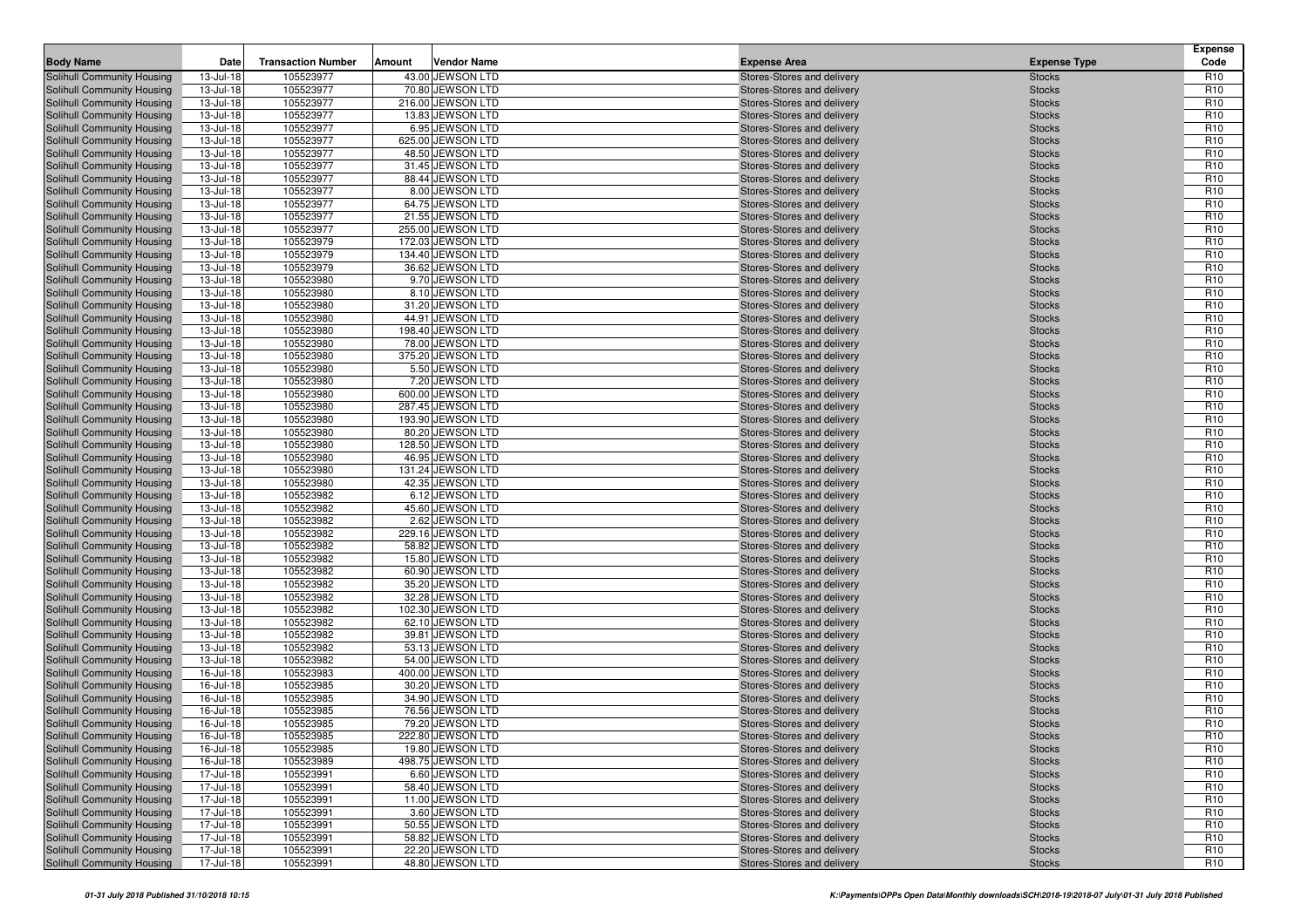| <b>Body Name</b>                                         | Date                   | <b>Transaction Number</b> | Amount | <b>Vendor Name</b>                                                        | <b>Expense Area</b>                                                      | <b>Expense Type</b>                                          | <b>Expense</b><br>Code             |
|----------------------------------------------------------|------------------------|---------------------------|--------|---------------------------------------------------------------------------|--------------------------------------------------------------------------|--------------------------------------------------------------|------------------------------------|
|                                                          |                        |                           |        |                                                                           |                                                                          |                                                              |                                    |
| Solihull Community Housing                               | 17-Jul-18              | 105523991                 |        | 279.00 JEWSON LTD                                                         | Stores-Stores and delivery                                               | <b>Stocks</b>                                                | R <sub>10</sub>                    |
| Solihull Community Housing<br>Solihull Community Housing | 17-Jul-18<br>17-Jul-18 | 105523991<br>105523991    |        | 60.00 JEWSON LTD<br>104.00 JEWSON LTD                                     | Stores-Stores and delivery<br>Stores-Stores and delivery                 | <b>Stocks</b><br><b>Stocks</b>                               | R <sub>10</sub><br>R <sub>10</sub> |
| Solihull Community Housing                               | 17-Jul-18              | 105523991                 |        | 60.00 JEWSON LTD                                                          | Stores-Stores and delivery                                               | <b>Stocks</b>                                                | R <sub>10</sub>                    |
| Solihull Community Housing                               | 17-Jul-18              | 105523991                 |        | 192.60 JEWSON LTD                                                         | Stores-Stores and delivery                                               | <b>Stocks</b>                                                | R <sub>10</sub>                    |
| Solihull Community Housing                               | 17-Jul-18              | 105523991                 |        | 84.30 JEWSON LTD                                                          | Stores-Stores and delivery                                               | <b>Stocks</b>                                                | R <sub>10</sub>                    |
| Solihull Community Housing                               | 18-Jul-18              | 105523995                 |        | 89.65 JEWSON LTD                                                          | Stores-Stores and delivery                                               | <b>Stocks</b>                                                | R <sub>10</sub>                    |
| Solihull Community Housing                               | 18-Jul-18              | 105523995                 |        | 215.68 JEWSON LTD                                                         | Stores-Stores and delivery                                               | <b>Stocks</b>                                                | R <sub>10</sub>                    |
| Solihull Community Housing                               | 18-Jul-18              | 105523996                 |        | 268.95 JEWSON LTD                                                         | Stores-Stores and delivery                                               | <b>Stocks</b>                                                | R <sub>10</sub>                    |
| Solihull Community Housing                               | 18-Jul-18              | 105523996                 |        | 62.00 JEWSON LTD                                                          | Stores-Stores and delivery                                               | <b>Stocks</b>                                                | R <sub>10</sub>                    |
| Solihull Community Housing                               | 18-Jul-18              | 105523997                 |        | 19.30 JEWSON LTD                                                          | Stores-Stores and delivery                                               | <b>Stocks</b>                                                | R <sub>10</sub>                    |
| Solihull Community Housing                               | 18-Jul-18              | 105523997                 |        | 4.45 JEWSON LTD                                                           | Stores-Stores and delivery                                               | <b>Stocks</b>                                                | R <sub>10</sub>                    |
| Solihull Community Housing                               | 18-Jul-18              | 105523997                 |        | 16.80 JEWSON LTD                                                          | Stores-Stores and delivery                                               | <b>Stocks</b>                                                | R <sub>10</sub>                    |
| Solihull Community Housing                               | 18-Jul-18              | 105523997                 |        | 437.70 JEWSON LTD                                                         | Stores-Stores and delivery                                               | <b>Stocks</b>                                                | R <sub>10</sub>                    |
| Solihull Community Housing                               | 18-Jul-18              | 105523997                 |        | 7.30 JEWSON LTD                                                           | Stores-Stores and delivery                                               | <b>Stocks</b>                                                | R <sub>10</sub>                    |
| Solihull Community Housing                               | 18-Jul-18              | 105523997                 |        | 38.30 JEWSON LTD                                                          | Stores-Stores and delivery                                               | <b>Stocks</b>                                                | R <sub>10</sub>                    |
| Solihull Community Housing                               | 18-Jul-18              | 105523997                 |        | 64.20 JEWSON LTD                                                          | Stores-Stores and delivery                                               | <b>Stocks</b>                                                | R <sub>10</sub>                    |
| Solihull Community Housing                               | 18-Jul-18              | 105523997                 |        | 243.40 JEWSON LTD                                                         | Stores-Stores and delivery                                               | <b>Stocks</b>                                                | R <sub>10</sub>                    |
| Solihull Community Housing                               | 18-Jul-18              | 105523997                 |        | 192.60 JEWSON LTD                                                         | Stores-Stores and delivery                                               | <b>Stocks</b>                                                | R <sub>10</sub>                    |
| Solihull Community Housing                               | 18-Jul-18              | 105523997                 |        | 25.80 JEWSON LTD                                                          | Stores-Stores and delivery                                               | <b>Stocks</b>                                                | R <sub>10</sub>                    |
| Solihull Community Housing                               | 18-Jul-18<br>18-Jul-18 | 105523997<br>105523997    |        | 26.95 JEWSON LTD<br>34.30 JEWSON LTD                                      | Stores-Stores and delivery<br>Stores-Stores and delivery                 | <b>Stocks</b><br><b>Stocks</b>                               | R <sub>10</sub><br>R <sub>10</sub> |
| Solihull Community Housing<br>Solihull Community Housing | 18-Jul-18              | 105523998                 |        | 359.50 JEWSON LTD                                                         | Stores-Stores and delivery                                               | <b>Stocks</b>                                                | R <sub>10</sub>                    |
| Solihull Community Housing                               | 18-Jul-18              | 105523998                 |        | 45.60 JEWSON LTD                                                          | Stores-Stores and delivery                                               | <b>Stocks</b>                                                | R <sub>10</sub>                    |
| Solihull Community Housing                               | 18-Jul-18              | 105523998                 |        | 27.95 JEWSON LTD                                                          | Stores-Stores and delivery                                               | <b>Stocks</b>                                                | R <sub>10</sub>                    |
| Solihull Community Housing                               | 18-Jul-18              | 105524001                 |        | 119.18 JEWSON LTD                                                         | Stores-Stores and delivery                                               | <b>Stocks</b>                                                | R <sub>10</sub>                    |
| Solihull Community Housing                               | 18-Jul-18              | 105524001                 |        | 173.80 JEWSON LTD                                                         | Stores-Stores and delivery                                               | <b>Stocks</b>                                                | R <sub>10</sub>                    |
| Solihull Community Housing                               | 01-Jul-18              | 105503572                 |        | 400.95 JEWSON LTD                                                         | Stores-Stores and delivery                                               | <b>Stocks</b>                                                | R <sub>10</sub>                    |
| Solihull Community Housing                               | 17-Jul-18              | 105516103                 |        | 1026.00 JLA TOTAL CARE LTD                                                | <b>Laundry Service</b>                                                   | <b>Equipment Rental/Lease</b>                                | D <sub>18</sub>                    |
| Solihull Community Housing                               | 18-Jul-18              | 105519426                 |        | 362.12 KILLGERM CHEMICALS LTD                                             | Anti Graffiti Team                                                       | <b>Materials</b>                                             | D <sub>13</sub>                    |
| Solihull Community Housing                               | 09-Jul-18              | 105507380                 |        | 2471.30 LEGRAND                                                           | Safe and Sound Operational                                               | <b>Equipment Rental/Lease</b>                                | D <sub>18</sub>                    |
| Solihull Community Housing                               | 27-Jul-18              | 105528703                 |        | 23865.33 LEX AUTOLEASE LIMITED                                            | Client - Fleet Management                                                | Vehicle Hire                                                 | C <sub>30</sub>                    |
| Solihull Community Housing                               | 02-Jul-18              | 105493378                 |        | 7271.00 LIBERATA UK LIMITED                                               | Income Collection Team                                                   | <b>Court Fees</b>                                            | D <sub>54</sub>                    |
| Solihull Community Housing                               | 26-Jul-18              | 105526932                 |        | 3250.00 LIBERATA UK LIMITED                                               | Income Collection Team                                                   | <b>Court Fees</b>                                            | D <sub>54</sub>                    |
| Solihull Community Housing                               | 01-Jul-18              | 105495546                 |        | 450.02 LIFT & ENGINEERING SERVICES                                        | <b>Mechanical &amp; Electrical</b>                                       | <b>Utility Related Works</b>                                 | <b>B34</b>                         |
| Solihull Community Housing                               | 01-Jul-18              | 105495547                 |        | 450.02 LIFT & ENGINEERING SERVICES                                        | <b>Mechanical &amp; Electrical</b>                                       | <b>Utility Related Works</b>                                 | <b>B34</b>                         |
| Solihull Community Housing                               | 01-Jul-18              | 105495548                 |        | 450.02 LIFT & ENGINEERING SERVICES                                        | <b>Mechanical &amp; Electrical</b>                                       | <b>Utility Related Works</b>                                 | <b>B34</b>                         |
| Solihull Community Housing                               | $01 -$ Jul-18          | 105495549                 |        | 450.02 LIFT & ENGINEERING SERVICES                                        | <b>Mechanical &amp; Electrical</b>                                       | <b>Utility Related Works</b>                                 | <b>B34</b>                         |
| Solihull Community Housing                               | 01-Jul-18              | 105501909                 |        | 2372.62 LIFT & ENGINEERING SERVICES                                       | <b>Mechanical &amp; Electrical</b>                                       | <b>Utility Related Works</b>                                 | <b>B34</b>                         |
| Solihull Community Housing                               | 01-Jul-18              | 105495550                 |        | 450.02 LIFT & ENGINEERING SERVICES                                        | <b>Mechanical &amp; Electrical</b>                                       | <b>Utility Related Works</b>                                 | <b>B34</b><br><b>B34</b>           |
| Solihull Community Housing                               | $01 -$ Jul-18          | 105495551<br>105495552    |        | 450.02 LIFT & ENGINEERING SERVICES                                        | <b>Mechanical &amp; Electrical</b><br><b>Mechanical &amp; Electrical</b> | <b>Utility Related Works</b>                                 | <b>B34</b>                         |
| Solihull Community Housing<br>Solihull Community Housing | 01-Jul-18<br>01-Jul-18 | 105501910                 |        | 450.02 LIFT & ENGINEERING SERVICES<br>2165.13 LIFT & ENGINEERING SERVICES | <b>Mechanical &amp; Electrical</b>                                       | <b>Utility Related Works</b><br><b>Utility Related Works</b> | <b>B34</b>                         |
| Solihull Community Housing                               | 01-Jul-18              | 105501911                 |        | 2165.13 LIFT & ENGINEERING SERVICES                                       | <b>Mechanical &amp; Electrical</b>                                       | <b>Utility Related Works</b>                                 | <b>B34</b>                         |
| Solihull Community Housing                               | $01 -$ Jul-18          | 105501912                 |        | 343.24 LIFT & ENGINEERING SERVICES                                        | <b>Mechanical &amp; Electrical</b>                                       | <b>Utility Related Works</b>                                 | <b>B34</b>                         |
| Solihull Community Housing                               | 01-Jul-18              | 105501913                 |        | 319.71 LIFT & ENGINEERING SERVICES                                        | <b>Mechanical &amp; Electrical</b>                                       | <b>Utility Related Works</b>                                 | <b>B34</b>                         |
| Solihull Community Housing                               | 01-Jul-18              | 105501920                 |        | 244.73 LIFT & ENGINEERING SERVICES                                        | <b>Mechanical &amp; Electrical</b>                                       | <b>Utility Related Works</b>                                 | <b>B34</b>                         |
| Solihull Community Housing                               | 01-Jul-18              | 105501921                 |        | 244.73 LIFT & ENGINEERING SERVICES                                        | <b>Mechanical &amp; Electrical</b>                                       | <b>Utility Related Works</b>                                 | <b>B34</b>                         |
| Solihull Community Housing                               | $01 -$ Jul-18          | 105501922                 |        | 343.24 LIFT & ENGINEERING SERVICES                                        | <b>Mechanical &amp; Electrical</b>                                       | <b>Utility Related Works</b>                                 | <b>B34</b>                         |
| Solihull Community Housing                               | 01-Jul-18              | 105501951                 |        | 215.42 LIFT & ENGINEERING SERVICES                                        | <b>Mechanical &amp; Electrical</b>                                       | <b>Utility Related Works</b>                                 | <b>B34</b>                         |
| Solihull Community Housing                               | $01 -$ Jul-18          | 105501952                 |        | 215.42 LIFT & ENGINEERING SERVICES                                        | <b>Mechanical &amp; Electrical</b>                                       | <b>Utility Related Works</b>                                 | <b>B34</b>                         |
| Solihull Community Housing                               | $01 -$ Jul-18          | 105501956                 |        | 244.73 LIFT & ENGINEERING SERVICES                                        | <b>Mechanical &amp; Electrical</b>                                       | <b>Utility Related Works</b>                                 | <b>B34</b>                         |
| Solihull Community Housing                               | 01-Jul-18              | 105501957                 |        | 244.73 LIFT & ENGINEERING SERVICES                                        | <b>Mechanical &amp; Electrical</b>                                       | <b>Utility Related Works</b>                                 | <b>B34</b>                         |
| Solihull Community Housing                               | 01-Jul-18              | 105501958                 |        | 244.73 LIFT & ENGINEERING SERVICES                                        | <b>Mechanical &amp; Electrical</b>                                       | <b>Utility Related Works</b>                                 | <b>B34</b>                         |
| Solihull Community Housing                               | 01-Jul-18              | 105501964                 |        | 244.73 LIFT & ENGINEERING SERVICES                                        | <b>Mechanical &amp; Electrical</b>                                       | <b>Utility Related Works</b>                                 | <b>B34</b>                         |
| Solihull Community Housing                               | $01 -$ Jul-18          | 105501966                 |        | 328.04 LIFT & ENGINEERING SERVICES                                        | <b>Mechanical &amp; Electrical</b>                                       | <b>Utility Related Works</b>                                 | <b>B34</b>                         |
| Solihull Community Housing                               | $01 -$ Jul-18          | 105501967                 |        | 343.24 LIFT & ENGINEERING SERVICES                                        | <b>Mechanical &amp; Electrical</b>                                       | <b>Utility Related Works</b>                                 | <b>B34</b>                         |
| Solihull Community Housing                               | $01 -$ Jul-18          | 105501970                 |        | 360.74 LIFT & ENGINEERING SERVICES                                        | <b>Mechanical &amp; Electrical</b>                                       | <b>Utility Related Works</b>                                 | <b>B34</b>                         |
| Solihull Community Housing                               | 01-Jul-18              | 105501977                 |        | 319.71 LIFT & ENGINEERING SERVICES                                        | <b>Mechanical &amp; Electrical</b>                                       | <b>Utility Related Works</b>                                 | <b>B34</b>                         |
| Solihull Community Housing                               | 13-Jul-18              | 105514166                 |        | 591.49 LYRECO UK LTD<br>346.98 LYRECO UK LTD                              | <b>Endeavour House</b>                                                   | Stationery                                                   | D <sub>25</sub>                    |
| Solihull Community Housing<br>Solihull Community Housing | 13-Jul-18<br>19-Jul-18 | 105514165<br>105521482    |        | 273.00 MAN COMMERCIAL PROTECTION LTD                                      | <b>Endeavour House</b><br>Housing Aid & Homelessness                     | Stationery<br><b>Agency Staff</b>                            | D <sub>25</sub><br>A60             |
| Solihull Community Housing                               | 03-Jul-18              | 105495637                 |        | 19369.21 MAN COMMERCIAL PROTECTION LTD                                    | <b>CCTV</b>                                                              | Security                                                     | <b>B43</b>                         |
|                                                          |                        |                           |        |                                                                           |                                                                          |                                                              |                                    |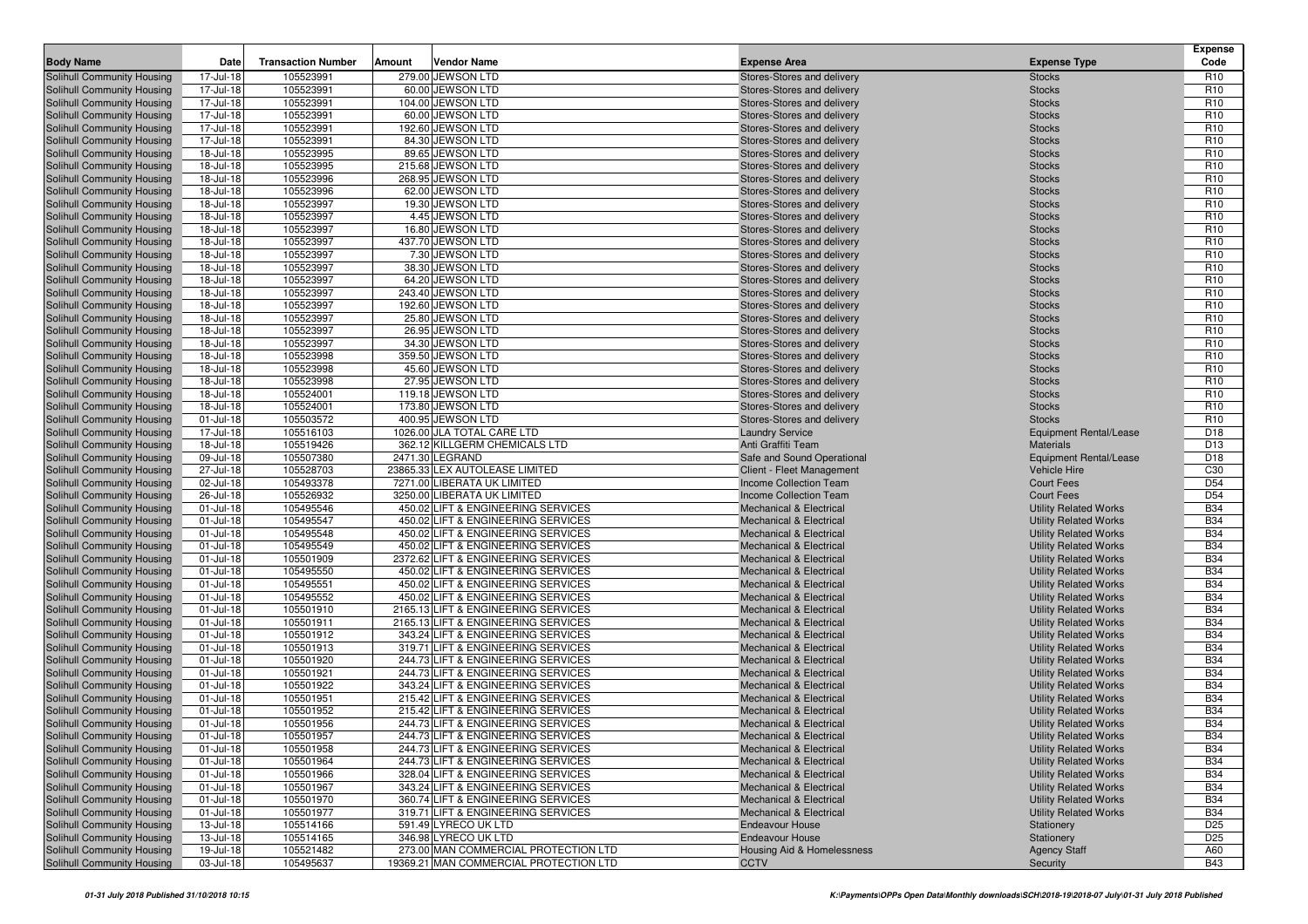|                                                          |                           |                           |        |                                                        |                                                                        |                                            | <b>Expense</b>                     |
|----------------------------------------------------------|---------------------------|---------------------------|--------|--------------------------------------------------------|------------------------------------------------------------------------|--------------------------------------------|------------------------------------|
| <b>Body Name</b>                                         | Date                      | <b>Transaction Number</b> | Amount | Vendor Name                                            | <b>Expense Area</b>                                                    | <b>Expense Type</b>                        | Code                               |
| Solihull Community Housing                               | 09-Jul-18                 | 105507378                 |        | 445.50 MAN COMMERCIAL PROTECTION LTD                   | <b>Private Sector Leasing</b>                                          | <b>Professional Fees</b>                   | D <sub>50</sub>                    |
| Solihull Community Housing                               | 10-Jul-18                 | 105510072                 |        | 594.00 MAN COMMERCIAL PROTECTION LTD                   | Private Sector Leasing - 87 Warwick Rd                                 | <b>Professional Fees</b>                   | D <sub>50</sub>                    |
| Solihull Community Housing                               | 01-Jul-18                 | 105495730                 |        | 1874.02 MITIE PROPERTY SERVICES MIDS LTD               | High Rise - Communal Decorating                                        | <b>Contractor Payments</b>                 | <b>B70</b>                         |
| Solihull Community Housing                               | 01-Jul-18                 | 105500423                 |        | 1874.02 MITIE PROPERTY SERVICES MIDS LTD               | High Rise - Communal Decorating                                        | <b>Contractor Payments</b>                 | <b>B70</b>                         |
| Solihull Community Housing                               | 01-Jul-18                 | 105500424                 |        | 1874.02 MITIE PROPERTY SERVICES MIDS LTD               | High Rise - Communal Decorating                                        | <b>Contractor Payments</b>                 | <b>B70</b>                         |
| Solihull Community Housing                               | 09-Jul-18                 | 105512083                 |        | 1874.02 MITIE PROPERTY SERVICES MIDS LTD               | High Rise - Communal Decorating                                        | <b>Contractor Payments</b>                 | <b>B70</b>                         |
| Solihull Community Housing                               | 01-Jul-18                 | 105496659                 |        | 15.00 MOBILITY WORLD LTD                               | Stores-Stores and delivery                                             | <b>Stocks</b>                              | R <sub>10</sub>                    |
| Solihull Community Housing                               | 01-Jul-18                 | 105496659                 |        | 225.60 MOBILITY WORLD LTD                              | Stores-Stores and delivery                                             | <b>Stocks</b>                              | R <sub>10</sub>                    |
| Solihull Community Housing                               | 01-Jul-18                 | 105503571<br>105503571    |        | 15.00 MOBILITY WORLD LTD                               | Stores-Stores and delivery                                             | <b>Stocks</b>                              | R <sub>10</sub>                    |
| Solihull Community Housing                               | 01-Jul-18                 |                           |        | 225.60 MOBILITY WORLD LTD                              | Stores-Stores and delivery                                             | <b>Stocks</b>                              | R <sub>10</sub>                    |
| Solihull Community Housing<br>Solihull Community Housing | 18-Jul-18<br>01-Jul-18    | 105519879<br>105482375    |        | 509.08 MORGAN HUNT UK LTD<br>416.52 MORGAN HUNT UK LTD | Saxon Court                                                            | <b>Agency Staff</b>                        | A60<br>A60                         |
| Solihull Community Housing                               | 13-Jul-18                 | 105514142                 |        | 302.00 MORGAN HUNT UK LTD                              | Saxon Court<br>Call Centre                                             | <b>Agency Staff</b><br><b>Agency Staff</b> | A60                                |
| Solihull Community Housing                               | 18-Jul-18                 | 105519880                 |        | 428.09 MORGAN HUNT UK LTD                              | Saxon Court                                                            | <b>Agency Staff</b>                        | A60                                |
| Solihull Community Housing                               | 13-Jul-18                 | 105514149                 |        | 241.60 MORGAN HUNT UK LTD                              | Call Centre                                                            | <b>Agency Staff</b>                        | A60                                |
| Solihull Community Housing                               | 18-Jul-18                 | 105519881                 |        | 509.08 MORGAN HUNT UK LTD                              | <b>Saxon Court</b>                                                     | <b>Agency Staff</b>                        | A60                                |
| Solihull Community Housing                               | 13-Jul-18                 | 105514148                 |        | 302.00 MORGAN HUNT UK LTD                              | <b>Call Centre</b>                                                     | <b>Agency Staff</b>                        | A60                                |
| Solihull Community Housing                               | 13-Jul-18                 | 105514151                 |        | 241.60 MORGAN HUNT UK LTD                              | Call Centre                                                            | <b>Agency Staff</b>                        | A60                                |
| Solihull Community Housing                               | 18-Jul-18                 | 105519882                 |        | 509.08 MORGAN HUNT UK LTD                              | Saxon Court                                                            | <b>Agency Staff</b>                        | A60                                |
| Solihull Community Housing                               | 13-Jul-18                 | 105514150                 |        | 264.25 MORGAN HUNT UK LTD                              | Call Centre                                                            | <b>Agency Staff</b>                        | A60                                |
| Solihull Community Housing                               | 13-Jul-18                 | 105514153                 |        | 241.60 MORGAN HUNT UK LTD                              | <b>Call Centre</b>                                                     | <b>Agency Staff</b>                        | A60                                |
| Solihull Community Housing                               | 18-Jul-18                 | 105519883                 |        | 509.08 MORGAN HUNT UK LTD                              | Saxon Court                                                            | <b>Agency Staff</b>                        | A60                                |
| Solihull Community Housing                               | 13-Jul-18                 | 105514152                 |        | 302.00 MORGAN HUNT UK LTD                              | <b>Call Centre</b>                                                     | <b>Agency Staff</b>                        | A60                                |
| Solihull Community Housing                               | 13-Jul-18                 | 105514182                 |        | 241.60 MORGAN HUNT UK LTD                              | Call Centre                                                            | <b>Agency Staff</b>                        | A60                                |
| Solihull Community Housing                               | 18-Jul-18                 | 105519884                 |        | 509.08 MORGAN HUNT UK LTD                              | Saxon Court                                                            | <b>Agency Staff</b>                        | A60                                |
| Solihull Community Housing                               | 13-Jul-18                 | 105514180                 |        | 241.60 MORGAN HUNT UK LTD                              | <b>Call Centre</b>                                                     | <b>Agency Staff</b>                        | A60                                |
| Solihull Community Housing                               | 13-Jul-18                 | 105514187                 |        | 241.60 MORGAN HUNT UK LTD                              | Call Centre                                                            | <b>Agency Staff</b>                        | A60                                |
| Solihull Community Housing                               | 18-Jul-18                 | 105519885                 |        | 509.08 MORGAN HUNT UK LTD                              | Saxon Court                                                            | <b>Agency Staff</b>                        | A60                                |
| Solihull Community Housing                               | 13-Jul-18                 | 105514186                 |        | 347.30 MORGAN HUNT UK LTD                              | Call Centre                                                            | <b>Agency Staff</b>                        | A60                                |
| Solihull Community Housing                               | 18-Jul-18                 | 105519886                 |        | 509.08 MORGAN HUNT UK LTD                              | <b>Saxon Court</b>                                                     | <b>Agency Staff</b>                        | A60                                |
| Solihull Community Housing                               | 25-Jul-18                 | 105526416                 |        | 509.08 MORGAN HUNT UK LTD                              | Saxon Court                                                            | <b>Agency Staff</b>                        | A60                                |
| Solihull Community Housing                               | 01-Jul-18                 | 105495713                 |        | 395.00 MOSSVALE MAINTENANCE & SEALING SERVICES LTD     | <b>Mechanical &amp; Electrical</b>                                     | <b>Utility Related Works</b>               | <b>B34</b>                         |
| Solihull Community Housing                               | 06-Jul-18                 | 105503342                 |        | 1741.75 MOSSVALE MAINTENANCE & SEALING SERVICES LTD    | <b>Mechanical &amp; Electrical</b>                                     | <b>Utility Related Works</b>               | <b>B34</b>                         |
| Solihull Community Housing<br>Solihull Community Housing | 01-Jul-18<br>01-Jul-18    | 105496658<br>105496658    |        | 253.50 NATIONAL PLASTICS<br>20.36 NATIONAL PLASTICS    | Stores-Stores and delivery<br>Stores-Stores and delivery               | <b>Stocks</b><br><b>Stocks</b>             | R <sub>10</sub><br>R <sub>10</sub> |
| Solihull Community Housing                               | 01-Jul-18                 | 105496658                 |        | 20.00 NATIONAL PLASTICS                                | Stores-Stores and delivery                                             | <b>Stocks</b>                              | R <sub>10</sub>                    |
| Solihull Community Housing                               | 01-Jul-18                 | 105496658                 |        | 35.50 NATIONAL PLASTICS                                | Stores-Stores and delivery                                             | <b>Stocks</b>                              | R <sub>10</sub>                    |
| Solihull Community Housing                               | 16-Jul-18                 | 105524013                 |        | 234.60 NATIONAL SAFETY SUPPLIES                        | Stores-Stores and delivery                                             | <b>Stocks</b>                              | R <sub>10</sub>                    |
| Solihull Community Housing                               | 16-Jul-18                 | 105524013                 |        | 16.86 NATIONAL SAFETY SUPPLIES                         | Stores-Stores and delivery                                             | <b>Stocks</b>                              | R <sub>10</sub>                    |
| Solihull Community Housing                               | 16-Jul-18                 | 105524013                 |        | 20.00 NATIONAL SAFETY SUPPLIES                         | Stores-Stores and delivery                                             | <b>Stocks</b>                              | R <sub>10</sub>                    |
| Solihull Community Housing                               | 01-Jul-18                 | 105523915                 |        | 227.11 NICHOLLS & CLARKE BUILDING PRODUCTS LTD         | Stores-Stores and delivery                                             | <b>Stocks</b>                              | R <sub>10</sub>                    |
| Solihull Community Housing                               | 19-Jul-18                 | 105523916                 |        | 349.40 NICHOLLS & CLARKE BUILDING PRODUCTS LTD         | Stores-Stores and delivery                                             | <b>Stocks</b>                              | R <sub>10</sub>                    |
| Solihull Community Housing                               | 03-Jul-18                 | 105495379                 |        | 629.00 NIYAA PEOPLE                                    | North Property Repairs-Day to day                                      | <b>Agency Staff</b>                        | A60                                |
| Solihull Community Housing                               | 03-Jul-18                 | 105495382                 |        | 413.00 NIYAA PEOPLE                                    | North Property Repairs-Day to day                                      | <b>Agency Staff</b>                        | A60                                |
| Solihull Community Housing                               | 03-Jul-18                 | 105495378                 |        | 592.00 NIYAA PEOPLE                                    | North Property Repairs-Day to day                                      | <b>Agency Staff</b>                        | A60                                |
| Solihull Community Housing                               | 03-Jul-18                 | 105495384                 |        | 481.00 NIYAA PEOPLE                                    | Anti Graffiti Team                                                     | <b>Agency Staff</b>                        | A60                                |
| Solihull Community Housing                               | 03-Jul-18                 | 105495383                 |        | 629.00 NIYAA PEOPLE                                    | North Property Repairs-Day to day                                      | <b>Agency Staff</b>                        | A60                                |
| Solihull Community Housing                               | 03-Jul-18                 | 105495377                 |        | 481.00 NIYAA PEOPLE                                    | Anti Graffiti Team                                                     | <b>Agency Staff</b>                        | A60                                |
| Solihull Community Housing                               | 03-Jul-18                 | 105495376                 |        | 885.00 NIYAA PEOPLE                                    | <b>Capital Salaries</b>                                                | <b>Agency Staff</b>                        | A60                                |
| Solihull Community Housing                               | 04-Jul-18                 | 105497354                 |        | 442.50 NIYAA PEOPLE                                    | North Property Repairs-Day to day                                      | <b>Agency Staff</b>                        | A60                                |
| Solihull Community Housing                               | 03-Jul-18                 | 105495381                 |        | 629.00 NIYAA PEOPLE                                    | North Property Repairs-Day to day                                      | <b>Agency Staff</b>                        | A60                                |
| Solihull Community Housing                               | 03-Jul-18                 | 105495380                 |        | 629.00 NIYAA PEOPLE                                    | North Property Repairs-Day to day                                      | <b>Agency Staff</b>                        | A60                                |
| Solihull Community Housing                               | 03-Jul-18                 | 105495375                 |        | 629.00 NIYAA PEOPLE                                    | North Property Repairs-Day to day                                      | <b>Agency Staff</b>                        | A60                                |
| Solihull Community Housing                               | 10-Jul-18                 | 105509355                 |        | 518.00 NIYAA PEOPLE                                    | North Property Repairs-Day to day                                      | <b>Agency Staff</b>                        | A60                                |
| Solihull Community Housing                               | $10$ -Jul-18              | 105509354                 |        | 481.00 NIYAA PEOPLE                                    | Anti Graffiti Team                                                     | <b>Agency Staff</b>                        | A60                                |
| Solihull Community Housing                               | $10$ -Jul-18              | 105509361                 |        | 1177.50 NIYAA PEOPLE                                   | <b>Capital Salaries</b>                                                | <b>Agency Staff</b>                        | A60                                |
| Solihull Community Housing                               | $10$ -Jul-18              | 105509363                 |        | 450.00 NIYAA PEOPLE                                    | North Property Repairs-Day to day                                      | <b>Agency Staff</b>                        | A60                                |
| Solihull Community Housing                               | $10$ -Jul-18              | 105509359                 |        | 629.00 NIYAA PEOPLE                                    | North Property Repairs-Day to day                                      | <b>Agency Staff</b>                        | A60                                |
| Solihull Community Housing<br>Solihull Community Housing | $10$ -Jul-18<br>10-Jul-18 | 105509356<br>105509364    |        | 612.00 NIYAA PEOPLE<br>629.00 NIYAA PEOPLE             | North Property Repairs-Day to day<br>North Property Repairs-Day to day | <b>Agency Staff</b><br><b>Agency Staff</b> | A60<br>A60                         |
| Solihull Community Housing                               | 17-Jul-18                 | 105516087                 |        | 518.00 NIYAA PEOPLE                                    | North Property Repairs-Day to day                                      | <b>Agency Staff</b>                        | A60                                |
| Solihull Community Housing                               | 17-Jul-18                 | 105516096                 |        | 390.00 NIYAA PEOPLE                                    | Anti Graffiti Team                                                     | <b>Agency Staff</b>                        | A60                                |
| Solihull Community Housing                               | 17-Jul-18                 | 105516098                 |        | 481.00 NIYAA PEOPLE                                    | Anti Graffiti Team                                                     | <b>Agency Staff</b>                        | A60                                |
|                                                          |                           |                           |        |                                                        |                                                                        |                                            |                                    |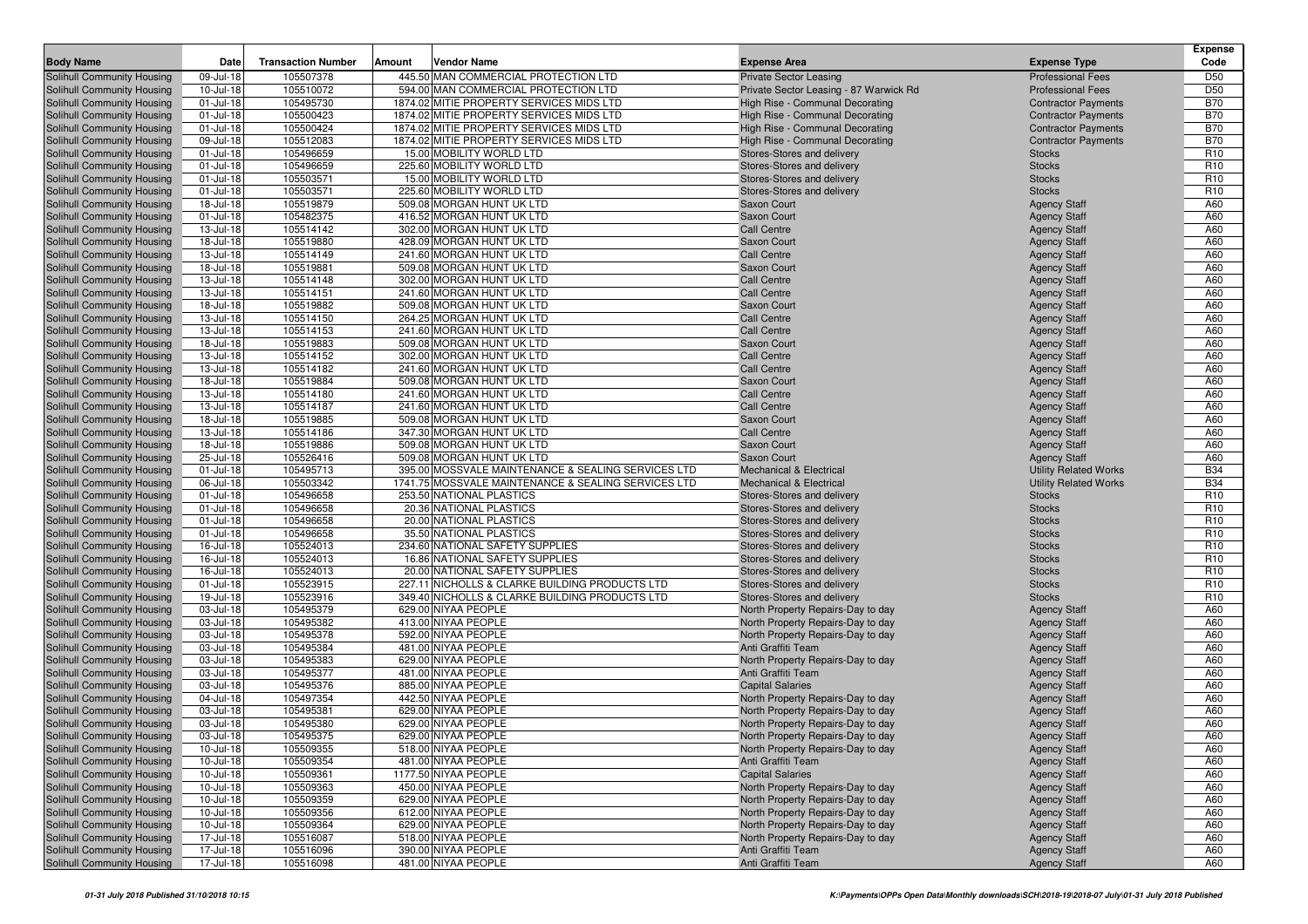|                                                          |                        |                           |                                                                      |                                                                        |                                                          | <b>Expense</b>           |
|----------------------------------------------------------|------------------------|---------------------------|----------------------------------------------------------------------|------------------------------------------------------------------------|----------------------------------------------------------|--------------------------|
| <b>Body Name</b>                                         | Date                   | <b>Transaction Number</b> | Vendor Name<br>Amount                                                | <b>Expense Area</b>                                                    | <b>Expense Type</b>                                      | Code                     |
| Solihull Community Housing                               | 17-Jul-18              | 105516077                 | 1207.50 NIYAA PEOPLE                                                 | <b>Capital Programmes</b>                                              | <b>Agency Staff</b>                                      | A60                      |
| Solihull Community Housing                               | 17-Jul-18              | 105516095                 | 562.50 NIYAA PEOPLE                                                  | North Property Repairs-Day to day                                      | <b>Agency Staff</b>                                      | A60                      |
| Solihull Community Housing                               | 17-Jul-18              | 105516093                 | 629.00 NIYAA PEOPLE                                                  | North Property Repairs-Day to day                                      | <b>Agency Staff</b>                                      | A60                      |
| Solihull Community Housing                               | 17-Jul-18              | 105516080                 | 374.00 NIYAA PEOPLE                                                  | North Property Repairs-Day to day                                      | <b>Agency Staff</b>                                      | A60                      |
| Solihull Community Housing                               | 17-Jul-18              | 105516089                 | 629.00 NIYAA PEOPLE                                                  | North Property Repairs-Day to day                                      | <b>Agency Staff</b>                                      | A60                      |
| Solihull Community Housing                               | 24-Jul-18              | 105523389                 | 518.00 NIYAA PEOPLE                                                  | North Property Repairs-Day to day                                      | <b>Agency Staff</b>                                      | A60                      |
| Solihull Community Housing                               | 24-Jul-18              | 105523371                 | 253.50 NIYAA PEOPLE                                                  | Anti Graffiti Team                                                     | <b>Agency Staff</b>                                      | A60                      |
| Solihull Community Housing                               | 24-Jul-18              | 105523387                 | 364.00 NIYAA PEOPLE                                                  | Anti Graffiti Team                                                     | <b>Agency Staff</b>                                      | A60                      |
| Solihull Community Housing                               | 26-Jul-18              | 105526912                 | 1230.00 NIYAA PEOPLE                                                 | <b>Capital Programmes</b>                                              | <b>Agency Staff</b>                                      | A60                      |
| Solihull Community Housing                               | 24-Jul-18              | 105523391                 | 562.50 NIYAA PEOPLE                                                  | North Property Repairs-Day to day                                      | <b>Agency Staff</b>                                      | A60                      |
| Solihull Community Housing                               | 24-Jul-18              | 105523357                 | 637.50 NIYAA PEOPLE                                                  | North Property Repairs-Day to day                                      | <b>Agency Staff</b>                                      | A60                      |
| Solihull Community Housing                               | 24-Jul-18              | 105523356                 | 629.00 NIYAA PEOPLE                                                  | North Property Repairs-Day to day                                      | <b>Agency Staff</b>                                      | A60                      |
| Solihull Community Housing                               | 31-Jul-18              | 105530340                 | 481.00 NIYAA PEOPLE                                                  | Anti Graffiti Team                                                     | <b>Agency Staff</b>                                      | A60                      |
| Solihull Community Housing                               | 31-Jul-18              | 105530344                 | 481.00 NIYAA PEOPLE                                                  | Anti Graffiti Team                                                     | <b>Agency Staff</b>                                      | A60                      |
| Solihull Community Housing<br>Solihull Community Housing | 31-Jul-18<br>31-Jul-18 | 105530339                 | 1222.50 NIYAA PEOPLE<br>562.50 NIYAA PEOPLE                          | <b>Capital Programmes</b>                                              | <b>Agency Staff</b>                                      | A60<br>A60               |
| Solihull Community Housing                               | 31-Jul-18              | 105530342<br>105530338    | 1140.49 NIYAA PEOPLE                                                 | North Property Repairs-Day to day                                      | <b>Agency Staff</b><br><b>Agency Staff</b>               | A60                      |
| Solihull Community Housing                               | 31-Jul-18              | 105530338                 | -511.49 NIYAA PEOPLE                                                 | North Property Repairs-Day to day<br>North Property Repairs-Day to day | <b>Agency Staff</b>                                      | A60                      |
| Solihull Community Housing                               | 01-Jul-18              | 105507890                 | 6361.79 NOVUS PROPERTY SOLUTIONS                                     | <b>Cyclical Maintenance</b>                                            | <b>Contractor Payments</b>                               | <b>B70</b>               |
| Solihull Community Housing                               | $01 -$ Jul-18          | 105507890                 | 3300.50 NOVUS PROPERTY SOLUTIONS                                     | <b>Cyclical Maintenance</b>                                            | <b>Contractor Payments</b>                               | <b>B70</b>               |
| Solihull Community Housing                               | 01-Jul-18              | 105507890                 | 4543.84 NOVUS PROPERTY SOLUTIONS                                     | <b>Cyclical Maintenance</b>                                            | <b>Contractor Payments</b>                               | <b>B70</b>               |
| Solihull Community Housing                               | 01-Jul-18              | 105507890                 | 2200.85 NOVUS PROPERTY SOLUTIONS                                     | <b>Cyclical Maintenance</b>                                            | <b>Contractor Payments</b>                               | <b>B70</b>               |
| Solihull Community Housing                               | 01-Jul-18              | 105507890                 | 2142.86 NOVUS PROPERTY SOLUTIONS                                     | <b>Cyclical Maintenance</b>                                            | <b>Contractor Payments</b>                               | <b>B70</b>               |
| Solihull Community Housing                               | 01-Jul-18              | 105507890                 | 3089.35 NOVUS PROPERTY SOLUTIONS                                     | <b>Cyclical Maintenance</b>                                            | <b>Contractor Payments</b>                               | <b>B70</b>               |
| Solihull Community Housing                               | 01-Jul-18              | 105507890                 | 2345.72 NOVUS PROPERTY SOLUTIONS                                     | <b>Cyclical Maintenance</b>                                            | <b>Contractor Payments</b>                               | <b>B70</b>               |
| Solihull Community Housing                               | 01-Jul-18              | 105507890                 | 3714.65 NOVUS PROPERTY SOLUTIONS                                     | <b>Cyclical Maintenance</b>                                            | <b>Contractor Payments</b>                               | <b>B70</b>               |
| Solihull Community Housing                               | $01 -$ Jul-18          | 105507890                 | 5823.21 NOVUS PROPERTY SOLUTIONS                                     | <b>Cyclical Maintenance</b>                                            | <b>Contractor Payments</b>                               | <b>B70</b>               |
| Solihull Community Housing                               | 01-Jul-18              | 105507890                 | 5123.06 NOVUS PROPERTY SOLUTIONS                                     | <b>Cyclical Maintenance</b>                                            | <b>Contractor Payments</b>                               | <b>B70</b>               |
| Solihull Community Housing                               | 01-Jul-18              | 105507890                 | 5267.72 NOVUS PROPERTY SOLUTIONS                                     | <b>Cyclical Maintenance</b>                                            | <b>Contractor Payments</b>                               | <b>B70</b>               |
| Solihull Community Housing                               | 01-Jul-18              | 105507890                 | 5069.29 NOVUS PROPERTY SOLUTIONS                                     | <b>Cyclical Maintenance</b>                                            | <b>Contractor Payments</b>                               | <b>B70</b>               |
| Solihull Community Housing                               | 01-Jul-18              | 105507890                 | 9272.46 NOVUS PROPERTY SOLUTIONS                                     | <b>Cyclical Maintenance</b>                                            | <b>Contractor Payments</b>                               | <b>B70</b>               |
| Solihull Community Housing                               | 01-Jul-18              | 105507890                 | 5034.58 NOVUS PROPERTY SOLUTIONS                                     | <b>Cyclical Maintenance</b>                                            | <b>Contractor Payments</b>                               | <b>B70</b>               |
| Solihull Community Housing                               | 01-Jul-18              | 105507890                 | 5839.73 NOVUS PROPERTY SOLUTIONS                                     | <b>Cyclical Maintenance</b>                                            | <b>Contractor Payments</b>                               | <b>B70</b>               |
| Solihull Community Housing                               | 25-Jul-18              | 105528449                 | 2060.31 NOVUS PROPERTY SOLUTIONS                                     | <b>Cyclical Maintenance</b>                                            | <b>Contractor Payments</b>                               | <b>B70</b>               |
| Solihull Community Housing                               | 25-Jul-18              | 105528449                 | 2060.40 NOVUS PROPERTY SOLUTIONS                                     | <b>Cyclical Maintenance</b>                                            | <b>Contractor Payments</b>                               | <b>B70</b>               |
| Solihull Community Housing                               | 25-Jul-18              | 105528449                 | 2060.40 NOVUS PROPERTY SOLUTIONS                                     | <b>Cyclical Maintenance</b>                                            | <b>Contractor Payments</b>                               | <b>B70</b>               |
| Solihull Community Housing                               | 25-Jul-18              | 105528449                 | 2060.40 NOVUS PROPERTY SOLUTIONS                                     | <b>Cyclical Maintenance</b>                                            | <b>Contractor Payments</b>                               | <b>B70</b>               |
| Solihull Community Housing                               | 25-Jul-18              | 105528449                 | 2060.40 NOVUS PROPERTY SOLUTIONS                                     | <b>Cyclical Maintenance</b>                                            | <b>Contractor Payments</b>                               | <b>B70</b>               |
| Solihull Community Housing                               | 25-Jul-18              | 105528449                 | 71.18 NOVUS PROPERTY SOLUTIONS                                       | <b>Cyclical Maintenance</b>                                            | <b>Contractor Payments</b>                               | <b>B70</b>               |
| Solihull Community Housing                               | 25-Jul-18              | 105528449                 | 71.18 NOVUS PROPERTY SOLUTIONS                                       | <b>Cyclical Maintenance</b>                                            | <b>Contractor Payments</b>                               | <b>B70</b>               |
| Solihull Community Housing                               | 25-Jul-18              | 105528449<br>105528449    | 2604.86 NOVUS PROPERTY SOLUTIONS                                     | <b>Cyclical Maintenance</b>                                            | <b>Contractor Payments</b>                               | <b>B70</b><br><b>B70</b> |
| Solihull Community Housing<br>Solihull Community Housing | 25-Jul-18<br>25-Jul-18 | 105528449                 | 2060.40 NOVUS PROPERTY SOLUTIONS<br>2060.40 NOVUS PROPERTY SOLUTIONS | <b>Cyclical Maintenance</b><br><b>Cyclical Maintenance</b>             | <b>Contractor Payments</b><br><b>Contractor Payments</b> | <b>B70</b>               |
| Solihull Community Housing                               | 25-Jul-18              | 105528449                 | 2060.40 NOVUS PROPERTY SOLUTIONS                                     | <b>Cyclical Maintenance</b>                                            | <b>Contractor Payments</b>                               | <b>B70</b>               |
| Solihull Community Housing                               | 25-Jul-18              | 105528449                 | 2060.40 NOVUS PROPERTY SOLUTIONS                                     | <b>Cyclical Maintenance</b>                                            | <b>Contractor Payments</b>                               | <b>B70</b>               |
| Solihull Community Housing                               | 25-Jul-18              | 105528449                 | 2060.40 NOVUS PROPERTY SOLUTIONS                                     | <b>Cyclical Maintenance</b>                                            | <b>Contractor Payments</b>                               | <b>B70</b>               |
| Solihull Community Housing                               | 25-Jul-18              | 105528449                 | 2060.40 NOVUS PROPERTY SOLUTIONS                                     | <b>Cyclical Maintenance</b>                                            | <b>Contractor Payments</b>                               | <b>B70</b>               |
| Solihull Community Housing                               | 25-Jul-18              | 105528449                 | 2060.40 NOVUS PROPERTY SOLUTIONS                                     | <b>Cyclical Maintenance</b>                                            | <b>Contractor Payments</b>                               | <b>B70</b>               |
| Solihull Community Housing                               | 25-Jul-18              | 105528449                 | 2060.40 NOVUS PROPERTY SOLUTIONS                                     | <b>Cyclical Maintenance</b>                                            | <b>Contractor Payments</b>                               | <b>B70</b>               |
| Solihull Community Housing                               | 25-Jul-18              | 105528449                 | 2060.40 NOVUS PROPERTY SOLUTIONS                                     | <b>Cyclical Maintenance</b>                                            | <b>Contractor Payments</b>                               | <b>B70</b>               |
| Solihull Community Housing                               | 25-Jul-18              | 105528449                 | 2060.40 NOVUS PROPERTY SOLUTIONS                                     | <b>Cyclical Maintenance</b>                                            | <b>Contractor Payments</b>                               | <b>B70</b>               |
| Solihull Community Housing                               | 25-Jul-18              | 105528449                 | 2060.40 NOVUS PROPERTY SOLUTIONS                                     | <b>Cyclical Maintenance</b>                                            | <b>Contractor Payments</b>                               | <b>B70</b>               |
| Solihull Community Housing                               | 25-Jul-18              | 105528449                 | 10.62 NOVUS PROPERTY SOLUTIONS                                       | <b>Cyclical Maintenance</b>                                            | <b>Contractor Payments</b>                               | <b>B70</b>               |
| Solihull Community Housing                               | 25-Jul-18              | 105528449                 | 2060.40 NOVUS PROPERTY SOLUTIONS                                     | <b>Cyclical Maintenance</b>                                            | <b>Contractor Payments</b>                               | <b>B70</b>               |
| Solihull Community Housing                               | 25-Jul-18              | 105528449                 | 71.18 NOVUS PROPERTY SOLUTIONS                                       | <b>Cyclical Maintenance</b>                                            | <b>Contractor Payments</b>                               | <b>B70</b>               |
| Solihull Community Housing                               | 25-Jul-18              | 105528449                 | 71.18 NOVUS PROPERTY SOLUTIONS                                       | <b>Cyclical Maintenance</b>                                            | <b>Contractor Payments</b>                               | <b>B70</b>               |
| Solihull Community Housing                               | 25-Jul-18              | 105528449                 | 71.18 NOVUS PROPERTY SOLUTIONS                                       | <b>Cyclical Maintenance</b>                                            | <b>Contractor Payments</b>                               | <b>B70</b>               |
| Solihull Community Housing                               | 25-Jul-18              | 105528449                 | 71.18 NOVUS PROPERTY SOLUTIONS                                       | <b>Cyclical Maintenance</b>                                            | <b>Contractor Payments</b>                               | <b>B70</b>               |
| Solihull Community Housing                               | 02-Jul-18              | 105493990                 | 220.58 OAKLEAF COMMERCIAL SERVICES LTD                               | North Property Repairs-Day to day                                      | <b>Internal Works</b>                                    | <b>B31</b>               |
| Solihull Community Housing                               | $01 -$ Jul-18          | 105509942                 | 343.81 OAKLEAF COMMERCIAL SERVICES LTD                               | North Property Repairs-Day to day                                      | <b>Internal Works</b>                                    | <b>B31</b>               |
| Solihull Community Housing                               | $11 -$ Jul-18          | 105512392                 | 210.23 OAKLEAF COMMERCIAL SERVICES LTD                               | North Property Repairs-Day to day                                      | <b>Internal Works</b>                                    | <b>B31</b>               |
| Solihull Community Housing                               | 01-Jul-18              | 105509947                 | 371.77 OAKLEAF COMMERCIAL SERVICES LTD                               | North Property Repairs-Day to day                                      | <b>Internal Works</b>                                    | <b>B31</b>               |
| Solihull Community Housing                               | $01$ -Jul-18           | 105509948                 | 911.92 OAKLEAF COMMERCIAL SERVICES LTD                               | North Property Repairs-Day to day                                      | <b>Internal Works</b>                                    | <b>B31</b>               |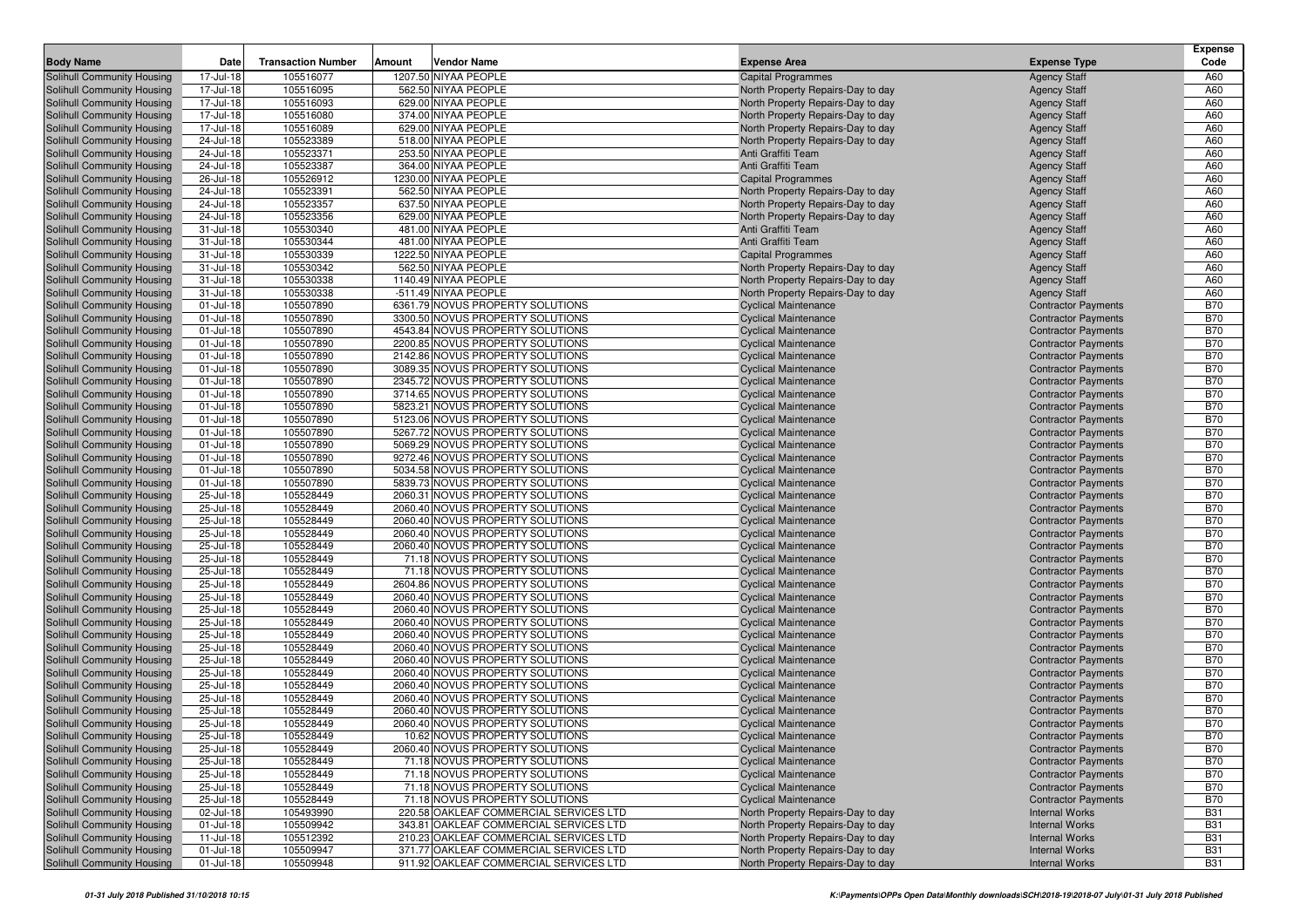| <b>Body Name</b>                                         | Date                   | <b>Transaction Number</b> | Amount<br>Vendor Name                                                              |                                                                        | <b>Expense Type</b>                                      | <b>Expense</b><br>Code   |
|----------------------------------------------------------|------------------------|---------------------------|------------------------------------------------------------------------------------|------------------------------------------------------------------------|----------------------------------------------------------|--------------------------|
|                                                          |                        |                           | 1029.42 OAKLEAF COMMERCIAL SERVICES LTD                                            | <b>Expense Area</b>                                                    |                                                          |                          |
| Solihull Community Housing                               | 01-Jul-18<br>01-Jul-18 | 105510080<br>105509950    | 283.94 OAKLEAF COMMERCIAL SERVICES LTD                                             | North Property Repairs-Voids                                           | Voids<br><b>Internal Works</b>                           | <b>B38</b><br><b>B31</b> |
| Solihull Community Housing<br>Solihull Community Housing | 01-Jul-18              | 105509952                 | 224.52 OAKLEAF COMMERCIAL SERVICES LTD                                             | North Property Repairs-Day to day<br>North Property Repairs-Day to day | <b>Internal Works</b>                                    | <b>B31</b>               |
| Solihull Community Housing                               | 01-Jul-18              | 105509954                 | 292.97 OAKLEAF COMMERCIAL SERVICES LTD                                             | North Property Repairs-Day to day                                      | <b>Internal Works</b>                                    | <b>B31</b>               |
| Solihull Community Housing                               | 01-Jul-18              | 105509957                 | 256.03 OAKLEAF COMMERCIAL SERVICES LTD                                             | North Property Repairs-Day to day                                      | <b>Internal Works</b>                                    | <b>B31</b>               |
| Solihull Community Housing                               | 01-Jul-18              | 105510084                 | 249.29 OAKLEAF COMMERCIAL SERVICES LTD                                             | <b>North Property Repairs-Voids</b>                                    | Voids                                                    | <b>B38</b>               |
| Solihull Community Housing                               | 01-Jul-18              | 105509963                 | 1354.53 OAKLEAF COMMERCIAL SERVICES LTD                                            | North Property Repairs-Day to day                                      | <b>Internal Works</b>                                    | <b>B31</b>               |
| Solihull Community Housing                               | 01-Jul-18              | 105509964                 | 554.40 OAKLEAF COMMERCIAL SERVICES LTD                                             | North Property Repairs-Day to day                                      | <b>Internal Works</b>                                    | <b>B31</b>               |
| Solihull Community Housing                               | 01-Jul-18              | 105509965                 | 554.40 OAKLEAF COMMERCIAL SERVICES LTD                                             | North Property Repairs-Day to day                                      | <b>Internal Works</b>                                    | <b>B31</b>               |
| Solihull Community Housing                               | 01-Jul-18              | 105527340                 | 249.18 OAKLEAF COMMERCIAL SERVICES LTD                                             | North Property Repairs-Day to day                                      | <b>Internal Works</b>                                    | <b>B31</b>               |
| Solihull Community Housing                               | 01-Jul-18              | 105527341                 | 372.50 OAKLEAF COMMERCIAL SERVICES LTD                                             | North Property Repairs-Day to day                                      | <b>Internal Works</b>                                    | <b>B31</b>               |
| Solihull Community Housing                               | 01-Jul-18              | 105527342                 | 331.20 OAKLEAF COMMERCIAL SERVICES LTD                                             | North Property Repairs-Day to day                                      | <b>Internal Works</b>                                    | <b>B31</b>               |
| Solihull Community Housing                               | $11 -$ Jul-18          | 105512390                 | 220.82 OAKLEAF COMMERCIAL SERVICES LTD                                             | North Property Repairs-Day to day                                      | <b>Internal Works</b>                                    | <b>B31</b>               |
| Solihull Community Housing                               | 02-Jul-18              | 105493992                 | -220.58 OAKLEAF COMMERCIAL SERVICES LTD                                            | North Property Repairs-Day to day                                      | <b>Internal Works</b>                                    | <b>B31</b>               |
| Solihull Community Housing                               | 04-Jul-18              | 105503251                 | 1967.96 OAKLEAF COMMERCIAL SERVICES LTD                                            | Low Rise window Replacement                                            | <b>Contractor Payments</b>                               | <b>B70</b>               |
| Solihull Community Housing                               | 04-Jul-18              | 105503251                 | 1882.46 OAKLEAF COMMERCIAL SERVICES LTD                                            | Low Rise window Replacement                                            | <b>Contractor Payments</b>                               | <b>B70</b>               |
| Solihull Community Housing                               | 04-Jul-18              | 105503251                 | 1770.18 OAKLEAF COMMERCIAL SERVICES LTD                                            | Low Rise window Replacement                                            | <b>Contractor Payments</b>                               | <b>B70</b>               |
| Solihull Community Housing                               | 04-Jul-18              | 105503251                 | 2277.05 OAKLEAF COMMERCIAL SERVICES LTD                                            | Low Rise window Replacement                                            | <b>Contractor Payments</b>                               | <b>B70</b>               |
| Solihull Community Housing                               | 04-Jul-18              | 105503251                 | 2277.09 OAKLEAF COMMERCIAL SERVICES LTD                                            | Low Rise window Replacement                                            | <b>Contractor Payments</b>                               | <b>B70</b>               |
| Solihull Community Housing                               | 04-Jul-18              | 105503251                 | 2277.05 OAKLEAF COMMERCIAL SERVICES LTD                                            | Low Rise window Replacement                                            | <b>Contractor Payments</b>                               | <b>B70</b>               |
| Solihull Community Housing                               | 04-Jul-18              | 105503251                 | 2277.09 OAKLEAF COMMERCIAL SERVICES LTD                                            | Low Rise window Replacement                                            | <b>Contractor Payments</b>                               | <b>B70</b>               |
| Solihull Community Housing                               | 04-Jul-18              | 105503251                 | 2655.78 OAKLEAF COMMERCIAL SERVICES LTD                                            | Low Rise window Replacement                                            | <b>Contractor Payments</b>                               | <b>B70</b>               |
| Solihull Community Housing                               | 04-Jul-18              | 105503251                 | 2771.21 OAKLEAF COMMERCIAL SERVICES LTD                                            | Low Rise window Replacement                                            | <b>Contractor Payments</b>                               | <b>B70</b>               |
| Solihull Community Housing                               | 04-Jul-18<br>04-Jul-18 | 105503251<br>105503251    | 2277.05 OAKLEAF COMMERCIAL SERVICES LTD<br>2277.03 OAKLEAF COMMERCIAL SERVICES LTD | Low Rise window Replacement                                            | <b>Contractor Payments</b>                               | <b>B70</b><br><b>B70</b> |
| Solihull Community Housing<br>Solihull Community Housing | 04-Jul-18              | 105503251                 | 2277.05 OAKLEAF COMMERCIAL SERVICES LTD                                            | Low Rise window Replacement<br>Low Rise window Replacement             | <b>Contractor Payments</b><br><b>Contractor Payments</b> | <b>B70</b>               |
| Solihull Community Housing                               | 04-Jul-18              | 105503251                 | 2655.22 OAKLEAF COMMERCIAL SERVICES LTD                                            | Low Rise window Replacement                                            | <b>Contractor Payments</b>                               | <b>B70</b>               |
| Solihull Community Housing                               | 04-Jul-18              | 105503251                 | 2655.22 OAKLEAF COMMERCIAL SERVICES LTD                                            | Low Rise window Replacement                                            | <b>Contractor Payments</b>                               | <b>B70</b>               |
| Solihull Community Housing                               | 04-Jul-18              | 105503251                 | 2277.05 OAKLEAF COMMERCIAL SERVICES LTD                                            | Low Rise window Replacement                                            | <b>Contractor Payments</b>                               | <b>B70</b>               |
| Solihull Community Housing                               | 04-Jul-18              | 105503251                 | 2280.90 OAKLEAF COMMERCIAL SERVICES LTD                                            | Low Rise window Replacement                                            | <b>Contractor Payments</b>                               | <b>B70</b>               |
| Solihull Community Housing                               | 04-Jul-18              | 105503251                 | 1791.56 OAKLEAF COMMERCIAL SERVICES LTD                                            | Low Rise window Replacement                                            | <b>Contractor Payments</b>                               | <b>B70</b>               |
| Solihull Community Housing                               | 04-Jul-18              | 105503251                 | 2174.75 OAKLEAF COMMERCIAL SERVICES LTD                                            | Low Rise window Replacement                                            | <b>Contractor Payments</b>                               | <b>B70</b>               |
| Solihull Community Housing                               | 04-Jul-18              | 105503251                 | 2671.08 OAKLEAF COMMERCIAL SERVICES LTD                                            | Low Rise window Replacement                                            | <b>Contractor Payments</b>                               | <b>B70</b>               |
| Solihull Community Housing                               | 04-Jul-18              | 105503251                 | 2280.90 OAKLEAF COMMERCIAL SERVICES LTD                                            | Low Rise window Replacement                                            | <b>Contractor Payments</b>                               | <b>B70</b>               |
| Solihull Community Housing                               | 04-Jul-18              | 105503251                 | 2280.90 OAKLEAF COMMERCIAL SERVICES LTD                                            | Low Rise window Replacement                                            | <b>Contractor Payments</b>                               | <b>B70</b>               |
| Solihull Community Housing                               | $11 -$ Jul-18          | 105512393                 | -210.23 OAKLEAF COMMERCIAL SERVICES LTD                                            | North Property Repairs-Day to day                                      | <b>Internal Works</b>                                    | <b>B31</b>               |
| Solihull Community Housing                               | $11 -$ Jul-18          | 105512391                 | -220.82 OAKLEAF COMMERCIAL SERVICES LTD                                            | North Property Repairs-Day to day                                      | <b>Internal Works</b>                                    | <b>B31</b>               |
| Solihull Community Housing                               | $11 -$ Jul-18          | 105530775                 | 221.18 OAKLEAF COMMERCIAL SERVICES LTD                                             | North Property Repairs-Voids                                           | Voids                                                    | <b>B38</b>               |
| Solihull Community Housing                               | 23-Jul-18              | 105522596                 | 2095.00 OCEAN MEDIA GROUP LTD                                                      | <b>Central Administration</b>                                          | Other Fees & Charges                                     | D <sub>59</sub>          |
| Solihull Community Housing                               | 13-Jul-18              | 105514185                 | 237.00 OLIVE BRANCH KITCHEN                                                        | <b>Endeavour House</b>                                                 | <b>Catering Provisions</b>                               | D75                      |
| Solihull Community Housing                               | 01-Jul-18              | 105495725                 | 6820.00 OPUS STRUCTURAL SURVEYS                                                    | <b>MST</b> -Structural Works                                           | <b>Contractor Payments</b>                               | <b>B70</b>               |
| Solihull Community Housing                               | 01-Jul-18              | 105495726                 | 325.00 OPUS STRUCTURAL SURVEYS                                                     | <b>MST</b> -Structural Works                                           | <b>Contractor Payments</b>                               | <b>B70</b>               |
| Solihull Community Housing<br>Solihull Community Housing | 01-Jul-18<br>01-Jul-18 | 105495727<br>105495728    | 6362.59 OPUS STRUCTURAL SURVEYS<br>325.00 OPUS STRUCTURAL SURVEYS                  | <b>MST</b> -Structural Works<br><b>MST</b> -Structural Works           | <b>Contractor Payments</b><br><b>Contractor Payments</b> | <b>B70</b><br><b>B70</b> |
| Solihull Community Housing                               | 01-Jul-18              | 105495729                 | 325.00 OPUS STRUCTURAL SURVEYS                                                     | <b>MST</b> -Structural Works                                           | <b>Contractor Payments</b>                               | <b>B70</b>               |
| Solihull Community Housing                               | 18-Jul-18              | 105519501                 | 1554.80 ORBIS PROTECT LIMITED                                                      | Ipswich House                                                          | Cleaning                                                 | <b>B50</b>               |
| Solihull Community Housing                               | 01-Jul-18              | 105509971                 | 400.36 ORBIS PROTECT LIMITED                                                       | North Property Repairs-Voids                                           | Voids                                                    | <b>B38</b>               |
| Solihull Community Housing                               | 01-Jul-18              | 105512593                 | 469.34 ORBIS PROTECT LIMITED                                                       | <b>North Property Repairs-Voids</b>                                    | Voids                                                    | <b>B38</b>               |
| Solihull Community Housing                               | 01-Jul-18              | 105509973                 | 333.98 ORBIS PROTECT LIMITED                                                       | <b>North Property Repairs-Voids</b>                                    | Voids                                                    | <b>B38</b>               |
| Solihull Community Housing                               | 01-Jul-18              | 105509975                 | 213.66 ORBIS PROTECT LIMITED                                                       | <b>North Property Repairs-Voids</b>                                    | Voids                                                    | <b>B38</b>               |
| Solihull Community Housing                               | 01-Jul-18              | 105509996                 | 285.25 ORBIS PROTECT LIMITED                                                       | North Property Repairs-Voids                                           | Voids                                                    | <b>B38</b>               |
| Solihull Community Housing                               | 01-Jul-18              | 105510004                 | 337.24 ORBIS PROTECT LIMITED                                                       | <b>North Property Repairs-Voids</b>                                    | Voids                                                    | <b>B38</b>               |
| Solihull Community Housing                               | 09-Jul-18              | 105510018                 | 259.48 ORBIS PROTECT LIMITED                                                       | North Property Repairs-Voids                                           | Voids                                                    | <b>B38</b>               |
| Solihull Community Housing                               | 09-Jul-18              | 105510021                 | 224.96 ORBIS PROTECT LIMITED                                                       | North Property Repairs-Voids                                           | Voids                                                    | <b>B38</b>               |
| Solihull Community Housing                               | 01-Jul-18              | 105512596                 | 458.73 ORBIS PROTECT LIMITED                                                       | North Property Repairs-Voids                                           | Voids                                                    | <b>B38</b>               |
| Solihull Community Housing                               | 01-Jul-18              | 105512598                 | 312.70 ORBIS PROTECT LIMITED                                                       | North Property Repairs-Voids                                           | Voids                                                    | <b>B38</b>               |
| Solihull Community Housing                               | 01-Jul-18              | 105512599                 | 339.87 ORBIS PROTECT LIMITED                                                       | North Property Repairs-Voids                                           | Voids                                                    | <b>B38</b>               |
| Solihull Community Housing                               | 01-Jul-18              | 105512600                 | 440.94 ORBIS PROTECT LIMITED                                                       | North Property Repairs-Voids                                           | Voids                                                    | <b>B38</b>               |
| Solihull Community Housing                               | 01-Jul-18              | 105512601                 | 248.15 ORBIS PROTECT LIMITED                                                       | North Property Repairs-Voids                                           | Voids                                                    | <b>B38</b>               |
| Solihull Community Housing                               | 01-Jul-18              | 105495719                 | 439.26 ORBIS PROTECT LIMITED                                                       | North Property Repairs-Voids                                           | Voids                                                    | <b>B38</b>               |
| Solihull Community Housing                               | 18-Jul-18              | 105519500                 | 642.20 ORBIS PROTECT LIMITED                                                       | Ipswich House                                                          | Cleaning                                                 | <b>B50</b>               |
| Solihull Community Housing                               | 10-Jul-18              | 105512607                 | 213.66 ORBIS PROTECT LIMITED                                                       | North Property Repairs-Voids                                           | Voids                                                    | <b>B38</b>               |
| Solihull Community Housing                               | $10$ -Jul-18           | 105515193                 | 279.04 ORBIS PROTECT LIMITED                                                       | North Property Repairs-Voids                                           | Voids                                                    | <b>B38</b>               |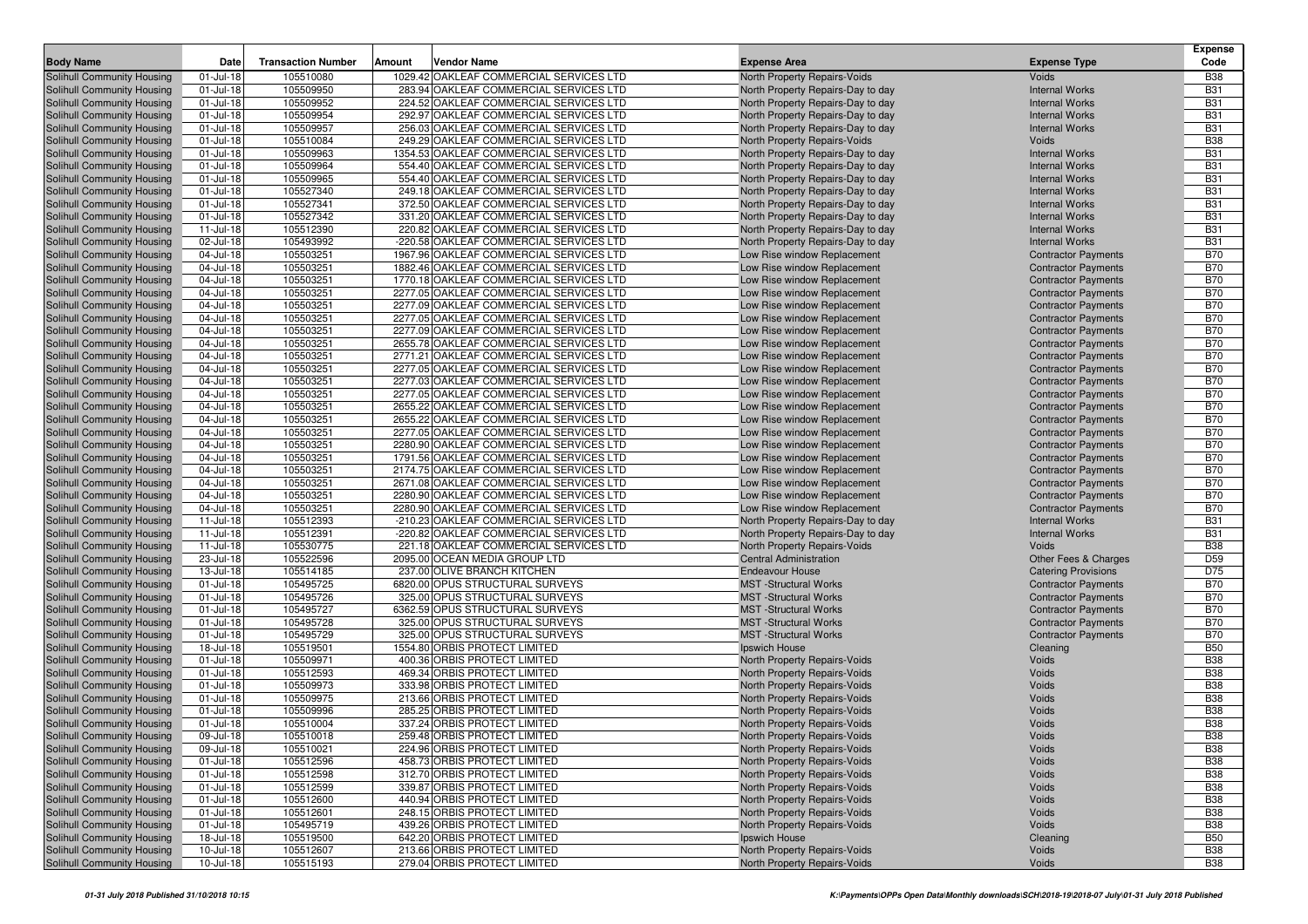| <b>Body Name</b>           | Date         | <b>Transaction Number</b> | Amount      | Vendor Name                                    | <b>Expense Area</b>                         | <b>Expense Type</b>             | <b>Expense</b><br>Code |
|----------------------------|--------------|---------------------------|-------------|------------------------------------------------|---------------------------------------------|---------------------------------|------------------------|
| Solihull Community Housing | 10-Jul-18    | 105515197                 |             | 228.70 ORBIS PROTECT LIMITED                   | North Property Repairs-Voids                | Voids                           | <b>B38</b>             |
| Solihull Community Housing | 17-Jul-18    | 105523850                 |             | 228.18 ORBIS PROTECT LIMITED                   | North Property Repairs-Voids                | Voids                           | <b>B38</b>             |
| Solihull Community Housing | 17-Jul-18    | 105523853                 |             | 288.86 ORBIS PROTECT LIMITED                   | North Property Repairs-Voids                | Voids                           | <b>B38</b>             |
| Solihull Community Housing | 17-Jul-18    | 105523855                 |             | 619.74 ORBIS PROTECT LIMITED                   | North Property Repairs-Voids                | Voids                           | <b>B38</b>             |
| Solihull Community Housing | 17-Jul-18    | 105523858                 |             | 239.62 ORBIS PROTECT LIMITED                   | North Property Repairs-Voids                | Voids                           | <b>B38</b>             |
| Solihull Community Housing | 17-Jul-18    | 105523865                 |             | 310.15 ORBIS PROTECT LIMITED                   | North Property Repairs-Voids                | Voids                           | <b>B38</b>             |
| Solihull Community Housing | 17-Jul-18    | 105523869                 |             | 241.14 ORBIS PROTECT LIMITED                   | North Property Repairs-Voids                | Voids                           | <b>B38</b>             |
| Solihull Community Housing | 17-Jul-18    | 105530759                 |             | 225.97 ORBIS PROTECT LIMITED                   | North Property Repairs-Voids                | Voids                           | <b>B38</b>             |
| Solihull Community Housing | 26-Jul-18    | 105530763                 |             | 469.34 ORBIS PROTECT LIMITED                   | North Property Repairs-Voids                | Voids                           | <b>B38</b>             |
| Solihull Community Housing | 03-Jul-18    | 105495399                 |             | 3366.51 ORBIS PROTECT LIMITED                  | <b>Call Centre</b>                          | Other Fees & Charges            | D <sub>59</sub>        |
| Solihull Community Housing | 27-Jul-18    | 105528555                 |             | 15000.00 OT BATHROOMS LTD                      | Private Sector - Disabled Facilities Grants | <b>Contractor Payments</b>      | <b>B70</b>             |
| Solihull Community Housing | 27-Jul-18    | 105528555                 |             | -560.00 OT BATHROOMS LTD                       | Sub Contractors Tax                         | <b>Creditor: Inland Revenue</b> | S02                    |
| Solihull Community Housing | 27-Jul-18    | 105528555                 |             | -672.00 OT BATHROOMS LTD                       | <b>Sub Contractors Tax</b>                  | <b>Creditor: Inland Revenue</b> | S <sub>02</sub>        |
| Solihull Community Housing | 27-Jul-18    | 105528555                 |             | -7500.00 OT BATHROOMS LTD                      | Private Sector - Disabled Facilities Grants | <b>Contractor Payments</b>      | <b>B70</b>             |
| Solihull Community Housing | 27-Jul-18    | 105528555                 |             | 560.00 OT BATHROOMS LTD                        | <b>Sub Contractors Tax</b>                  | <b>Creditor: Inland Revenue</b> | S02                    |
| Solihull Community Housing | $01$ -Jul-18 | 105503603                 |             | 7137.85 PACE PETROLEUM LTD                     | Stores-Stores and delivery                  | <b>Stocks</b>                   | R <sub>10</sub>        |
| Solihull Community Housing | 12-Jul-18    | 105513310                 |             | 850.00 PARTRIDGE HOMES                         | <b>Syrian Family Properties</b>             | Rents                           | <b>B22</b>             |
| Solihull Community Housing | 01-Jul-18    | 105503140                 |             | 4554.76 R S MILLER ROOFING(WOLVERHAMPTON) LTD  | <b>Pitched Re-roofing</b>                   | <b>Contractor Payments</b>      | <b>B70</b>             |
| Solihull Community Housing | 01-Jul-18    | 105503140                 |             | 5155.03 R S MILLER ROOFING(WOLVERHAMPTON) LTD  | <b>Pitched Re-roofing</b>                   | <b>Contractor Payments</b>      | <b>B70</b>             |
| Solihull Community Housing | 01-Jul-18    | 105503140                 |             | 5155.03 R S MILLER ROOFING(WOLVERHAMPTON) LTD  | <b>Pitched Re-roofing</b>                   | <b>Contractor Payments</b>      | <b>B70</b>             |
| Solihull Community Housing | 01-Jul-18    | 105503140                 |             | 5155.03 R S MILLER ROOFING(WOLVERHAMPTON) LTD  | <b>Pitched Re-roofing</b>                   | <b>Contractor Payments</b>      | <b>B70</b>             |
| Solihull Community Housing | 01-Jul-18    | 105503140                 |             | 5155.03 R S MILLER ROOFING (WOLVERHAMPTON) LTD | <b>Pitched Re-roofing</b>                   | <b>Contractor Payments</b>      | <b>B70</b>             |
| Solihull Community Housing | $01$ -Jul-18 | 105503140                 |             | 4555.03 R S MILLER ROOFING(WOLVERHAMPTON) LTD  | <b>Pitched Re-roofing</b>                   | <b>Contractor Payments</b>      | <b>B70</b>             |
| Solihull Community Housing | 01-Jul-18    | 105503140                 |             | 4555.03 R S MILLER ROOFING(WOLVERHAMPTON) LTD  | <b>Pitched Re-roofing</b>                   | <b>Contractor Payments</b>      | <b>B70</b>             |
| Solihull Community Housing | $01$ -Jul-18 | 105503140                 |             | 4555.03 R S MILLER ROOFING (WOLVERHAMPTON) LTD | <b>Pitched Re-roofing</b>                   | <b>Contractor Payments</b>      | <b>B70</b>             |
| Solihull Community Housing | 01-Jul-18    | 105503140                 |             | 4555.03 R S MILLER ROOFING (WOLVERHAMPTON) LTD | <b>Pitched Re-roofing</b>                   | <b>Contractor Payments</b>      | <b>B70</b>             |
| Solihull Community Housing | 25-Jul-18    | 105526322                 |             | 250.00 RAPIDE COMMUNICATION LIMITED            | North Property Repairs-Day to day           | <b>Materials</b>                | D <sub>13</sub>        |
| Solihull Community Housing | 30-Jul-18    | 105529394                 |             | 250.00 RAPIDE COMMUNICATION LIMITED            | North Property Repairs-Day to day           | <b>Materials</b>                | D13                    |
| Solihull Community Housing | 19-Jul-18    | 105521461                 |             | 650.00 REDACTED PERSONAL INFORMATION           | Private Sector Leasing                      | Rents                           | <b>B22</b>             |
| Solihull Community Housing | 04-Jul-18    | 105500439                 |             | 500.00 REDACTED PERSONAL INFORMATION           | Movement Incentive Scheme                   | <b>Other Building Costs</b>     | <b>B39</b>             |
| Solihull Community Housing | 19-Jul-18    | 105521457                 |             | 10000.00 REDACTED PERSONAL INFORMATION         | Private Sector - Disabled Facilities Grants | <b>Contractor Payments</b>      | <b>B70</b>             |
| Solihull Community Housing | 16-Jul-18    | 105514801                 |             | 6000.00 REDACTED PERSONAL INFORMATION          | Private Sector - Disabled Facilities Grants | <b>Contractor Payments</b>      | <b>B70</b>             |
| Solihull Community Housing | 06-Jul-18    | 105503480                 |             | 6000.00 REDACTED PERSONAL INFORMATION          | Private Sector - Disabled Facilities Grants | <b>Contractor Payments</b>      | <b>B70</b>             |
| Solihull Community Housing | 18-Jul-18    | 105519868                 |             | 1684.82 REDACTED PERSONAL INFORMATION          | Movement Incentive Scheme                   | <b>Other Building Costs</b>     | <b>B39</b>             |
| Solihull Community Housing | 16-Jul-18    | 105514802                 |             | 9636.76 REDACTED PERSONAL INFORMATION          | Private Sector - Disabled Facilities Grants | <b>Contractor Payments</b>      | <b>B70</b>             |
| Solihull Community Housing | 24-Jul-18    | 105523354                 |             | 1801.88 REDACTED PERSONAL INFORMATION          | Movement Incentive Scheme                   | <b>Other Building Costs</b>     | <b>B39</b>             |
| Solihull Community Housing | 04-Jul-18    | 105500449                 | 404.53 REED |                                                | <b>Call Centre</b>                          | <b>Agency Staff</b>             | A60                    |
| Solihull Community Housing | 04-Jul-18    | 105499989                 | 448.66 REED |                                                | <b>Call Centre</b>                          | <b>Agency Staff</b>             | A60                    |
| Solihull Community Housing | 12-Jul-18    | 105513090                 | 411.88 REED |                                                | <b>Call Centre</b>                          | <b>Agency Staff</b>             | A60                    |
| Solihull Community Housing | 18-Jul-18    | 105518486                 | 448.66 REED |                                                | <b>Call Centre</b>                          | <b>Agency Staff</b>             | A60                    |
| Solihull Community Housing | 26-Jul-18    | 105526910                 | 456.01 REED |                                                | <b>Call Centre</b>                          | <b>Agency Staff</b>             | A60                    |
| Solihull Community Housing | 31-Jul-18    | 105530007                 | 397.17 REED |                                                | <b>Call Centre</b>                          | <b>Agency Staff</b>             | A60                    |
| Solihull Community Housing | 13-Jul-18    | 105514140                 |             | 1785.00 REMOTE MANAGEMENT & SECURITY LTD       | Business Support - MST Back Office Support  | <b>Other Premises Costs</b>     | <b>B90</b>             |
| Solihull Community Housing | 23-Jul-18    | 105522512                 |             | 789.00 RESOURCE PRINT SOLUTIONS                | <b>Saxon Court</b>                          | Marketing                       | D83                    |
| Solihull Community Housing | 23-Jul-18    | 105522514                 |             | 720.00 RESOURCE PRINT SOLUTIONS                | Customer, Communication & Information Team  | Printing                        | D80                    |
| Solihull Community Housing | 23-Jul-18    | 105522516                 |             | 250.00 RESOURCE PRINT SOLUTIONS                | Customer, Communication & Information Team  | Printing                        | D80                    |
| Solihull Community Housing | 23-Jul-18    | 105522517                 |             | 5285.00 RESOURCE PRINT SOLUTIONS               | Customer, Communication & Information Team  | Printing                        | D80                    |
| Solihull Community Housing | 04-Jul-18    | 105500452                 |             | 1425.00 RESOURCING GROUP                       | <b>MST Management</b>                       | <b>Agency Staff</b>             | A60                    |
| Solihull Community Housing | 11-Jul-18    | 105512315                 |             | 1425.00 RESOURCING GROUP                       | <b>MST Management</b>                       | <b>Agency Staff</b>             | A60                    |
| Solihull Community Housing | 18-Jul-18    | 105519878                 |             | 1425.00 RESOURCING GROUP                       | <b>MST Management</b>                       | <b>Agency Staff</b>             | A60                    |
| Solihull Community Housing | 26-Jul-18    | 105526913                 |             | 1140.00 RESOURCING GROUP                       | <b>MST Management</b>                       | <b>Agency Staff</b>             | A60                    |
| Solihull Community Housing | 13-Jul-18    | 105514183                 |             | 1184.52 ROYAL MAIL                             | <b>Endeavour House</b>                      | Postages                        | D <sub>21</sub>        |
| Solihull Community Housing | 06-Jul-18    | 105503351                 |             | 350.00 S V WADSWORTH SOLICITORS                | <b>Central Administration</b>               | <b>Legal Fees</b>               | D <sub>52</sub>        |
| Solihull Community Housing | 06-Jul-18    | 105503343                 |             | 504.00 SELLICK PARTNERSHIP LTD                 | Money Advice Team                           | <b>Agency Staff</b>             | A60                    |
| Solihull Community Housing | 06-Jul-18    | 105503344                 |             | 639.00 SELLICK PARTNERSHIP LTD                 | Money Advice Team                           | <b>Agency Staff</b>             | A60                    |
| Solihull Community Housing | 06-Jul-18    | 105503345                 |             | 673.38 SELLICK PARTNERSHIP LTD                 | Money Advice Team                           | <b>Agency Staff</b>             | A60                    |
| Solihull Community Housing | 06-Jul-18    | 105503346                 |             | 684.00 SELLICK PARTNERSHIP LTD                 | Money Advice Team                           | <b>Agency Staff</b>             | A60                    |
| Solihull Community Housing | 06-Jul-18    | 105503347                 |             | 570.06 SELLICK PARTNERSHIP LTD                 | Money Advice Team                           | <b>Agency Staff</b>             | A60                    |
| Solihull Community Housing | 06-Jul-18    | 105503348                 |             | 549.00 SELLICK PARTNERSHIP LTD                 | Money Advice Team                           | <b>Agency Staff</b>             | A60                    |
| Solihull Community Housing | 06-Jul-18    | 105503349                 |             | 567.00 SELLICK PARTNERSHIP LTD                 | Money Advice Team                           | <b>Agency Staff</b>             | A60                    |
| Solihull Community Housing | 09-Jul-18    | 105508177                 |             | 689.94 SELLICK PARTNERSHIP LTD                 | Money Advice Team                           | <b>Agency Staff</b>             | A60                    |
| Solihull Community Housing | 16-Jul-18    | 105514805                 |             | 700.38 SELLICK PARTNERSHIP LTD                 | Money Advice Team                           | <b>Agency Staff</b>             | A60                    |
| Solihull Community Housing | 23-Jul-18    | 105522587                 |             | 630.00 SELLICK PARTNERSHIP LTD                 | Money Advice Team                           | <b>Agency Staff</b>             | A60                    |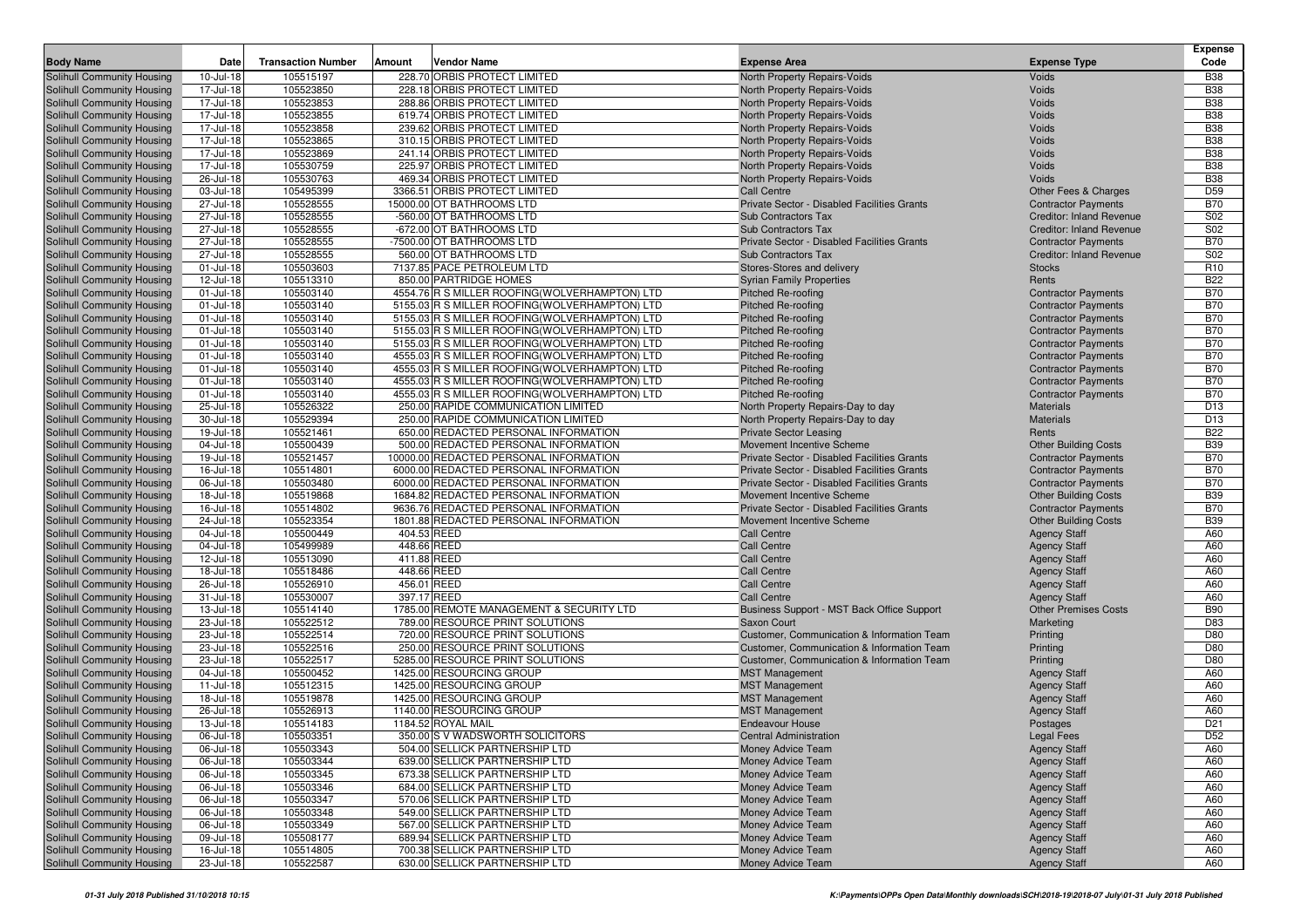|                                                          | Date                   |                           |                                                                 |                                                                 |                                                          | <b>Expense</b>                |
|----------------------------------------------------------|------------------------|---------------------------|-----------------------------------------------------------------|-----------------------------------------------------------------|----------------------------------------------------------|-------------------------------|
| <b>Body Name</b>                                         |                        | <b>Transaction Number</b> | Vendor Name<br>Amount                                           | <b>Expense Area</b>                                             | <b>Expense Type</b>                                      | Code                          |
| Solihull Community Housing                               | 11-Jul-18              | 105510962<br>105528252    | 561.75 SERVICE CARE SOLUTIONS                                   | Housing Management Admin                                        | <b>Agency Staff</b>                                      | A60                           |
| Solihull Community Housing<br>Solihull Community Housing | 26-Jul-18<br>26-Jul-18 | 105528253                 | 724.50 SERVICE CARE SOLUTIONS<br>640.50 SERVICE CARE SOLUTIONS  | <b>Estate Mgmt Team</b><br><b>Estate Mgmt Team</b>              | <b>Agency Staff</b><br><b>Agency Staff</b>               | A60<br>A60                    |
| Solihull Community Housing                               | 02-Jul-18              | 105493999                 | 4499.94 SF PROPERTIES                                           | <b>Private Sector Leasing</b>                                   | Rents                                                    | <b>B22</b>                    |
| Solihull Community Housing                               | 25-Jul-18              | 105526888                 | 1345.83 SHELTON DEVELOPMENT SERVICES                            | <b>IT Services</b>                                              | <b>ICT Software</b>                                      | D31                           |
| Solihull Community Housing                               | 12-Jul-18              | 105513155                 | 3810.73 SOLIHULL MBC                                            | Payroll - Payable to SMBC                                       | <b>Creditor: Solihull MBC</b>                            | <b>S09</b>                    |
| Solihull Community Housing                               | 13-Jul-18              | 105514127                 | 500.85 SOLIHULL MBC (COUNCIL TAX)                               | North Property Repairs-Voids                                    | <b>Council Tax</b>                                       | <b>B21</b>                    |
| Solihull Community Housing                               | 13-Jul-18              | 105514120                 | 260.60 SOLIHULL MBC (COUNCIL TAX)                               | North Property Repairs-Voids                                    | <b>Council Tax</b>                                       | <b>B21</b>                    |
| Solihull Community Housing                               | 13-Jul-18              | 105514104                 | 253.89 SOLIHULL MBC (COUNCIL TAX)                               | North Property Repairs-Voids                                    | Council Tax                                              | <b>B21</b>                    |
| Solihull Community Housing                               | 13-Jul-18              | 105514118                 | 262.24 SOLIHULL MBC (COUNCIL TAX)                               | North Property Repairs-Voids                                    | <b>Council Tax</b>                                       | <b>B21</b>                    |
| Solihull Community Housing                               | 13-Jul-18              | 105514077                 | 273.61 SOLIHULL MBC (COUNCIL TAX)                               | North Property Repairs-Voids                                    | <b>Council Tax</b>                                       | <b>B21</b>                    |
| Solihull Community Housing                               | 13-Jul-18              | 105514094                 | 280.98 SOLIHULL MBC (COUNCIL TAX)                               | North Property Repairs-Voids                                    | <b>Council Tax</b>                                       | <b>B21</b>                    |
| Solihull Community Housing                               | 13-Jul-18              | 105514050                 | 267.99 SOLIHULL MBC (COUNCIL TAX)                               | North Property Repairs-Voids                                    | <b>Council Tax</b>                                       | <b>B21</b>                    |
| Solihull Community Housing                               | 13-Jul-18              | 105514059                 | 364.75 SOLIHULL MBC (COUNCIL TAX)                               | North Property Repairs-Voids                                    | <b>Council Tax</b>                                       | <b>B21</b>                    |
| Solihull Community Housing                               | 13-Jul-18              | 105514131                 | 599.89 SOLIHULL MBC (COUNCIL TAX)                               | North Property Repairs-Voids                                    | <b>Council Tax</b>                                       | <b>B21</b>                    |
| <b>Solihull Community Housing</b>                        | 13-Jul-18              | 105514009                 | 289.05 SOLIHULL MBC (COUNCIL TAX)                               | North Property Repairs-Voids                                    | <b>Council Tax</b>                                       | <b>B21</b>                    |
| Solihull Community Housing                               | 02-Jul-18              | 105493996                 | 750.00 SOLIHULL UNITED REFORMED CHURCH                          | <b>Syrian Family Properties</b>                                 | Rents                                                    | <b>B22</b>                    |
| Solihull Community Housing<br>Solihull Community Housing | 01-Jul-18<br>26-Jul-18 | 105503602<br>105528259    | 2517.60 SUPRA UK LTD<br>525.00 SURVEY SOLUTIONS                 | Stores-Stores and delivery<br><b>Feasibility Works</b>          | <b>Stocks</b>                                            | R <sub>10</sub><br><b>B70</b> |
| Solihull Community Housing                               | 26-Jul-18              | 105528262                 | 525.00 SURVEY SOLUTIONS                                         | <b>Feasibility Works</b>                                        | <b>Contractor Payments</b><br><b>Contractor Payments</b> | <b>B70</b>                    |
| Solihull Community Housing                               | 26-Jul-18              | 105528261                 | 525.00 SURVEY SOLUTIONS                                         | <b>Feasibility Works</b>                                        | <b>Contractor Payments</b>                               | <b>B70</b>                    |
| Solihull Community Housing                               | 26-Jul-18              | 105528260                 | 525.00 SURVEY SOLUTIONS                                         | <b>Feasibility Works</b>                                        | <b>Contractor Payments</b>                               | <b>B70</b>                    |
| Solihull Community Housing                               | 13-Jul-18              | 105514240                 | 359.00 SWIFT FIRE & SECURITY                                    | <b>Endeavour House</b>                                          | Security                                                 | <b>B43</b>                    |
| Solihull Community Housing                               | 12-Jul-18              | 105513171                 | 13966.25 THE HOUSING OMBUDSMAN                                  | <b>Completion of Star Survey</b>                                | <b>Grants &amp; Subscriptions</b>                        | D92                           |
| <b>Solihull Community Housing</b>                        | 24-Jul-18              | 105524770                 | 1883.00 THE OYSTER PARTNERSHIP LTD                              | Housing Aid & Homelessness                                      | <b>Agency Staff</b>                                      | A60                           |
| Solihull Community Housing                               | 24-Jul-18              | 105524793                 | 2072.00 THE OYSTER PARTNERSHIP LTD                              | Housing Aid & Homelessness                                      | <b>Agency Staff</b>                                      | A60                           |
| Solihull Community Housing                               | 24-Jul-18              | 105524794                 | 1036.00 THE OYSTER PARTNERSHIP LTD                              | Housing Aid & Homelessness                                      | <b>Agency Staff</b>                                      | A60                           |
| Solihull Community Housing                               | 24-Jul-18              | 105524795                 | 1036.00 THE OYSTER PARTNERSHIP LTD                              | Housing Aid & Homelessness                                      | <b>Agency Staff</b>                                      | A60                           |
| Solihull Community Housing                               | 24-Jul-18              | 105524796                 | 1036.00 THE OYSTER PARTNERSHIP LTD                              | Housing Aid & Homelessness                                      | <b>Agency Staff</b>                                      | A60                           |
| Solihull Community Housing                               | 24-Jul-18              | 105524797                 | 991.76 THE OYSTER PARTNERSHIP LTD                               | Housing Aid & Homelessness                                      | <b>Agency Staff</b>                                      | A60                           |
| Solihull Community Housing                               | 23-Jul-18              | 105522511                 | 2072.00 THE OYSTER PARTNERSHIP LTD                              | Housing Aid & Homelessness                                      | <b>Agency Staff</b>                                      | A60                           |
| Solihull Community Housing                               | 25-Jul-18              | 105526877                 | 1424.94 TOTAL GAS & POWER LTD                                   | <b>Endeavour House</b>                                          | Electricity                                              | <b>B11</b>                    |
| Solihull Community Housing                               | 25-Jul-18<br>25-Jul-18 | 105526877<br>105526877    | 41.60 TOTAL GAS & POWER LTD<br>545.60 TOTAL GAS & POWER LTD     | 137-139 Warwick Rd (Social Rent)<br><b>CCTV</b>                 | Electricity                                              | <b>B11</b><br><b>B11</b>      |
| Solihull Community Housing<br>Solihull Community Housing | 25-Jul-18              | 105526877                 | 363.79 TOTAL GAS & POWER LTD                                    | <b>Biomass System</b>                                           | Electricity<br>Electricity                               | <b>B11</b>                    |
| Solihull Community Housing                               | 25-Jul-18              | 105526877                 | 694.86 TOTAL GAS & POWER LTD                                    | Ipswich House                                                   | Electricity                                              | <b>B11</b>                    |
| Solihull Community Housing                               | 25-Jul-18              | 105526877                 | 34406.27 TOTAL GAS & POWER LTD                                  | Low Rise (inc. Safe & Sound)                                    | Electricity                                              | <b>B11</b>                    |
| Solihull Community Housing                               | 25-Jul-18              | 105526877                 | 222.91 TOTAL GAS & POWER LTD                                    | Lakeside                                                        | Electricity                                              | <b>B11</b>                    |
| Solihull Community Housing                               | 25-Jul-18              | 105526877                 | 90.89 TOTAL GAS & POWER LTD                                     | <b>Auckland Hall</b>                                            | Electricity                                              | <b>B11</b>                    |
| Solihull Community Housing                               | 25-Jul-18              | 105526877                 | 44.50 TOTAL GAS & POWER LTD                                     | <b>Crabtree Hall</b>                                            | Electricity                                              | <b>B11</b>                    |
| Solihull Community Housing                               | 25-Jul-18              | 105526877                 | 40.58 TOTAL GAS & POWER LTD                                     | Whar Hall Farm Community Hall                                   | Electricity                                              | <b>B11</b>                    |
| Solihull Community Housing                               | 25-Jul-18              | 105526877                 | 677.95 TOTAL GAS & POWER LTD                                    | Homelessness                                                    | Electricity                                              | <b>B11</b>                    |
| Solihull Community Housing                               | 25-Jul-18              | 105526877                 | 655.98 TOTAL GAS & POWER LTD                                    | <b>Frontline Offices</b>                                        | Electricity                                              | <b>B11</b>                    |
| Solihull Community Housing                               | 25-Jul-18              | 105526877                 | 88.08 TOTAL GAS & POWER LTD                                     | <b>Cesspool Emptying</b>                                        | Electricity                                              | <b>B11</b>                    |
| Solihull Community Housing                               | 25-Jul-18              | 105526877                 | 1037.39 TOTAL GAS & POWER LTD                                   | Business Support - MST Back Office Support                      | Electricity                                              | <b>B11</b>                    |
| Solihull Community Housing<br>Solihull Community Housing | 25-Jul-18<br>25-Jul-18 | 105526877<br>105526877    | -115.81 TOTAL GAS & POWER LTD<br>-4476.56 TOTAL GAS & POWER LTD | Ipswich House                                                   | Electricity                                              | <b>B11</b><br><b>B11</b>      |
| Solihull Community Housing                               | 16-Jul-18              | 105514800                 | 825.00 TOUCHWOOD LETTINGS                                       | Low Rise (inc. Safe & Sound)<br><b>Syrian Family Properties</b> | Electricity<br>Rents                                     | <b>B22</b>                    |
| Solihull Community Housing                               | 26-Jul-18              | 105526937                 | 542.32 TRAVELODGE                                               | Housing Aid & Homelessness                                      | <b>B&amp;B Accommodation</b>                             | <b>B23</b>                    |
| Solihull Community Housing                               | 06-Jul-18              | 105503350                 | 230.40 TROWERS & HAMLINS                                        | <b>Central Administration</b>                                   | <b>Legal Fees</b>                                        | D <sub>52</sub>               |
| Solihull Community Housing                               | 09-Jul-18              | 105520702                 | 3281.19 TYRER BUILDING CONTRACTORS                              | <b>MST</b> -Structural Works                                    | <b>Contractor Payments</b>                               | <b>B70</b>                    |
| Solihull Community Housing                               | 16-Jul-18              | 105520703                 | 601.87 TYRER BUILDING CONTRACTORS                               | <b>MST</b> -Structural Works                                    | <b>Contractor Payments</b>                               | <b>B70</b>                    |
| Solihull Community Housing                               | 16-Jul-18              | 105520704                 | 7491.83 TYRER BUILDING CONTRACTORS                              | <b>MST</b> -Structural Works                                    | <b>Contractor Payments</b>                               | <b>B70</b>                    |
| Solihull Community Housing                               | 02-Jul-18              | 105500492                 | 4473.30 UNITED LIVING                                           | <b>Public Sector - Major Adaptations</b>                        | <b>Contractor Payments</b>                               | <b>B70</b>                    |
| Solihull Community Housing                               | 02-Jul-18              | 105500492                 | 2671.38 UNITED LIVING                                           | Public Sector - Major Adaptations                               | <b>Contractor Payments</b>                               | <b>B70</b>                    |
| Solihull Community Housing                               | 02-Jul-18              | 105500492                 | 2903.41 UNITED LIVING                                           | Public Sector - Major Adaptations                               | <b>Contractor Payments</b>                               | <b>B70</b>                    |
| Solihull Community Housing                               | 02-Jul-18              | 105500492                 | 4858.15 UNITED LIVING                                           | Public Sector - Major Adaptations                               | <b>Contractor Payments</b>                               | <b>B70</b>                    |
| Solihull Community Housing                               | 02-Jul-18              | 105500492                 | 630.17 UNITED LIVING                                            | Public Sector - Major Adaptations                               | <b>Contractor Payments</b>                               | <b>B70</b>                    |
| Solihull Community Housing                               | 02-Jul-18              | 105500492                 | 3049.61 UNITED LIVING                                           | <b>Public Sector - Major Adaptations</b>                        | <b>Contractor Payments</b>                               | <b>B70</b>                    |
| Solihull Community Housing                               | 02-Jul-18              | 105500492                 | 2843.21 UNITED LIVING                                           | Public Sector - Major Adaptations                               | <b>Contractor Payments</b>                               | <b>B70</b>                    |
| Solihull Community Housing                               | 02-Jul-18              | 105500492                 | 2268.09 UNITED LIVING                                           | <b>Public Sector - Major Adaptations</b>                        | <b>Contractor Payments</b>                               | <b>B70</b>                    |
| <b>Solihull Community Housing</b>                        | 02-Jul-18              | 105500492                 | 2949.55 UNITED LIVING                                           | Public Sector - Major Adaptations                               | <b>Contractor Payments</b>                               | <b>B70</b>                    |
| Solihull Community Housing                               | 02-Jul-18              | 105500492                 | 850.55 UNITED LIVING                                            | <b>Public Sector - Major Adaptations</b>                        | <b>Contractor Payments</b>                               | <b>B70</b>                    |